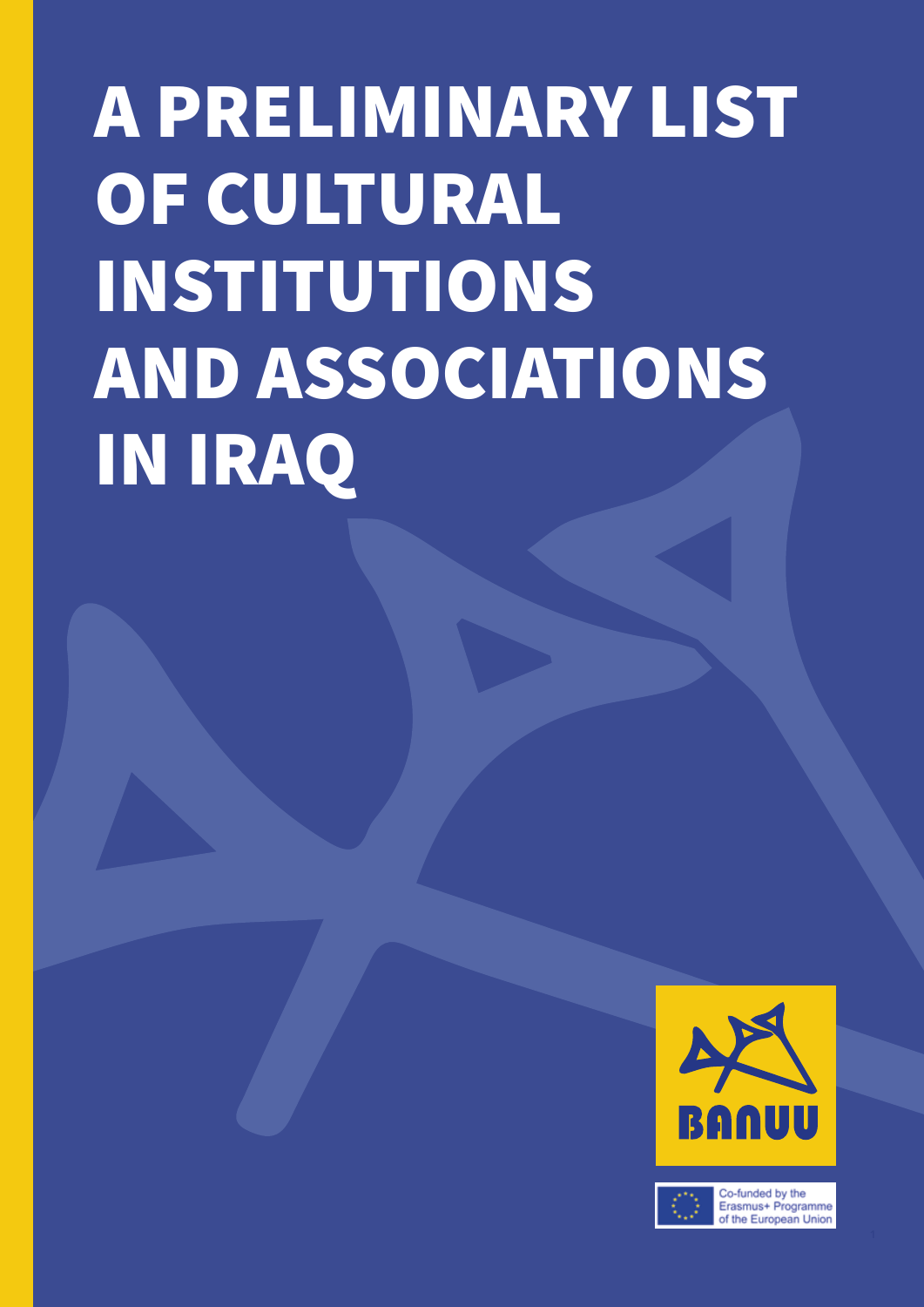

Co-funded by the Erasmus+ Programme of the European Union



| ON TO THE LIST                     | 5  |
|------------------------------------|----|
| OR PUBLIC ARCHAEOLOGY <sup>.</sup> | 7  |
| <b>RELIGIOUS</b><br>C MONUMENTS    | 28 |
|                                    | 46 |
| LERIES                             | 53 |
| <b>SPACES AND STARTUPS</b>         | 55 |
| <b>ASSOCIATIONS</b>                | 58 |
| <b>ENTERS AND ASSOCIATIONS</b>     | 67 |

The project "BANUU - Designing new pathways for employability and entrepreneurship of Iraqi students in Archaeology and Cultural Heritage" is coordinated by Nicolò Marchetti (University of Bologna). This list has been prepared in the framework of the BANUU project by Carlo Lippolis (CRAST, Editor), Eleonora Quirico (University of Turin and CRAST, Data collection), Bahaa N. Mahmood (University of Baghdad, Data collection), Laith M. Hussein (University of Baghdad, Data collection) and Federico Zaina (University of Bologna, Assistant Editor).

The BANUU project is co-funded by the European Union Erasmus+ Capacity Building Key Action 2 in the Field of Higher Education. BANUU is an ancient Akkadian verb meaning "to build". It is in fact, the main goal of the project partners to contribute to the improvement of the private job sector for the next Iraqi generation in the fields of archaeology and cultural heritage through the development of internship activities and private entrepreneurship. This is in line with the European Union Erasmus+ Capacity Building scopes as well as with the Iraqi educational and economic agenda for long-term job market improvement. During the three years of the project (2020- 2023) the BANUU team will collaborate to contribute to the improvement of the students' employability in the field of Humanities in Iraq by creating new pathways of cooperation between Universities and the public and enterprise sectors.

For more information on the BANUU project's objectives see https://site.unibo.it/ banuu/en/project/objectives. For any inquiry about the present publication or the project please write to **disci.banuu@unibo.it** .

Our team includes three European universities and research centres – the University of Bologna (UNIBO) which coordinates the entire project, the Centro Ricerche Archeologiche e Scavi di Torino (CRAST) and Koç University of Istanbul (KU); four Iraqi universities – the University of Baghdad (UOB), the University of Kufa (UOK), the University of Qadisiyah (UOQ) and the University of Mosul (UOM); two Iraqi ministries – The Ministry of Higher Education and Scientific Research (MOHESR) and the Ministry of Culture represented by the State Board of Antiquities and Heritage (SBAH); five national and international associations – the UNESCO Youth, the Association of Arab Universities (AARU), AlmaCube, Tarek al-Ofuk Company (TOC) and the Sana Al-Amar Company (SAAC).

Such a lively environment represents the foundation of the project, thus guaranteeing the necessary scientific knowledge, the official support at state level, and the presence of several international private stakeholders.

The BANUU team wishes to express its gratitude for the support and cooperation provided by the representatives of the Ministry of Higher Education and Scientific Research, the Ministry of Culture and the State Board of Antiquities and Heritage.

This is a work in progress and omissions and incomplete information therein are likely: we welcome suggestions, critiques and additions.

# **INTRODUCTI**

**MAIN SITES** 

**HISTORICAL AND ARTISTI** 

**MUSEUMS** 

**PRIVATE GAL** 

CO-WORKING

**NON-PROFIT** 

**CULTURAL C** 

*The BANUU project has been funded with support from the European Commission. This report reflects the views only of the authors, and the Commission cannot be held responsible for any use which may be made of the information contained therein.*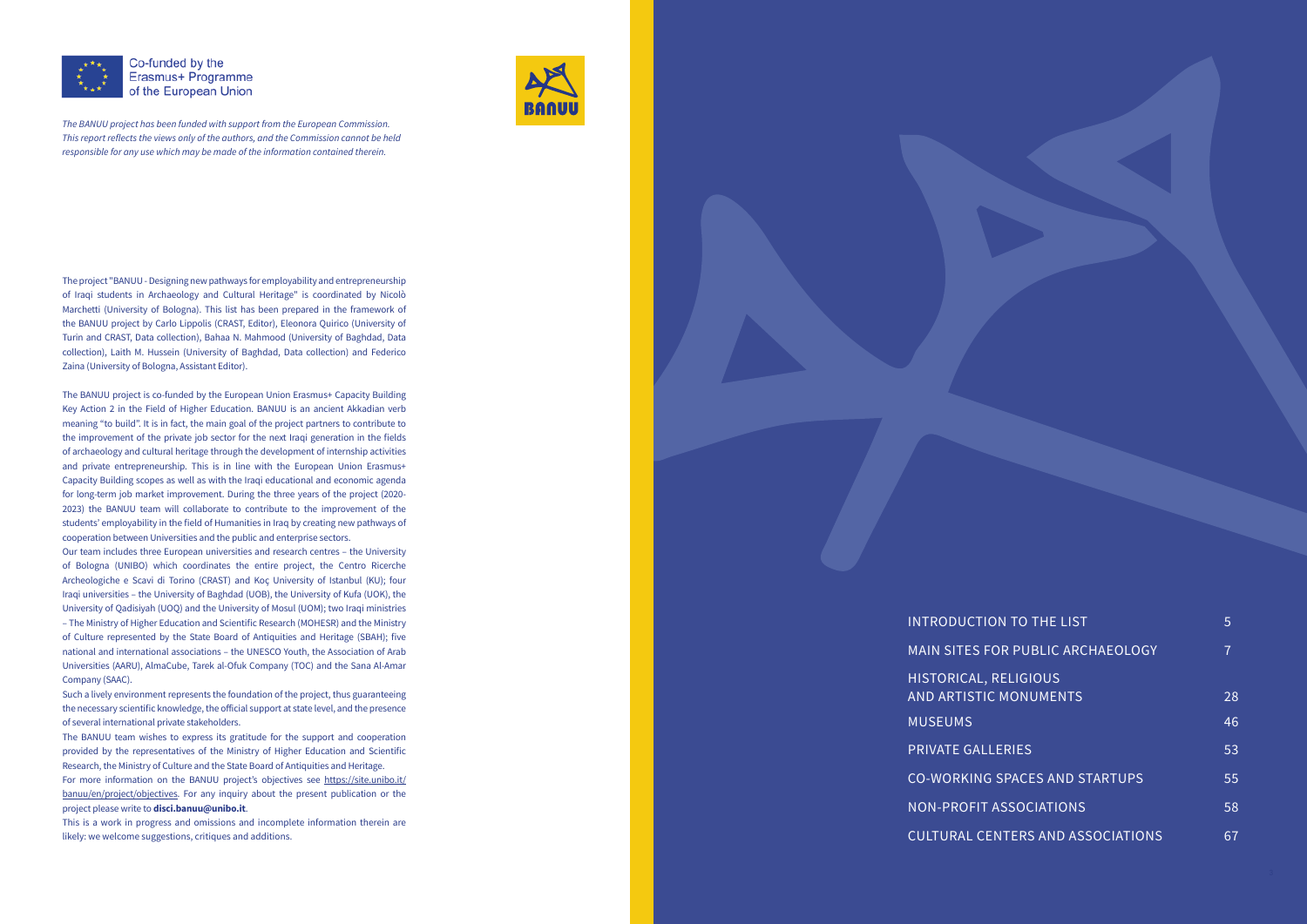### **INTRODUCTION TO THE LIST**

The following pages include a selected list of museums, private and public cultural institutions, associations and foundations as well as several artistic, archaeological and architectural sites and monuments in Iraq. The relevance of these cultural institutions and association lies in the fact that they may support the development of private entrepreneurship in the field of humanities in Iraq, which represents the wider aim of the BANUU project. For the data collection, the Iraqi colleagues from the University of Baghdad and the Italian team from the Centro Ricerche Archeologiche e Scavi di Torino (CRAST) applied a diversified approach consisting in gathering information through direct contact of the cultural institutions and associations or through any scientific or popular printed and online publications.

It is necessary to highlight that the emergency conditions resulting from the diffusion of the COVID-19 virus partially prevented researches in the field by both the Italian members of the project team and by the Iraqi ones. This contingency partially conditioned the final results of our data collection.

The official websites of the institutions and associations included in this document as well as some blogs of Iraqi journalists and activists, the Facebook accounts and the LinkedIn profiles provided interesting insights GRAPHIC DESIGN OF THIS PUBLICATION BY **doubledot... COMPLETE A CONSUMING A CONSUMING A CONSUMING A CONSUMING A CONSUMING A CONSUMINISTY AND A CONSUMINISTY AND A CONSUMINISTY AND A CONSUMINISTY OF THIS PUBLICATION BY <b>dou** 

Beside the printed and online references quoted in the catalogue, a substantial support was provided by the travel guide of Iraq published in 2015 and recently updated in the online version (K. Dabrowska, G. Hann, T. Townsend-Greaves, 2015, *Iraq. The ancient sites and Iraqi Kurdistan*, Bradt Guides). This volume includes updated information regarding the tourist accommodation capacity of many cultural places mentioned in the catalogue. Further details on the state of preservation of archaeological sites and monument were retrieved from the following websites:

• https://www.cemml.colostate.edu/cultural/09476/iraq01.html (Colorado State University, Center for Environmental Management, United States Department of Defense US Central Command)

• https://en.unesco.org/ (UNESCO) • http://archnet.org/ (The MIT School of Architecture and Planning Massachusetts Institute of Technology, Cambridge, Massachusetts) • https://www.centroscavitorino.it/index.php/it/ (Centro Ricerche Archeologiche e Scavi di Torino per il Medio Oriente e l'Asia)

• https://www.mofa.gov.iq/tourist-guide (Ministry of Foreign Affairs,

- 
- 
- 
- Republic of Iraq)

# • https://www.wmf.org/ (World Monuments Fund)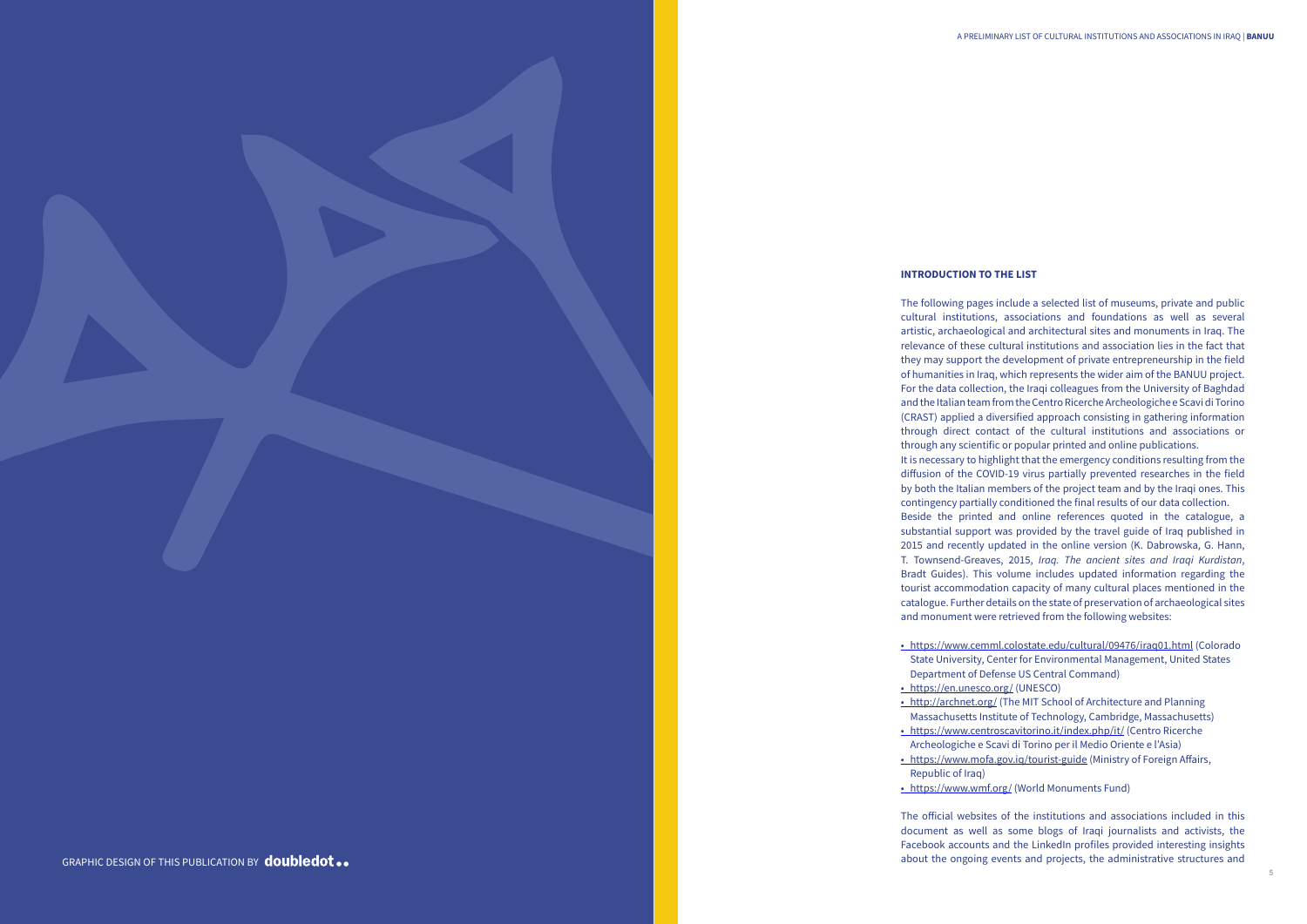the active collaborations of the majority of the cultural institutions and association here described.

The artistic and archaeological heritage listed in the following pages consists of archaeological sites, museums and monuments having a great potential in terms of tourism enhancement and the development of private entrepreneurship. However, most of them may also necessitate proper conservation or rescue excavations strategies before being open to the public.

Coordinates: 33.3096° N, 44.467266° E Definition: archaeological site DATING: III-II millennium BCE

- 
- 

Furthermore, the web of cultural institutions, associations, start-ups and co-working spaces operating throughout the country act as local cultural hubs and are important stakeholders for the development of private entrepreneurship in Iraq. Finally, the relationships and the cooperation agreements between the universities and the other cultural partners (where they exist) represent another significant starting point for achieving the scopes of the BANUU project.

### **MAIN SITES FOR PUBLIC ARCHAEOLOGY**

**1**

Additional services: - Sponsors/collaborations: - BIBLIOGRAPHY:

- • Baqir T., 1946, "Tell Harmal. A preliminary report", *Sumer* 2, 22-30. • Ellis M., 1972, "Old Babylonian Economic Texts and Letters from Tell Harmal", *Journal of Cuneiform Studies* 24/3, 43-69.
- • Hussein L. M. Miglus P.A, 1998, "Tell Harmal: Die Frühjahrskampagne 1997." *Baghdader Mitteilungen* 29, 35-46.
- • Hussein L.M. Miglus P.A, 1999-2000, "Excavation at Tell Harmal, The Season of Spring 1997", *Sumer* 50, 58-67.
- • Streck M.P. (eds.), 2006–2008, "Šaduppûm", in *Reallexikon der Assyriologie und Vorderasiatischen Archäologie*, Band 11, Berlin/ New York, 488–495.
- • Hussein L.M., 2008, *Tell Harmal Die Texte aus dem Hauptverwaltungsgebäude "Serai*", Dissertation, Philipps Universität Marburg, https://archiv.ub.uni-marburg.de/diss/ z2009/0078/
- NOTES: -
- Name: Tell Harmal/ancient Shaduppum
- Province: Iraq, Baghdad Governorate, Baghdad, southern suburbs of Jadida
	-
	-
- DESCRIPTION: the ancient settlement was a significant and heavily fortified administrative center connected to the Eshnunna Kingdom which capital was in Tell Asmar (site currently located in the Diyala Governorate). The importance of the city increased during the Old Babylonian period.
- Damages and restorations: the site is now located in a rubbish peripheral area, currently progressively arranged. The priest's house and the main temple foundations have been restored and the main entrance was decorated with copies of the guardian lions statues. The architectural remains of some typical II millennium dwelling houses have been renewed.
- PREVIOUS OR CURRENT EXCAVATIONS:
	- Iraqi excavations directed by T. Baqir (Iraqi Directorate General of Antiquities and Heritage) between 1945 and 1963
	- German-Iraqi excavations directed by P.A. Miglus and L.M. Hussein (Deutsche Orient-Gesellschaft and State Board of Antiquities and Heritage) between 1997 and 1998
- Management/direction: State Board of Antiquities and Heritage
- TOURIST OFFICE/TICKET OFFICE AND STAFF: not reported
- Security measures: an outer fence borders the site
- Accommodations: the site is close to accommodations in Baghdad

# **2**

- • Gonçalves C., 2015, *Mathematical Tablets from Tell Harmal*, Berlin.
- Province: Iraq, Al-Ambar Governorate, 33 km from Baghdad city centre, on
	-
	-

Name: Aqar Quf/ancient Dur Kurigalzu the Damascus Road Coordinates: 33.353611° N, 44.202222° E Definition: archaeological site

MAIN SITES FOR

PUBLIC ARCHAEOLOGY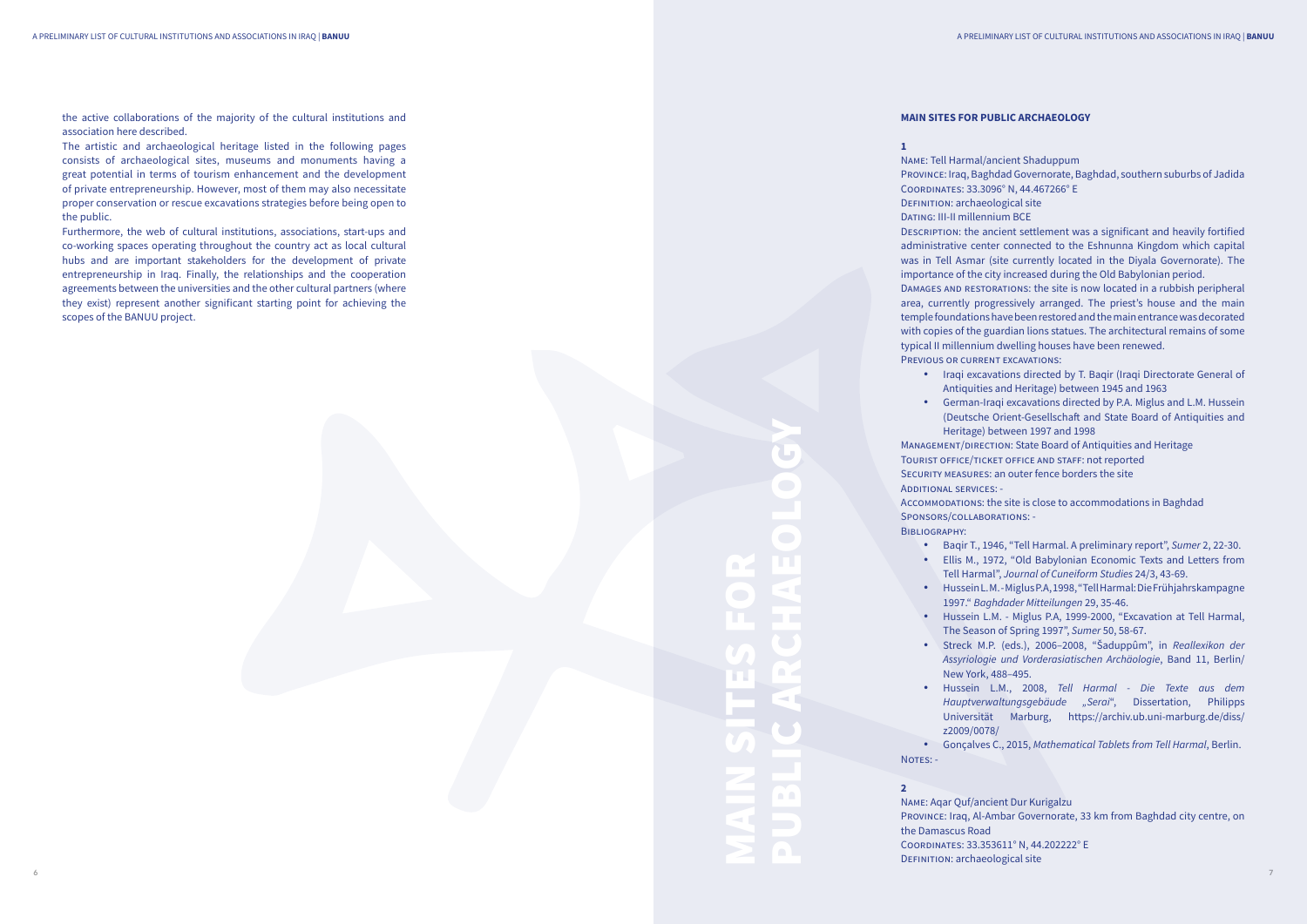8

### Dating: III-I millennium BCE

• Iraqi excavations directed by T. Bagir and S. Lloyd (Iraqi Directorate General of Antiquities and Heritage and British School of Archaeology in Iraq) between 1943 and 1945.

MANAGEMENT/DIRECTION: State Board of Antiquities and Heritage

Description: this settlement was the Kassite capital during the second half of the II millennium BCE. The monumental ziggurat, which was dedicated to the Mesopotamian god Enlil, is still partially preserved to a height of 57 meters; the structure displays the traditional Mesopotamian architectural technique, characterized by the use of reed mats laid between the bricks. Damages and restorations: recent terrorist activities damaged the archaeological area that suffered also some years of neglect. The lowest terrace level of the ziggurat was restored during the 1970s. Recently the pathway steps to the ziggurat have been renovated.

PREVIOUS OR CURRENT EXCAVATIONS:

SECURITY MEASURES: the site is well fenced; a new front entrance gate has been constructed

ADDITIONAL SERVICES: picnic tables, chairs, benches and lighted paths for visitors

NOTES: the Centro Ricerche Archeologiche e Scavi di Torino and the Italian-Iraqi Institute of Baghdad collaborated on the ziggurat first restoration project.

Tourist office/ticket office and Staff: not reported

Accommodations: the site is close to the accommodations in Baghdad Sponsors/collaborations: -

### Bibliography:

- the village of Salman Pak with the Mosque of the Prophet's Barber, the Mausoleum of Salman al Farisi, the Tomb of Hud Haysan ibn al Yamani
- the Tag- Kisra, a monumental arch which was part of a great palace near the Tigris which dates back to the middle of the third century AD.This Taq is considered one of the biggest and highest brick built arcs in the world and one of the most representative eastern archaeological monuments. It recently underwent significant restoration activities. The area in the front of the arch was formerly
- • Baqir T., 1944, "Iraq Government Excavations at 'Aqar Qūf First Interim Report 1942–1943", *Iraq* S1, 3-16.
- • Baqir T., 1946, "Iraq Government Excavations at 'Aqar Qūf: Third Interim Report, 1944-5" *Iraq* 8, 73-93.
- • Gurney O.R., 1949, "Texts from Dur-Kurigalzu", *Iraq* 11/1, 131-149.
- • Bāqir Ṭ., 1959, *Aqar Quf*, Baghdad.
- • Tomabechi Y., 1983, "Wall Paintings from Dur Kurigalzu", *Journal of Near Eastern Studies* 42/2, 123-131.

the fences have been restored. PREVIOUS OR CURRENT EXCAVATIONS:

# **3**

Name: Al-Madain

Province: Iraq, Baghdad Governorate, about 30 km south of Baghdad Coordinates: 33.0936° N, 44.5809° E

Definition: monuments, museum and archaeological sites area Dating: I millennium BCE- Islamic period

- the archaeological site of Coche/Veh Ardashir, an important Sasanian settlement
- Damages and restorations: this famous touristic attraction has been damaged by the military conflicts in the area, the illicit excavations and a general neglect during the last three decades. The museum was completely looted and the gardens around the arch was transformed into a soccer field. The road to Salman Pak has been recently renewed; numerous restoration interventions affected the Arch. Recently the site has been cleaned up and
	-
- Italian excavations directed by G. Gullini and A. Invernizzi (Centro Ricerche Archeologiche e Scavi di Torino) between 1964 and 1975 Management/direction: State Board of Antiquities and Heritage
	-
- Tourist office/ticket office and staff: local guards
- SECURITY MEASURES: police guards and barriers defend the site and the
	-
- Accommodations: Salman Pak has a vegetable market and little shops. There is no restaurants and hotels. The site is about 30 km south of Baghdad, close accommodations in the capital. Before the Gulf conflicts the area in front of the Arch was formerly a park built in the early 1980s which contained a hotel, a restaurant and a reception area called al-Qadissiya Panorama (currently

Description: al-Madain (the Cities) is the Arabic name for the area which includes Salman Pak and Ctesiphon. The artistic and archaeological heritage here located mainly contains:

- Negro Ponzi M.M., 1966, "The Excavation at Choche (the presumed Ctesiphon) Area 1", *Mesopotamia* I.
- • Negro Ponzi M.M., 1967, "The Excavation at Choche Area 1", *Mesopotamia* II.
- • Venco Ricciardi R., 1967, "Pottery from Choche", *Mesopotamia* II.
- • Venco Ricciardi R., 1968-69, "The Excavation at Choche: Seasons 1966, 1967 and 1968", *Mesopotamia* III-IV.
- *Mesopotamia* V-VI.
- • Invernizzi A., 1976, "Ten years' research in the al-Mada'in area, Seleucia and Ctesiphon", *Sumer* 32, 167-75.
- • Negro Ponzi M.M., 2005, "Al-Mada-in: problemi di topografia", *Mesopotamia* XL.
- • Chiabrando F. Lippolis C. Messina V. Sciacca S., 2017, "Topography and settlement of Al-Mada'in. New observations", *Mesopotamia* LII.

a large beautiful park

- • German excavations directed by O. Reuther (Deutsche Orient-Gesellschaft) between 1928-and 1929
- • German-American excavations directed by E. Kühnel (Staatliche Museen zu Berlin and Metropolitan Museum of Art) between 1931 and 1932
- 

religious monuments in the village Additional services: destroyed).

Sponsors/collaborations: - Bibliography:

• Venco Ricciardi R., 1970-71, "The Excavation at Choche",

Notes: the Centro Ricerche Archeologiche e Scavi di Torino and the Italian-Iraqi Institute of Baghdad collaborated to the elaboration of the restoration project of the Taq-Kisra starting from 1966.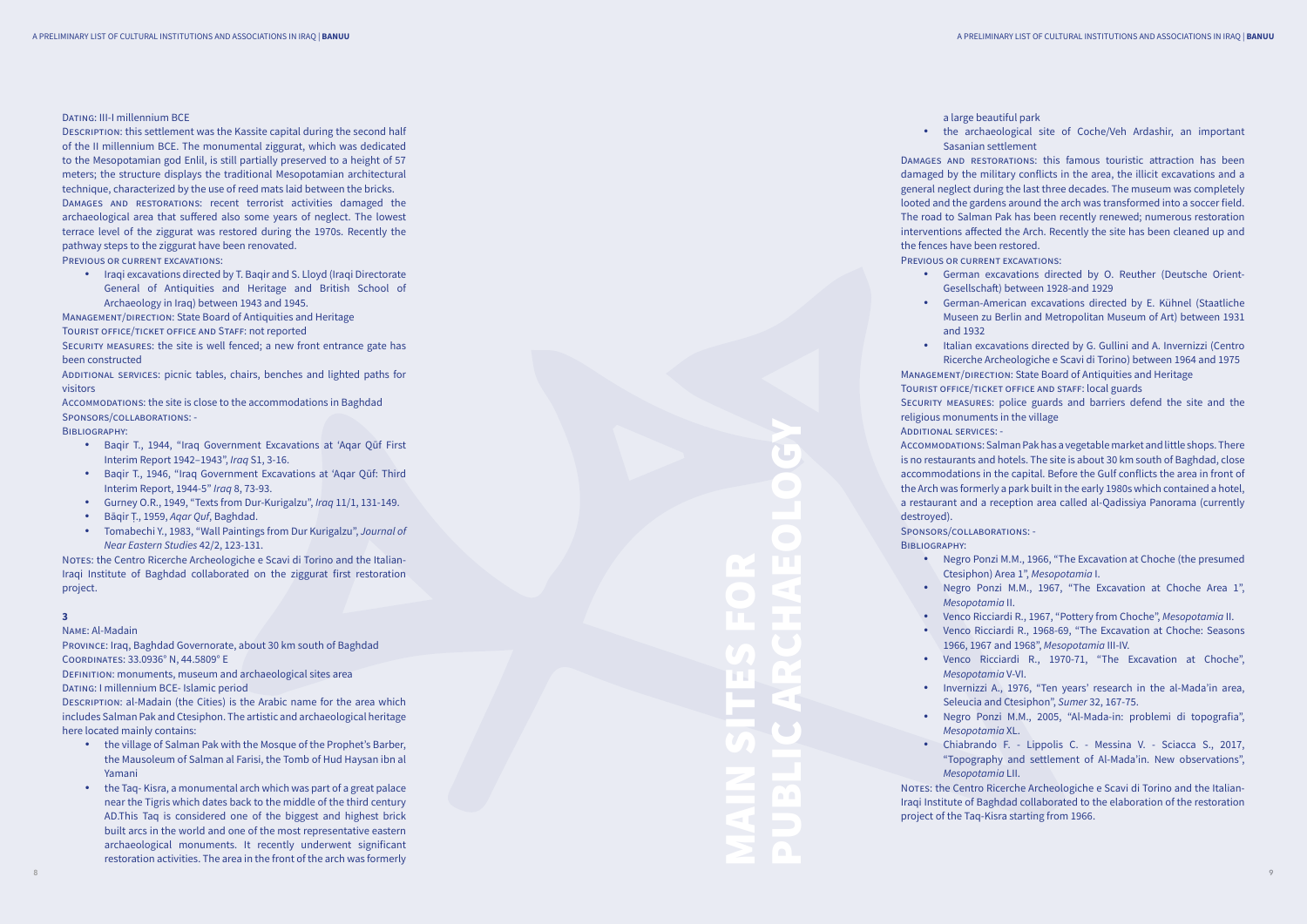MAIN SITES FOR

NOTES: -

PUBLIC ARCHAEOLOGY

Province: Iraq, Baghdad Governorate, about 30 km south of Baghdad Coordinates: 33.093664733° N, 44.522772393° E DEFINITION: archaeological site

### **4**

Name: Seleucia on the Tigris (Al-Madain)

### Dating: I millennium BCE-I millennium AD

DESCRIPTION: the Seleucid capital, on the other side of the Tigris to the village of Salman Pak, was one of the greatest Hellenistic capitals in the East characterized by a cosmopolitan and multicultural population. The site was an immense metropolis (with a surface of about 550 hectares); thanks to its position between East and West became a considerable commercial and cultural center. The artistic production was deeply influenced by the encounter between different cultures, mainly the Greek, Mesopotamian and Iranian traditions, which were here combined in entirely new artistic expressions.

Damages and restorations: no recent signs of illicit excavations on the site; frequent military conflicts around the archaeological area PREVIOUS OR CURRENT EXCAVATIONS:

Management/direction: State Board of Antiquities and Heritage Tourist office/ticket office and staff: local guards SECURITY MEASURES: not reported

- • American excavations directed by L.B. Waterman, C. Hopkins and R. McDowell (University of Michigan) between 1927 and 1932, and between 1936 and 1937
- • Italian excavations directed by G. Gullini and A. Invernizzi (Centro Ricerche Archeologiche e Scavi di Torino) between 1964 and 1976, and between 1985 and 1989

Name: Sippar/ modern Tell Abu Habbah and Tell ed-Der Road, Highway 18) Coordinates: 33.0591442° N, 44.252° E Definition: archaeological site DATING: IV millennium BCE- I millennium AD composed of two main towns. within the archaeological area PREVIOUS OR CURRENT EXCAVATIONS:

### Additional services: -

Accommodations: the site is about 30 km south of Baghdad, close to the capital's accommodations. The site is reachable via the Southern Highway (Baghdad-Basra).

### Sponsors/collaborations: -

BIBLIOGRAPHY:

• Belgian excavations directed by H. Gasche and R. Paepe (University of Ghent) between 1970 and 1985

• Iraqi excavations directed by W. al-Jadir (University of Baghdad)

- 
- Leuven.
- 
- 
- 
- LII, 294-357.
- NOTES: -

• • al-JadirW. - Rajib, Z., 1990, "Archaeological Results from the Eighth Season at Sippar", *Sumer* 46, 69-90.

- • McDowell R. H., 1933, *The Excavations at Seleucia on the Tigris,*  University of Michigan.
- • Gullini G., 1964, "First Report of the Results of the First Excavation Campaign at Seleucia and Ctesiphon, 1st oct.- 17th dec. 1964", *Sumer* 20, 63 – 65.
- • Gullini G. Invernizzi A. Cavallero M. *et alii*, 1966, "First Preliminary Report of Excavations at Seleucia and Ctesiphon. Season 1964", *Mesopotamia* I, 1-88.
- • Invernizzi A., 1972, "The Excavations at the Archives Building", *Mesopotamia* VII, 13-16.
- • Invernizzi A., 1976, "Ten Years Research in the al-Mada'in Area. Seleucia and Ctesiphon", *Sumer* 32, 167-175.
- • Gullini G., 1978, "Undici campagne di scavo a Seleucia e Ctesifonte", *Quaderni de La Ricerca Scientifica* 100.
- • Bollati A. Messina V. Mollo P., 2004, "Seleucia al Tigri. Le impronte di sigillo dagli Archivi", *Mnème.*
- • Messina V., 2006, *Seleucia al Tigri. L'edificio degli archivi. Lo scavo e le fasi architettoniche,* Monografie di Mesopotamia VIII.
- • Messina V., 2010, *Seleucia al Tigri. Il monumento di Tell 'Umar. Lo scavo e le fasi architettoniche,* Monografie di Mesopotamia XIII.

Name: Kuyunjik - Nebi Yunus/ ancient Nineveh Province: Iraq, Nineveh Governorate, Mosul, 400 km north of Baghdad Coordinates: 36.366º N, 43.153º E DEFINITION: archaeological site and museum DATING: VI-I millennium BCE

• Menegazzi R., 2014, *Seleucia al Tigri, le terrecotte figurate dagli scavi italiani e americani,* Monografie di Mesopotamia XVI.

### **5**

Province: Iraq, Babil Governorate, about 60 km south of Baghdad (Hilla

Description: Old Babylonian settlement, famous commercial and religious center (the city housed an important Shamash Temple). Sippar was originally

Damages and Restorations: general neglect and widespread illicit diggings

• British excavations directed by H. Rassam (British Museum) between 1880 and 1881

• French excavations directed by V. Scheil (Louvre) in 1984

- 
- 
- from 1977

MANAGEMENT/DIRECTION: State Board of Antiquities and Heritage TOURIST OFFICE/TICKET OFFICE AND STAFF: not reported Security measures: no Additional services: - Accommodations: - Sponsors/collaborations: - BIBLIOGRAPHY:

• Scheil V., 1902, *Une Saison de fouilles a Sippar*, Le Caire. • de Meyer L., 1980, *Tell ed-Der: Sounding at Abu Habbah (Sippar),* 

• Charpin D., 1988, "Sippar: deux villes jumelles", *Revue d'Assyriologie et d'archéologie orientale,* 13-32

• Al-Rawi F.N.H. - Dalley S., 2000, *Old Babylonian texts from private houses at Abu Habbah ancient Sippir*, Baghdad.

• Fadhil A., 2004, "Sippar - Results of prospecting 2004/24", *Sumer* 

• Fadhil A., 2005, "Ausgrabungen in Sippar (Tell Abu Habbah). Vorbericht über die Grabungsergebnisse der 24. Kampagne 2002", *Baghdader Mitteilungen* 36, 157-224.

### **6**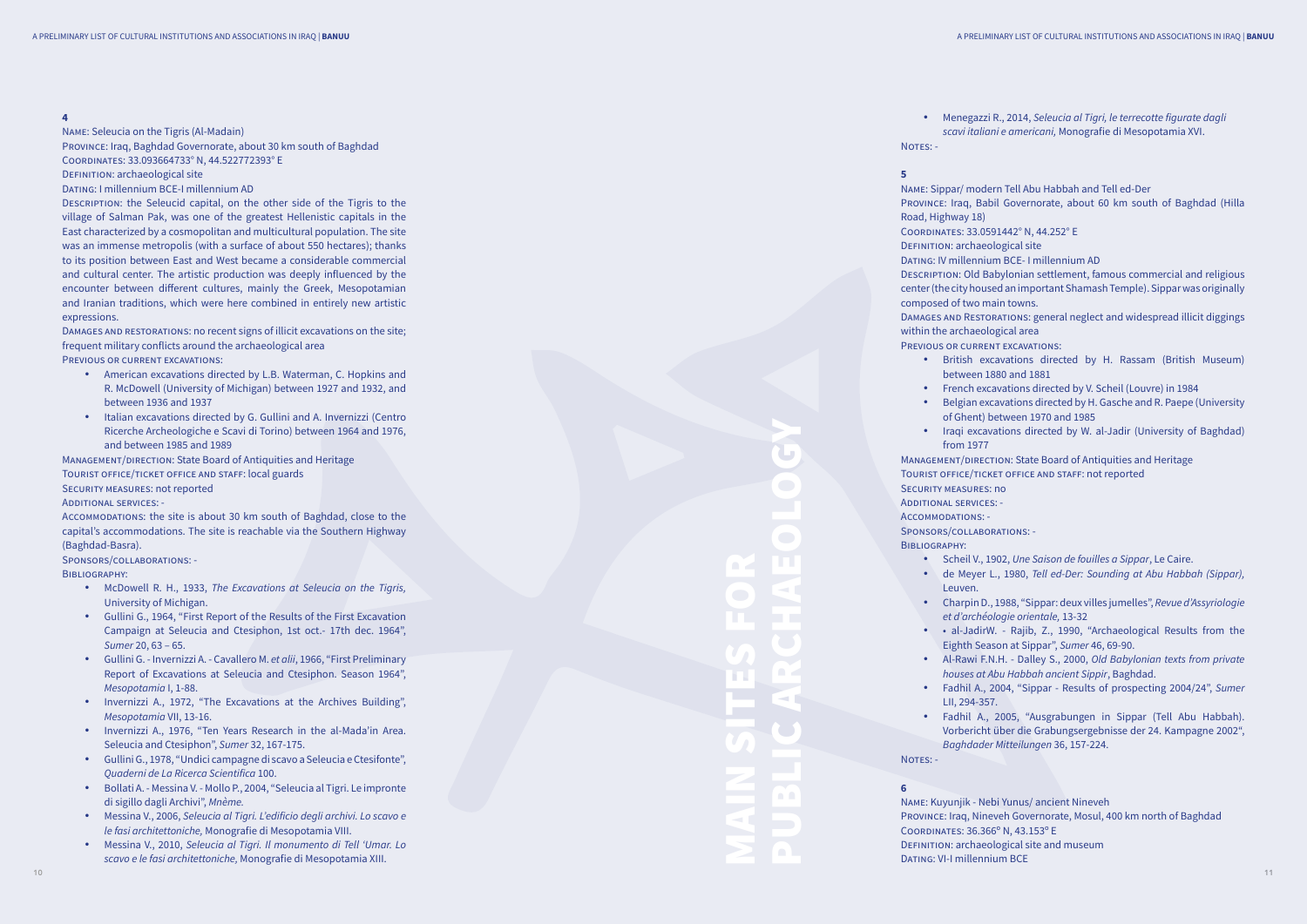MAIN SITES FOR

PUBLIC ARCHAEOLOGY

Description: the oldest city of the Assyrian empire, situated on the east bank of the Tigris River and now encircled by the modern Mosul; the settlement was the last neo-Assyrian capital during the early 1st millennium BCE, before the empire destruction by the Medes and Babylonians coalition in 612 BCE. The settlement covers an area of 750 ha circumscribed by a 12 km bricks rampart characterized by 18 gates (5 have been excavated) and two mounds, Tell Kuyunjiq and Tell Nebi Yunus.

Damages and restorations: The gates and the outer urban walls have been partially restored by SBAH but have been subsequently in part destroyed by Daesh terrorists in 2016. At Tell Kuyunjik, Sennacherib's Palace throne room with its sculpted reliefs (excavated and opened to public in the 1960s by an Iraqi expedition and documented in 2001 by the Italian CRAST) has been bulldozed by Daesh terrorists and still lies in ruins, with alabaster sculptures exposed to weather. In 2019 the Iraqi-Italian expedition directed by N. Marchetti rescued the Adad gate, removing the debris from Daesh's destruction and protecting it with a roof.

PREVIOUS OR CURRENT EXCAVATIONS:

- • French excavations directed by E. Botta (Louvre) in 1842
- British excavations directed by A.H. Layard and H. Rassam (British Museum) between 1849 and 1880
- • British excavations directed by R.C. Thompson (British Museum) between 1927 and 1932
- Iraqi excavations directed by M.A. Mustafa, T. Madhloom and M. Jabur (Iraqi Directorate General of Antiquities and Heritage) between 1950s and 1980s
- • American excavations directed by D. Stronach (University of Berkeley) between 1987 and 1990
- • German excavations at Tell Nebi Yunus directed by P. Miglus (University of Heidelberg) since 2018
- Iraqi-Italian excavations at East Nineveh directed by N. Marchetti (University of Bologna) since 2019

• French excavations directed by E. Botta (Louvre) between 1842 and 1844, and between 1852 and 1855

Management/direction: State Board of Antiquities and Heritage Tourist office/ticket office and staff: local guards

SECURITY MEASURES: not reported

• American excavations directed by E. Chiera, G. Loud and H. Darby (Oriental Institute of Chicago) between 1928 and 1935

• Iraqi excavations directed by F. Safar (Iraqi Directorate General of Antiquities and Heritage) in 1957

MANAGEMENT/DIRECTION: State Board of Antiquities and Heritage

Additional services: -

Accommodations: the site is close to the accommodations in Mosul Sponsors/collaborations: -

SECURITY MEASURES: not reported Additional services: village.

Bibliography:

- • Layard A.H., 1849, *Nineveh and Its Remains*, London.
- • Layard A.H., 1853, *Discoveries in the Ruins of Nineveh and Babylon*, London.
- • Campbell Thompson R. Hutchinson R.W., 1929*, A century of exploration at Nineveh,* London.
- Madhloom T., 1967, "Excavations at Nineveh: A preliminary report", *Sumer* 23, 76-79.
- • Madhloom T., 1968, "Excavations at Nineveh: The 1967–68 Campaign", *Sumer* 24, 45–51.
- • Madhloom T., "Excavations at Nineveh: The 1968–69 Campaign", *Sumer* 25, 43–49.
- • Barnett R.D., 1976, *Sculptures from the North Palace of Ashurbanipal at Nineveh (668-627 B.C.),* London.
- • Russell J.M., 1992, *Sennacherib's "Palace without Rival" at Nineveh*, Chicago.

• Barnett R.D. - Bleibtreu E. - Turner G.E., 1998, *Sculptures from the Southwest Palace of Sennacherib at Nineveh*, London. • Pickworth D., 2005, "Excavations at Nineveh: The Halzi Gate", *Iraq* 

• Lippolis C., 2011, *The Sennacherib wall reliefs at Nineveh,*  Monografie di Mesopotamia XV, Florence.

- 
- 67/1, 295–316.
- 
- *Bulletin* 22, 39-93.

NOTES: -

• Reade J.E., 2016. The Gates of Nineveh, *State Archives of Assyria* 

**7**

DEFINITION: archaeological site DATING: I millennium BCE

- 
- 
- 
- Name: Khorsabad/ancient Dur-Sharrukin
- Province: Iraq, Nineveh Governorate, 20 km northeast of Mosul
- Coordinates: 36.509537° N, 43.229315° E
	-
	-

Description: a neo-Assyrian capital (partially) built *ex novo* by king Sargon II at the end of the VIII century BCE. After the death of king in battle, the capital was moved to Nineveh and Khorsabad was definitely abandoned.

Damages and restorations: Daesh tried to destroy the site with bulldozers. The temple of Sibitti has been restored in the past.

PREVIOUS OR CURRENT EXCAVATIONS:

- Tourist office/ticket office and Staff: local guards
	-
	-

Accommodations: the site is easily reachable by car and close to a large

Sponsors/collaborations: - Bibliography:

• Botta P.E. - Flandin E., 1950, *Monument de Ninive*, Paris.

• Frankfort H., 1933, *Tell Asmar, Khafaje and Khorsabad: Second Preliminary Report of the Iraq Expedition*, Chicago.

• Loud G., 1936, *Khorsabad, Part 1: Excavations in the Palace and at a City Gate*, Oriental Institute Publications 38.

• Loud G. - Altman C.B., 1938, *Khorsabad, Part 2: The Citadel and the Town*, Oriental Institute Publications 40.

• Safar F., 1957, "The Temple of Sibitti at Khorsabad", *Sumer* 13, 219-

• Albenda, P., 1986, *The palace of Sargon, King of Assyria: Monumentalwall reliefs at Dur-Sharrukin, from original drawings made at the time of their discovery in 1843–1844 by Botta and* 

- 
- 
- - 21.
	- *Flandin,* Paris.

NOTES: -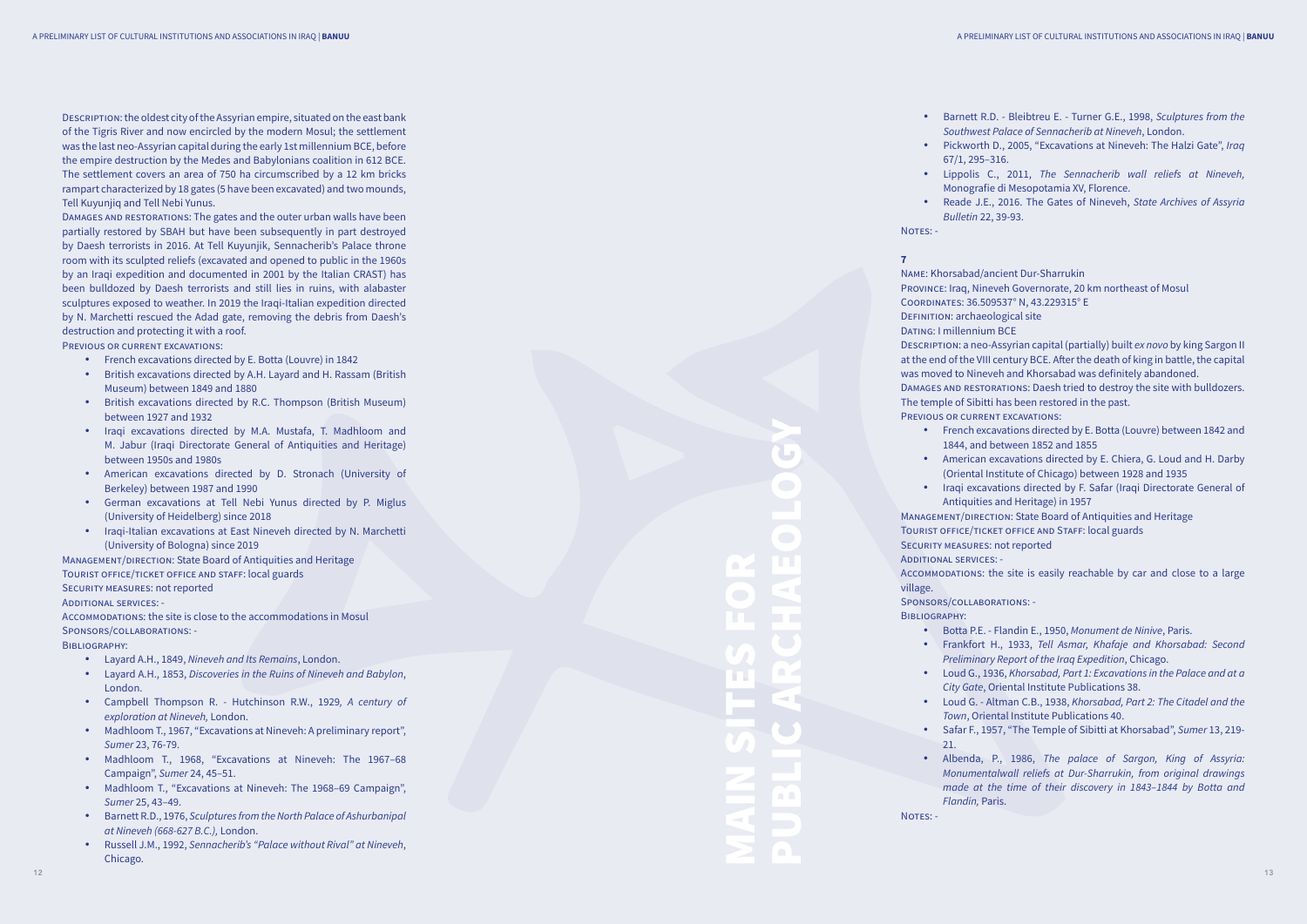# **8**

Name: Nimrud/ancient Kalhu

Province: Iraq, Nineveh Governorate, about 30 km south of Mosul Coordinates: 36.09915° N, 43.3275° E

DEFINITION: archaeological site

### DATING: VI-I millennium BCE

Description: the site was occupied from the 6th millennium BCE, but the most significant period of occupation occurred at the beginning of the neo-Assyrian empire, when the king Ashurnasirpal II (883-859 BCE) rebuilt and transformed Nimrud as the capital of his empire.

Damages and restorations: until 2013 the site was periodically cleaned and restored but the most imposing building in the archaeological area, the Northwest Palace, built by the neo-Assyrian king Ashurnasirpal II (previously restored) has been largely destroyed by the Daesh terrorists as well as the ziqqurat and the Nabu temple. The Smithsonian Institution has carried out some restorations since 2018.

PREVIOUS OR CURRENT EXCAVATIONS:

- British excavations directed by A.H. Layard, H. Rassam, W. Loftus and G. Smith (British Museum) between 1845 and 1847, 1849 and 1851, 1853 and 1855, 1873 and between 1877 and 1879
- • British excavations directed by M. Mallowan, D. Oates and J. Orchard (British School of Archaeology in Iraq) between 1949 and 1963
- Iraqi excavations directed by B.A. es-Soof, M. Sa'id Said and H.A. el-Hamid (Iraqi Directorate General of Antiquities and Heritage) in 1956, between 1959 and 1960, 1969 and 1978, 1982
- • Polish excavations directed by J. Meuszynski (Polish Center for Mediterranean Archaeology Project) between 1974 and 1976
- • Italian excavations directed by P. Fiorina (Centro Ricerche Archeologiche Scavi di Torino) between 1987 and 1989
- • British excavations directed by J. Curtis (British Museum) in 1989
- • Iraqi excavations directed by M.M. Hussain (State Board of Antiquities and Heritage) between 1988 and 1992

Management/direction: State Board of Antiquities and Heritage Tourist office/ticket office and staff: local guards SECURITY MEASURES: not reported

Accommodations: the nearest medium size town is al-Hamdaniyah Sponsors/collaborations: -

*2002,* London. • Hussein M.M., 2016, *Nimrud: The Queens' Tombs*, London. NOTES: -

### Additional services: -

Bibliography:

Additional services: by Iraqi military armies. Sponsors/collaborations: UNESCO BIBLIOGRAPHY:

- • Layard A.H., 1849-1853, *The Monuments of Nineveh*, London.
- • Mallowan M.E.L., 1966, *Nimrud and its Remains*, London.
- • Oates D. Reid J.H., 1956, "The Burnt Palace and the Nabu Temple; Nimrud Excavations, 1955, *Iraq* 18/1, 22-39.
- Meuszynski J., 1976, "Neo-Assyrian Reliefs from the Central Area of Nimrud Citadel", *Iraq* 381, 37-43.
- • Fiorina P., 1998, "Un braciere da Forte Salmanassar", *Mesopotamia*  33, 167-188.
- Oates J. Oates D., 2001, *Nimrud: An Imperial City Revealed*, London.
- • Englund K., 2003, "Nimrud und seine Funde: Der Weg der Reliefs in die Museen und Sammlungen", *Orient-Archäologie* 12, 43-160.
- • Curtis J. McCall H. Collon D. al-Gailani Werr L., 2008, *New Light on Nimrud: Proceedings of the Nimrud Conference 11th-13th March*

### **9**

Name: Hatra DEFINITION: archaeological site damaged by Daesh terrorists. Previous or current excavations:

- • German excavations directed by W. Andrae (Deutsche Orient-Gesellschaft) between 1906 and 1911
- Iraqi excavations directed by F. Safar (Iraqi Directorate General of Antiquities and Heritage) between 1951 and 1955, and between 1960 and 1967
- 
- Province: Iraq, Nineveh Governorate, 100 km south of Mosul
- Coordinates: 35.58805764002º N, 42.71688045513° E
	-
- Dating: I millennium BCE-I millennium AD
- Description: the site, located in the Jazirah region, is currently an imposing monumental ruined area. In antiquity the city was a significant religious and commercial centre during the Parthian empire and capital of the first Arab Kingdom. Thanks to its high outer walls the city survived several invasions (by the Roman army in 116 and 198 AD) before being definitely conquered and destroyed in 241 AD. The remains of the city, in particular the monumental sanctuary area, show an interesting cohesion between western architectural elements and the Eastern decorative tradition.
- DAMAGES AND RESTORATIONS: restoration Iraqi projects took place during the 1980s. The site was frequently looted during the last decades and partially
	-
	- • Italian excavations directed by R. Ricciardi Venco (University of Turin) between 1986 and 1989
		- Polish excavations directed by M. Gawlikowski (Uniwersytet
- Management/direction: State Board of Antiquities and Heritage
- Tourist office/ticket office and staff: not reported
- SECURITY MEASURES: an outer fence encloses the site; police guards and army checkpoints are located near the archaeological area
- Accommodations: the site is located in a desert area, 25 km to the west of Highway 1; near the ancient city small Bedouins settlements are scattered; an original guest house hotel near the site needs to be restored after the use
	-
	- • Caquot A., 1952, "Nouvelles inscriptions araméennes de Hatra",
	- • *Sumer Report* 8-10, 17-23.
	- • Al-Salihi W., 1973, "Hercules-Nergal at Hatra (II)", *Iraq* 35/1, 65-69.
	- • Al-Salihi W., 1983, "The Shrine of Nebo at Hatra", *Iraq* 45/1, 140-145. • Venco Ricciardi R., 1988, "Preliminary Report on the 1987 Excavation at Hatra", *Mesopotamia* XXIII, 31-42.
	- • Venco Ricciardi R., 1990, "Second Preliminary Report on the Excavation at Hatra (Season 1988)", *Mesopotamia* XXV, 37-45.

Warszawski) in 1990

- *Syria,* 89-118.
- 
- 
- 
- 
- 
- • Venco Ricciardi R., 1996, "Wall Paintings from Building A at Hatra", *Iranica Antiqua* XXXI, 147-165.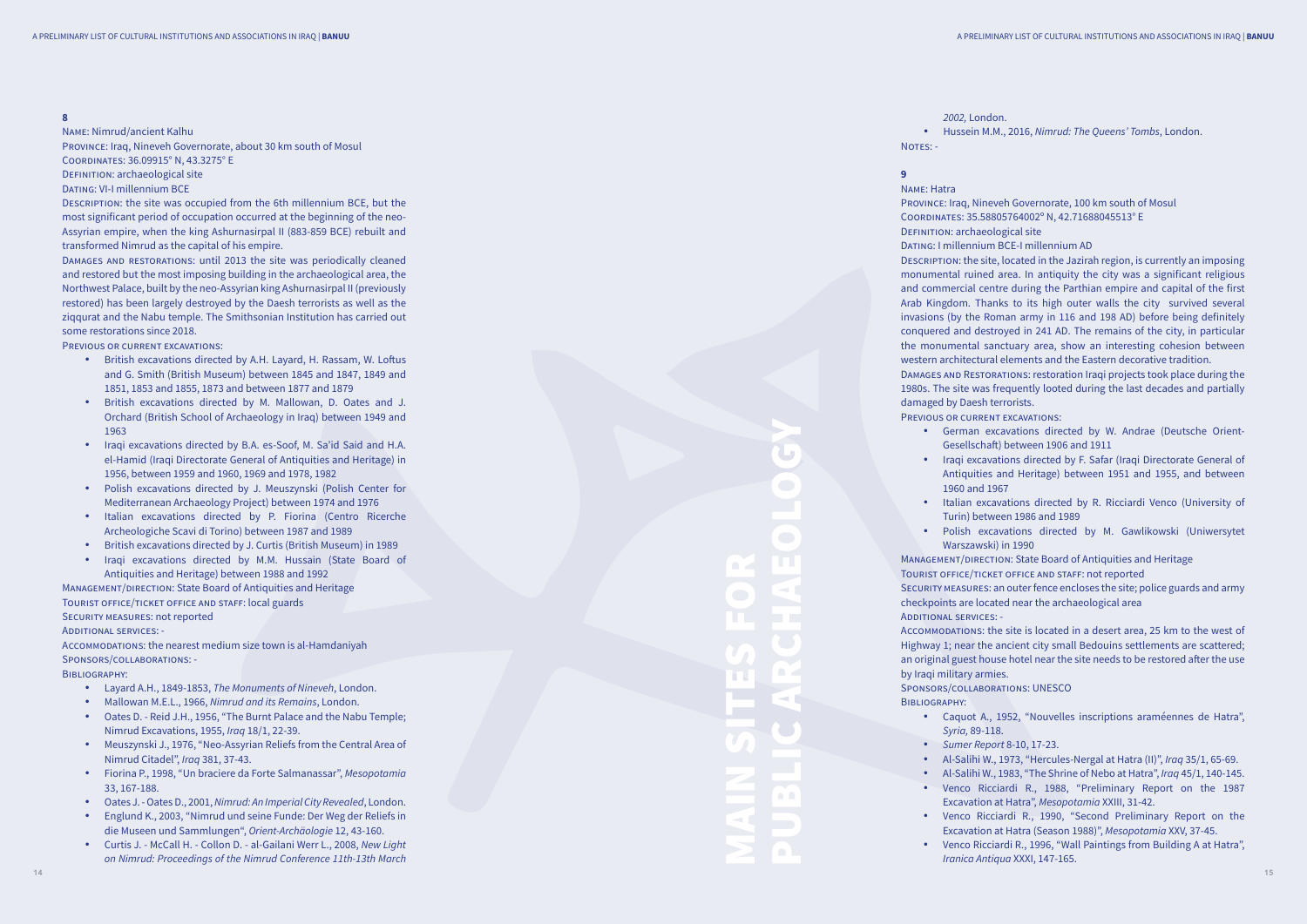16

MAIN SITES FOR

PUBLIC ARCHAEOLOGY

- • Parapetti R. Venco Ricciardi R., 2013, "Hatra. Documenti E Note Sul Santuario Del Sole", *Mnème* 9, 219-249.
- • Venco Ricciardi R., 1992, "Archaeological Research at Hatra, Preliminary Report on the 1989 Season", *Mesopotamia* XXVII, 189- 198.
- • Venco Ricciardi R., 1996, "Domestic Architecture at Hatra", in K.R. Veenhof (Ed.), *Houses and Households in Ancient Mesopotamia. Papers read at the 40th Rencontre Assyriologique Internationale, Leiden, July 5-8-1993*, Istanbul, 309-321.
- • •Dirven L., 2008, "Aspects of Hatrene religion: a note on the statues of kings and nobles from Hatra", *The Variety of Local Religious Life in the Near East*, 209-246.
- • Dirven L., 2013, *Hatra: Politics, Culture and Religion between Parthia and Rome*, Oriens et Occidens Band 21.
- • Foietta E., 2018, *Hatra: il territorio e l'urbanistica*, Oxford. NOTES: within the UNESCO sites list since 1985

DESCRIPTION: at the beginning of the II millennium the site was an universally known international trading centre and then the first Assyrian capital during the middle Assyrian period (specifically from the 14th to the 9th centuries). It was also the ritual and religious capital, associated with the god Ashur, and the traditional Assyrian royal funerary place. The main ziggurat still dominates the archaeological area. The city was destroyed by the Babylonians and Medes coalition at the end of the VII century BCE, but flourished again during the Parthian period between the 1st and 2nd century AD.

### **10**

Name: Qala'at Sherqat/ ancient Ashur

Province: Iraq, Salah ad Din Governorate, 110 km south of Mosul Coordinates: 35.458889° N, 43.259722° E

DEFINITION: archaeological site

DATING: III millennium BCE- I millennium AD

Damages and restorations: the site had been progressively damaged over the centuries by the natural erosion phenomena; from 2014 the Daesh terrorists destroyed some archaeological structures.

PREVIOUS OR CURRENT EXCAVATIONS:

Name: At-Tar Caves Province: Iraq, Karbala Governorate, 45 km southwest of Karbala Coordinates: - DEFINITION: archaeological site Dating: II millennium BCE-I millennium AD Description: a complex of about 400 archaeological caves carved out in the marly near Lake Razzazaha, used since the 2nd millennium BCE. Some burials dating between the 3rd century BCE and the 3rd century AD have been brough to light by archaeologists inside the caves. Damages and restorations: natural erosion phenomena PREVIOUS OR CURRENT EXCAVATIONS:

- • German excavations directed by R. Koldewey and W. Andrae (Deutsche Orient-Gesellschaft) between 1903 and 1914
- • Iraqi excavations (Iraqi Directorate General of Antiquities and Heritage) between 1970s and 1980s
- • German excavations directed by R. Dittmann (Deutsche Forschungsgemeinschaft) between 1988 and 1989
- • German excavations directed by B. Hrouda (Ludwig Maximilian University of Munich and the) in 1990
- • Iraqi excavations directed by H. al-Hayani (State Board of Antiquities and Heritage) between 1998 and 2002
- • German excavations directed by P. Miglus (Deutsche Forschungsgemeinschaft, Bavarian Ministry of Culture and University of Halle) between 2000 and 2001

Management/direction: State Board of Antiquities and Heritage Tourist office/ticket office and staff: not reported SECURITY MEASURES: not reported Additional services: -

Accommodations: the site is located in a magnificent natural setting (on a promontory on the Tigris on the east and near the Hamrin Mountains, not far from Hatra), 110 kilometers to the south of Mosul and 280 km to the north of Baghdad, distant from any urban accommodations. Sponsors/collaborations: UNESCO

Bibliography:

• Andrae W., 1909, *Der Anu-Adad-Tempel in Assur*, Leipzig.

• Andrae W., 1913, *Die Festungswerke von Assur*. Leipzig.

• Andrae W., 1913, *Die Stelenreihen in Assur,* Leipzig.

• Andrae W., 1922, *Die archaischen Ischtar-Tempel in Assur*, Leipzig.

• Andrae W., 1924, *Hethitische Inschriften auf Bleistreifen aus Assur,* 

Leipzig.

• Andrae W., 1938, *Das wiedererstandene Assur,* Leipzig.

• Preusser C., 1955, *Die Paläste in Assur. Gebr*, Mann-Berlin.

• Dittmann R., 1990, *Ausgrabungen der Freien Universitat Berlin in Ashur und Kar-Tukulti-Ninurta in den Jahren 1986-1989*, MDOG

122157-171.

• Miglus P., 1996, *Das Wohngebiet von Assur, Stratigraphie und Architektur* Berlin.

NOTES: within the UNESCO site list since 2003

### **11**

• Japanese excavations directed by K. Matsumoto (Kokushikan University) between 1971 and 1977 Management/direction: State Board of Antiquities and Heritage Tourist office/ticket office and staff: no Security measures: no Additional services: - Accommodations: the site is located in the eastern border of the Iraqi Syrian Desert. The caves are not clearly signaled but visible from the road. No tourist infrastructures and facilities in the area. Sponsors/collaborations: - Bibliography:

- 
- 
- 

NOTES: -

• Fuji H. *et al*., 1982, "Textile From At-Tar Caves", *Iraq*, 3-4. • Fujii H., 1983, "At-Tar Caves" *Archivfur Orientforshung* 29, 173-183. • Fujii H. - Sakamoto K., 1987, "Roman Textiles from At-Tar Caves in Mesopotamia", *Mesopotamia* 22, 215-231.

### **12**

Name: al-Qusair/al-Aqiser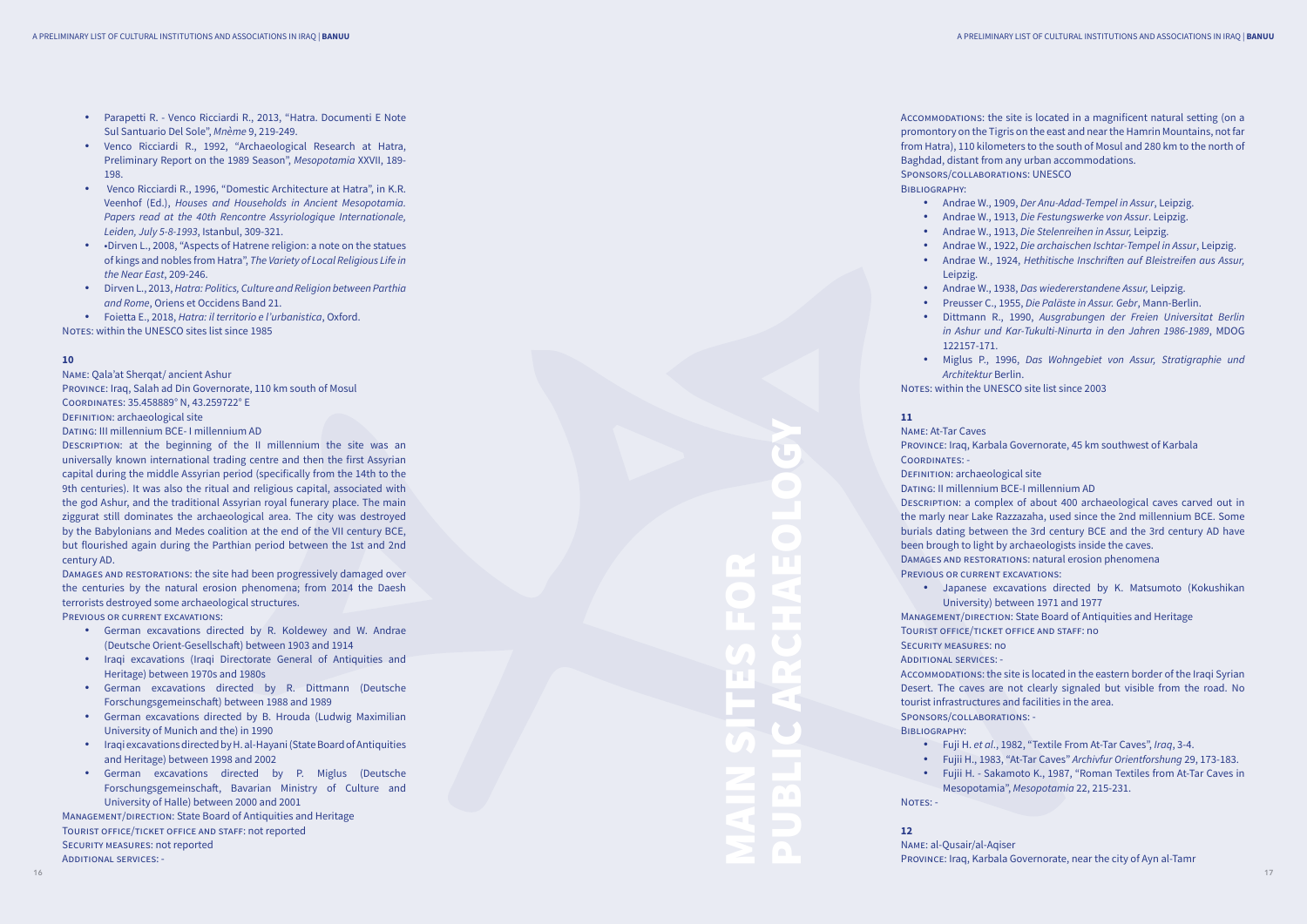### Coordinates: 32°29′51″N, 43°34′31″E

Definition: archaeological site

Dating: I millennium AD

DESCRIPTION: the area includes a group of archeological hills where a Christians' cemetery was discovered. It was an important Christianity center (surrounded by a protecting fortress) before the coming and diffusion of Islam. The excavations on the main hill brough to light a church which dates back to the 2nd century AD (the oldest in Iraq).

• Iraqi excavations directed by A. Rahem (State Board of Antiquities and Heritage) in 2009

Damages and restorations: wind erosion damaged the excavated architectural structures

PREVIOUS OR CURRENT EXCAVATIONS:

Management/direction: State Board of Antiquities and Heritage Tourist office/ticket office and Staff: no

Security measures: no

Additional services: no

Accommodations: the site is located about 70 km west of Karbala, 10 km to the northwest of al-Ukhaidhir Fortress

Sponsors/collaborations: -

Bibliography:

- • Rahem A., 2016, "The final report of the excavations in the site of the Alauqaiser Church", *Sumer* 47.
- • Naji H. Al-Taweel M.D. Fadhil A., 2020, "Site Investigation of Alauqaiser Historic Church Using Photogrammetric Reconstruction", *IOP Conference Series: Materials Science and Engineering* 671.

NOTES: -

### **13**

Name: Babil/ancient Babylon

Province: Iraq, Babil Governorate, 25 km to the city of al-Hilla, 85 km south of Baghdad

Coordinates: 32.542° N, 44.420° E

DEFINITION: archaeological site and museum

Dating: III millennium BCE-I millennium AD

Description: Babylon is one of the most famous archaeological site in the world. Its legend is mainly related to the city temples and ziqqurat, the hanging gardens and the political and military feats of its rulers

such as Hammurabi and Nebuchadnezzar II. Currently the large archaeological area includes monumental

MANAGEMENT/DIRECTION: State Board of Antiquities and Heritage TOURIST OFFICE/TICKET OFFICE AND STAFF: admission fee for foreign visitors; local guides and administrators of the site SECURITY MEASURES: the site is totally fenced and monitored by guards and police; the visitors need the permission of the Iraqi Ministry of Tourism. ADDITIONAL SERVICES: souvenir shop and museum (currently closed). Accommodations: the site is close to the modern city of Hilla; before the second Gulf war the Babylon Hotel (near Hilla) was the touristic main base to visit the site. Sponsors/collaborations: UNESCO, World Monument Fund Bibliography:

outer and inner city walls, gates, palaces and temples (ruined or completely reconstructed).

Damages and restorations: Saddam Hussein reconstructed some sectors of the Neo-Babylonian main buildings, specifically the Nebuchadnezzar palace. On an artificial mound overlooking the archaeological ruins, he built also a private monumental palace. After the First Gulf War the archaeological area has been abandoned and neglected due to the economic crisis and the international sanctions. After the 2003 invasion of Iraq, US troops built a military base on the ancient ruins which heavily damaged the archaeological strata and the architectural structures. In 2011, World Monuments Fund (WMF) started a project in collaboration with the Iraqi State Board of Antiquities and Heritage to preserve the site organizing a general cleaning

campaign. In 2012, in collaboration with the World Monuments Fund, the State Board of Antiquities and Heritage headed restoration activities in one part of the Inner City Wall. Previous or current excavations:

• German excavations directed by R. Koldewey (Deutsche Orient-Gesellschaft) between 1899 and 1917

• German excavations directed by H.J. Lenzen and H. Schmid (Deutsche Orient-Gesellschaft) in 1956 and 1962

• Italian excavations directed by G. Bergamini (Centro Ricerche Archeologiche e Scavi di Torino) between 1987 and 1989

• Iraqi excavations (State Board of Antiquities and Heritage) since

- 
- 
- 
- 1978

• Layard, A.H., 1853, *Discoveries among the Ruins of Nineveh an* 

• Koldewey R., 1911, "Die Tempel von Babylon und Borsippa",

• Koldewey R., 1914, *The excavations at Babylon*, London.

- *Babylon*, New York.
- *WVDOG* 15, 37-49.
- 
- 
- 
- London.
- 
- 
- 

NOTES: within the UNESCO World Heritage Sites list since 2019

• Koldewey R., 1918, *Das Ischtar-Tor in Babylon*, WVDOG 32.

• Koldewey R., 1918, *Das Ischtar-Tor in Babylon*. Leipzig.

• Koldewey R. - Wetzel F., 1931, *Die Königsburgen von Babylon*,

• Farouk N.H., 1985, "Al-Rawi, Nabopolassar's Restoration Work on the Wall"Imgur-Enlil at Babylon", *Iraq* 47, 1-13.

• Finkel, I.L. - Seymour M.J., 2009, *Babylon*, Oxford.

Cancik-Kirschbaum E. - van Ess M. - Marzahn J., 2011, *Babylon:* 

*Wissenskultur in Orient und Okzident*, Berlin/Boston.

### **14**

Name: Birs Nimrud/ ancient Borsippa Province: Iraq, Babil Governorate, on the road from al-Hilla to Kufa Coordinates: 32.391997 N, 44.341688 E DEFINITION: archaeological site Dating: III millennium BCE-I millennium AD DESCRIPTION: Borsippa was an important ancient settlement of the Babylonian region which intensively flourished during the I millennium BCE. The site is currently characterized by the ruined ziggurat (traditionally considered the Tower of Babel for a long time in the past). On the top of the archaeological hill stands a mosque associated with the prophet Abraham. Damages and restorations: the archaeological area shows evidence of widespread recent lootings; some structures collapsed as a consequence of heavy rain and erosion phenomena.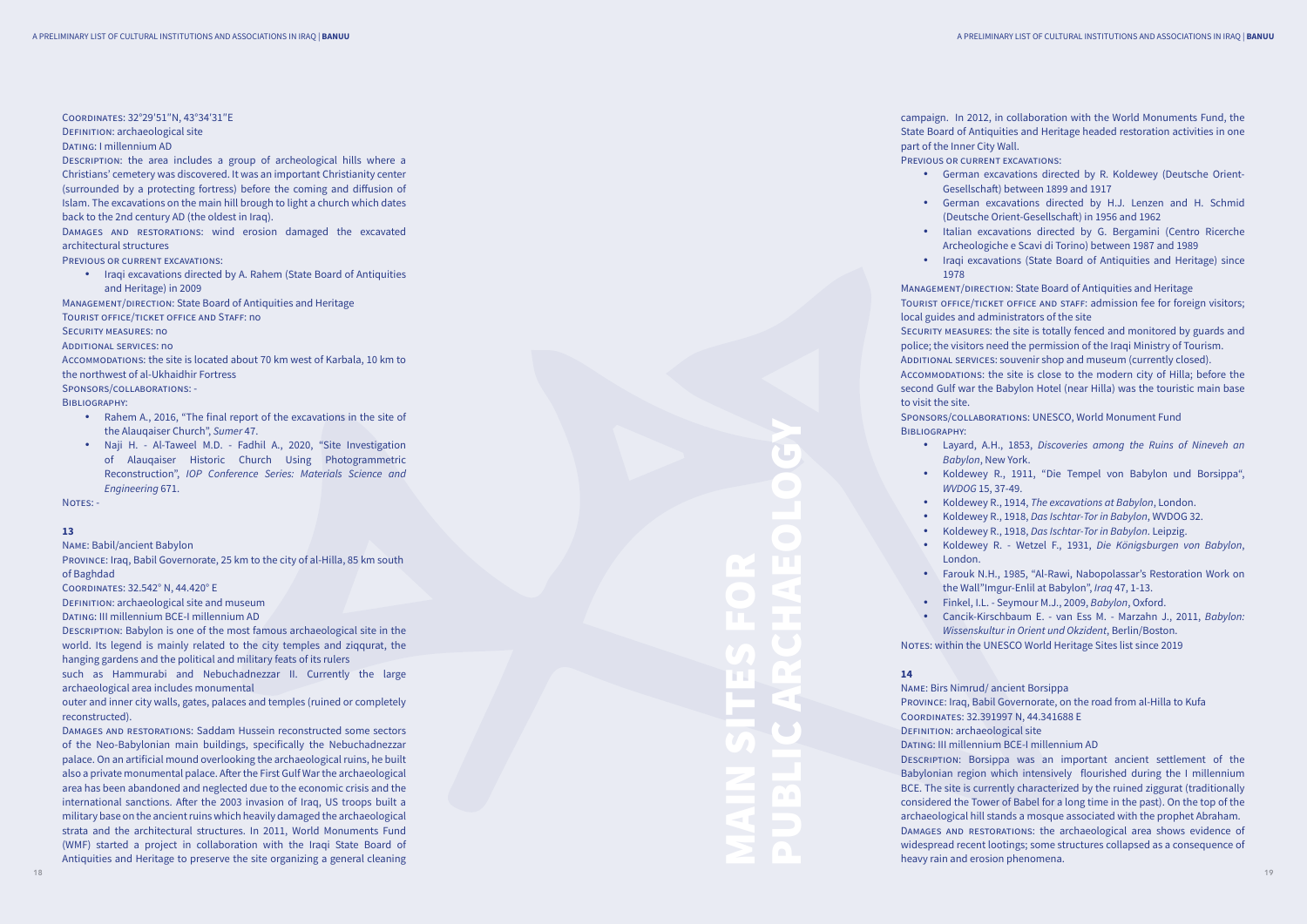MAIN SITES FOR

PUBLIC ARCHAEOLOGY

PREVIOUS OR CURRENT EXCAVATIONS:

- British excavations directed by H.C. Rawlinson (British Museum) in 1854
- British excavations directed by A. Layard and H. Rassam (British) Museum) between 1887 and 1881
- • German excavations directed by R. Koldewey (Deutsche Orient-Gesellschaft) between 1899 and 1917
- • Austrian excavations directed H. Piesl-Trenkwalder and W. Allinger-Csollich (Leopold-Franzens-Universität Innsbruck) between 1980 and 1994

SECURITY MEASURES: police guards on the site; no fence around the site ADDITIONAL SERVICES: vehicles parking; small store of drinks and food for visitors.

• Rawlinson H.C., 1861, "On the Birs Nimrud, or the Great Temple of Borsippa", *The Journal of the Royal Asiatic Society of Great Britain and Ireland* 18, 1-34.

Management/direction: State Board of Antiquities and Heritage Tourist office/ticket office and Staff: no

Accommodations: -

Sponsors/collaborations: -

Bibliography:

 Rassam H., 1897, *Ashur and the Land of Nimrod: Being an Account of the Discoveries Made in the Ancient Ruins of Nineveh, Ashur, Sepharvaim, Calah, (etc)...* , New York.

the natural erosion phenomena. PREVIOUS OR CURRENT EXCAVATIONS:

> • Anglo-American excavations directed by S. Langdon, E. MacKay and L.C. Watelin (Field Museum of Chicago and University of Oxford) between 1923 and 1933

- • Koldewey R., 1914, *The excavations at Babylon*, London.
- • Koldewey R., 1911, *Die Tempel von Babylon und Borsippa*, WVDOG 15, Leipzig.
- • Reade J.R., 1986, " Rassam's Excavations at Borsippa and Kutha, 1879-82", *Iraq* 48, 105-116.
- • Allinger-Csollich W., 1991, "Birs Nimrud I. Die Baukörper der Ziqqurat von Borsippa, ein Vorbericht", *Baghdader Mitteilungen* 22, 383-499.
- • Allinger-Csollich W., 1998, "Birs Nimrud II: Tieftempel-Hochtempel:Vergleichende Studien Borsippa - Babylon", *Baghdader Mitteilungen* 29, 95-330.
- • Allinger-Csollich W. Heinsch S. Kuntner W., 2010, "Babylon. Past, Present, Future. The project "Comparative Studies Babylon-Borsippa": a Synopsis," *ICAANE* 6 (1), 29–38.

Notes: -

### **15**

Name: Tell al-Uhaimir/ancient Kish

• Matsumoto K., 1991, "Preliminary Report on the Excavations at Kish/Hursagkalama 1988–1989", *al-Rafidan* 12, 261-307.

• Matsumoto K. - Oguchi H., 2002, "Excavations at Kish, 2000", al-

Province: Iraq, Babil Governorate, 15 km to the east of Babylon Coordinates: 32.55305897º N, 44.58971846º E Definition: archaeological site

DATING: V millennium BCE-I millennium AD

Description: Kish was an ancient Mesopotamian city-state, in the Babylon region. According to ancient Sumerian literary tradition, Kish was ruled by the first postdiluvian dynasty. Currently Kish is identified with a series of mounds covering a large surface (the most important are Tell Uhaimir and Tell Ingharra).

Damages and restorations: the coalition troops in 2003 set up a military base at Kish damaging the site; the structures also have been damaged by

- 1912 and 1914
- 
- 

• Japanese excavations directed by K. Matsumoto (KokushikanUniversity) in 1988, 2000 and 2001

Management/direction: State Board of Antiquities and Heritage

Tourist office/ticket office and Staff: local guards Security measures: the site is fenced but there is no police guards Additional services: - Accommodations: the site is close to the accommodations of al-Hilla city Sponsors/collaborations: - Bibliography :

• de Genouillac H., 1924-1925, *Fouilles françaises d'El-`Akhymer*,

• Langdon S., 1924, *Excavations at Kish I (1923–1924)*, Paris.

• Langdon S. - Watelin L.C., 1930, *Excavations at Kish III (1925–1927),* 

• Field H., 1929, *The Field Museum-Oxford University expedition to Kish, Mesopotamia, 1923–1929,* Chicago.

• Langdon S - Watelin L.C, 1934, *Excavations at Kish IV (1925–1930),* 

- Champion.
- 
- Paris.
- 
- Paris.
- *Museum,* Chicago.
- 
- *Rafidan* 23, 1-16.
- 

NOTES: -

• Moorey P.R.S., 1978, *Kish Excavations, 1923–1933 : with a microfiche catalogue of the objects in Oxford excavated by the Oxford-Field* 

• Matsumoto K. - Oguchi H., 2004, "News from Kish: The 2001 Japanese Work", *al-Rafidan* 25, 1-8.

### **16**

Name: Tell Nuffar/ancient Nippur Province: Iraq, Al Qadisiyah Governorate, about 180 km south of Baghdad, 36 km from Diwaniyah Coordinates: 32.123° N, 45.235° E Definition: archaeological site DATING: VI millennium BCE- I millennium AD Description: located in the Middle Euphrates region of Iraq, the site of Nippur is composed by a group of archaeological mounds which extend over 168 ha. Nippur was a significant Sumerian religious centre during the 3rd and 2nd millennium BCE (the main worship was connected to the Sumerian god Enlil). The site shows a continuous human occupation from the prehistoric period to the Islamic age. Damages and restorations: the excavated architectural remains suffered during the last decades from heavy erosion phenomena. Recently, looting activities have been identified in several areas of the site, mainly around the ziggurat, the "Tablet Mound" and the northern sectors.

• French excavations directed by H. de Genouillac (Louvre) between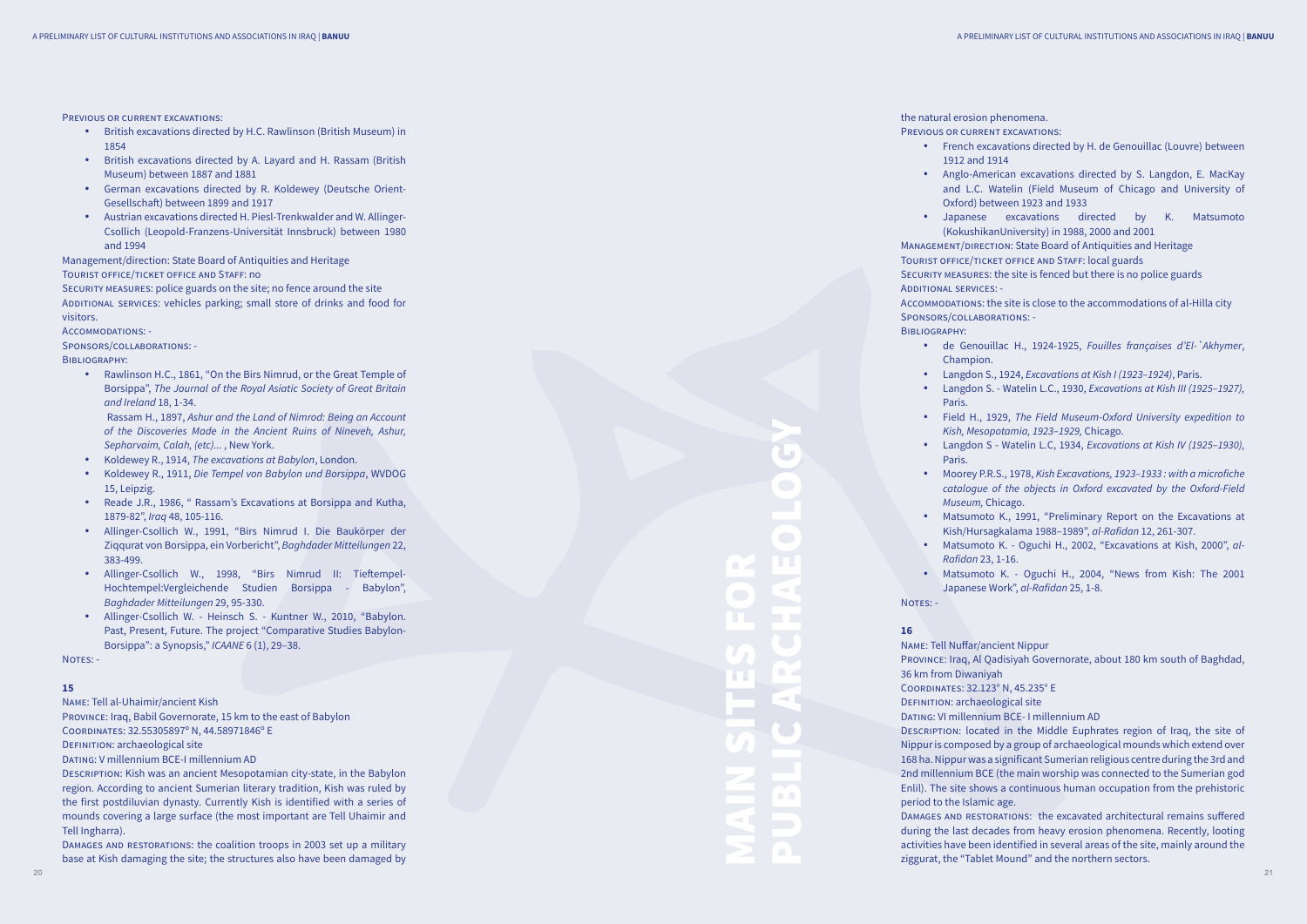PREVIOUS OR CURRENT EXCAVATIONS:

- • British excavations directed by A.H. Layard (British Museum) in 1851
- American excavations directed by J.P. Peters, J.H. Haynes, and H.V. Hilprecht (University of Pennsylvania) in 1888-1900 (4 seasons)
- American excavations directed by D. McCown, R.C. Haines, McG. Gibson (Oriental Institute of Chicago) in 1948-1990 (19 seasons)
- • American excavations directed by A. Alizadeh (Oriental Institute of Chicago) 2019-

ADDITIONAL SERVICES: the original dig house, situated at the edge of the site, is still there. A track for vehicles from the entrance allows to reach the ziggurat area

Management/direction: State Board of Antiquities and Heritage TOURIST OFFICE/TICKET OFFICE AND STAFF: The visitors must show official permission documents to the police guards

SECURITY MEASURES: fences and police guards

Accommodations: the site is near the city of Afak which has small facilities. The best nearest hotels are in Diwaniyah

Sponsors/collaborations: -

Bibliography:

Damages and restorations: the archaeological area has been partially occupied by air force bases since the 1930s (British, Iraqi and American troops). Reconstructions of the Abraham's house and restoration of the ziggurat have been recently realized. Since 2009 some projects of maintenance and restoration involve Iraqi and international authorities. PREVIOUS OR CURRENT EXCAVATIONS:

- • Layard A.H., 1856, *Discoveries among the Ruins of Nineveh and Babylon; with Travels in Armenia, Kurdistan, and the Desert: Being the Result of a Second Expedition Undertaken for the Trustees of the British Museum*, New York.
- • Fisher C.S., 1905, *Excavations at Nippur: plans, details andphotographs of the buildings, with numerous objects found in them during the excavations of 1889, 1890, 1893-1896, 1899-1900: v. 1: Topography and city walls,* Philadelphia.
- • Fisher C.S., 1907, *Excavations at Nippur: plans, details and photographs of the buildings, with numerous objects found in them during the excavations of 1889, 1890, 1893-1896, 1899-1900: v.2 : The Fortress*, Philadelphia.
- • McCown D.E. Haines R.C., 1967, *Nippur I, Temple of Enlil, Scribal Quarter, and Soundings: Excavations of the Joint Expedition to Nippur of the University Museum of Philadelphia and the Oriental Institute of the University of Chicago*, Chicago.
- • McCown D.E. Haines R.C. Biggs R.D., 1978, *Nippur, Volume 2. The North Temple and Sounding E: Excavations of the Joint Expedition to Nippur of the American Schools of Oriental Research and the Oriental Institute of the University of Chicago*, Chicago.
- • Zettler R.L., 1993, *Nippur, Volume 3: Kassite Buildings in Area WC-1*, Chicago.
- • Cole S.W., 1996, *Nippur, Volume 4: The Early Neo-Babylonian Governor's Archive from Nippur*, Chicago.
- • McMahon A., 2006, *Nippur V: The Area WF Sounding: The Early Dynastic to Akkadian Transition*, Chicago.

NOTES: -

• Anglo-American excavations directed by L. Woolley (British Museumand the University of Pennsylvania) between 1922 and 1934 Management/direction: State Board of Antiquities and Heritage

TOURIST OFFICE/TICKET OFFICE AND STAFF: local guards

SECURITY MEASURES: in 2014 it has been partially re-fenced and gated. Police

ADDITIONAL SERVICES: reception centre and golf buggies for visitors. Paved walkways between the ziggurat. The royal tombs are not accessible due to

### **17**

NOTES: the site is protected by UNESCO as part of the *Ahwar area of Southern Iraq, refuge of biodiversity and the relict landscape of the Mesopotamian cities* (which includes the marshland area and the ancient cities of Ur, Uruk and Eridu).

Name: Tell Muqayyar/ancient Ur Province: Iraq, Dhi Qar Governorate, about 365 kilometers south of Baghdad, near the town of Nasiriyah Coordinates: 30.9626º N, 46.1030º E

Definition: archaeological site DATING: V-I millennium BCE Abraham.

Description: Ur, the modern Tell al-Muqayyar, is the most famous city of ancient southern Mesopotamia (Sumer region). The city, which was the capital of the Ur III dynasty (at the end of III millennium BCE) is described in the Bible as Ur of the Chaldees and as the legendary home of the patriarch

• British excavations directed by J.G. Taylor (British Museum) between 1853 and 1854

guards

security risks.

Accommodations: the site is 12 km south of Nasiriyah. There is a 22 km local road which connects Tell Ubaid, Eridu and Ur.

Sponsors/collaborations: Global Heritage Fund; UNESCO

Bibliography:

• Taylor J.E.,1855, "Notes on the Ruins of Muqeyer", *Journal of the Royal Asiatic Society of Great Britain and Ireland* 15, 260–276.

• Woolley L., 1934*, Ur Excavations II: The Royal Cemetery,* London.

• Woolley L., 1939, *Ur Excavations V: The ziggurat and its surroundings,* 

• Woolley L., 1955, *Ur excavations IV: The Early Periods,* London. • Woolley L., 1962, *Ur Excavations IX: The Neo-Babylonian and Persian* 

- 
- - London.
- 
- *Periods,* London.
- 
- 
- 
- 
- 

• Woolley L., 1965, *Ur Excavations VIII: The Kassite Period,* London.

• Woolley L., 1974, *Ur Excavations VI: The Ur III Period*, London.

• Woolley L. - Mallowan M., 1976, *Ur Excavations VII: The Old Babylonian Period*, London.

• Woolley L. - Moorey P.R.S., 1982, *Ur of the Chaldees: A Revised and Updated Edition of Sir Leonard Woolley's Excavations at Ur*, New York. • Zettler R.L. - Horne L. - Pittman H. - Hansen D.P., 1998. *Treasures from the Royal Tombs of Ur*, Philadelphia.

### **18**

Name: Tell Abu Shahrain/ancient Eridu Province: Iraq, Dhi Qar Governorate, 12 km southwest of Ur Coordinates: 30.815839° N, 45.996069° E Definition: archaeological site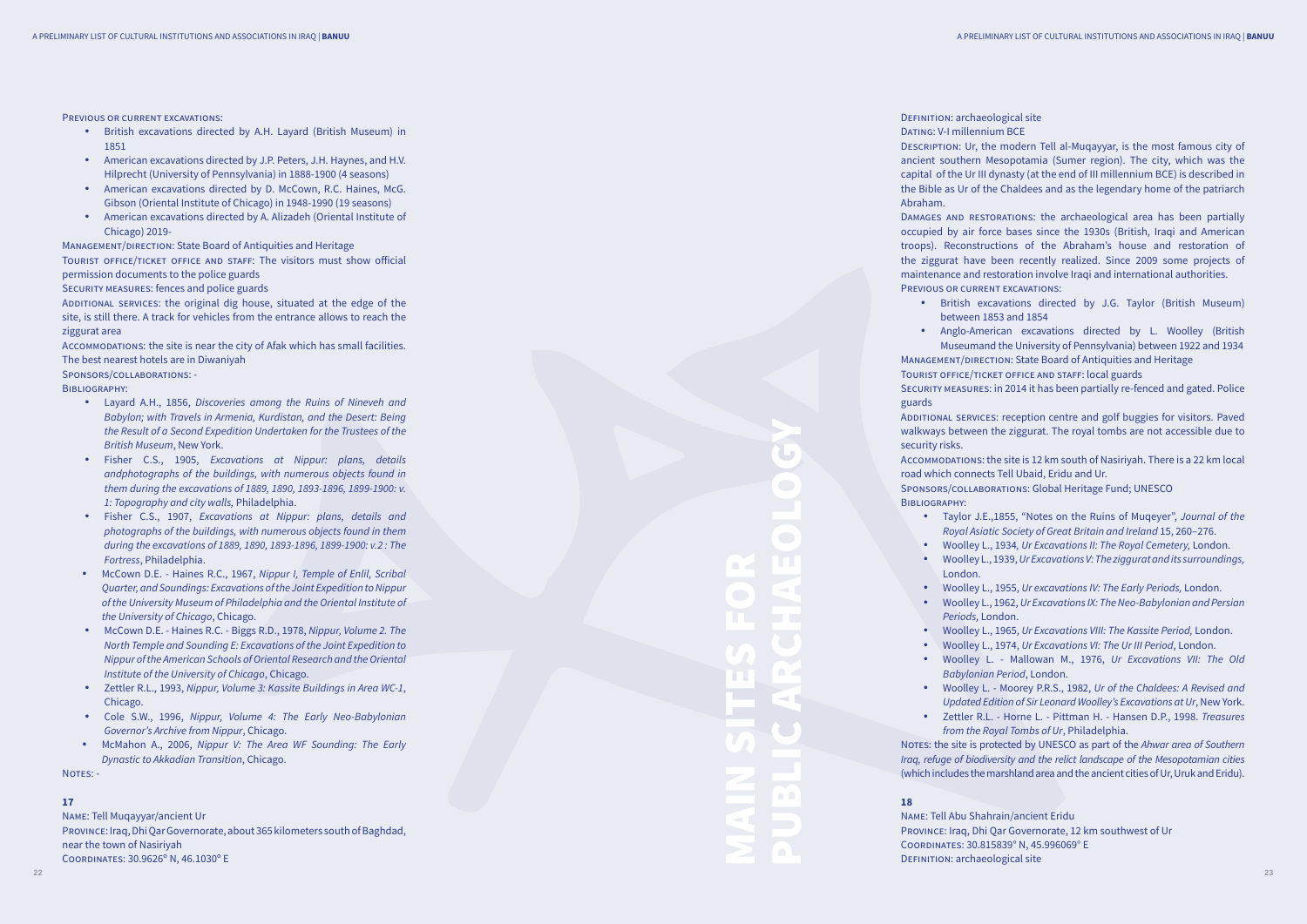### Dating: V-I millennium BCE

Description: Eridu was long considered the oldest southern Mesopotamian city. Based on the Mesopotamian epigraphical sources the settlement was probably founded by the Sumerian god Enki.

Damages and restorations: natural erosion phenomena damaged the architectural traces.

PREVIOUS OR CURRENT EXCAVATIONS:

MANAGEMENT/DIRECTION: State Board of Antiquities and Heritage Tourist office/ticket office and staff: no

- • British excavations directed by J.G. Taylor (British Museum) in 1855
- • British excavations directed by R. Campbell Thompson and H.R. Hall (British Museum) between 1918 and 1919
- Iraqi excavations directed by F. Safar and S. Lloyd (Iraqi Directorate General of Antiquities and Heritage) between 1946 and 1949

NOTES: the site is protected by UNESCO as part of the *Ahwar area of Southern Iraq, refuge of biodiversity and the relict landscape of the Mesopotamian cities* (which includes the marshland area and the ancient cities of Ur, Uruk and Eridu)

Security measures: no

Additional services: no

Accommodations: the site is not easily reachable by roads Sponsors/collaborations: -

Bibliography:

- • Taylor J.E., 1855, "Notes on Abu Shahrein and Tell el Lahm", *Journal of the Royal Asiatic Society* 15, 404–15.
- • Campbell Thompson R., 1920, *The British Museum excavations at Abu Shahrain in Mesopotamia in 1918*, Archaeologia 70.
- • Hall H.R., 1925, "The Excavations of 1919 at Ur, el-'Obeid, and Eridu, and the History of Early Babylonia", *Man* 25, 1-7.
- • Hall H.R., 1923, "Ur and Eridu: The British Museum Excavations of 1919", *Journal of Egyptian Archaeology* 9, 177-95.
- • Safar F.M. Mustafa M.A. Lloyd S., 1981, *Eridu*, Baghdad.

### **19**

### Name: Warka/ancient Uruk

Province: Iraq, Al-Muthannā Governorate, just outside the suburbs of Samawah

Coordinates: 31.32492° N, 45.6384° E

Definition: archaeological site

Dating: V millennium BCE-I millennium AD

Description: with a conference of at least 14 km, the astonishing ruins of Uruk, currently named Warka and Erech in the Bible, were part of one of the greatest and oldest city-states of Sumer (200 ha at the end of the IV millennium BCE). It was famous for its mythical dynasty of kings, one of which was the legendary Mesopotamian hero Gilgamesh. Here the first large religious complexes and the first documented artistic productions were elaborated.

Name: Samarra **Tigris** 

DEFINITION: archaeological site DATING: IX century AD • al Askari Mosque

Damages and restorations: natural erosion phenomena damaged the archaeological structures; signs of recent looting activities are visible on the surface.

PREVIOUS OR CURRENT EXCAVATIONS:

• British excavations directed by W. Loftus (British Museum) in 1850 and 1854

- 
- • German excavations directed by J. Jordan, A. Nöldeke, E. Heinrich and H. J. Lenzen (Deutsche Orient-Gesellschaft) between 1912 and 1913 and between 1928 and 1939
- • German excavations directed by H. Lenzen (Deutsche Orient-Gesellschaft) between 1953 and 1967
- 
- • German excavations directed by R.M. Boehmer (Deutsche Orient-Gesellschaft) between 1978 and 2002
- • German surveys directed by M. van Ess. J. Fassbinder and H. Becker (Deutsches Archäologisches Institut) between 2001 and 2002
- • German excavations directed by W. Andrae (Deutsche Orient-Gesellschaft) in 1902
- • German excavations directed by J. Schmidt (Deutsche Orient-Gesellschaft) in 1968
- MANAGEMENT/DIRECTION: State Board of Antiquities and Heritage
- TOURIST OFFICE/TICKET OFFICE AND STAFF: the visitors need to buy the ticket at the Directorate of Antiquities in Samawah and show the official permission documents to the police guards; presence of local guards
- SECURITY MEASURES: new (2013) site outer fence with a gate entrance and
- Accommodations: the site is close to the accommodations in Samawah
	- • Loftus W.K., 1857, *Travels and researches in Chaldaea and Susiana: with an account of excavations at Warka, the "Erech" of Nimrod, and Shush, "Shushan the Palace" of Esther, in 1849-52*, London.
	- • *Ausgrabungen der Deutschen Forschungsgemeinschaft in Uruk*  (ADFU), 17 volumes, 1912–2001. *Ausgrabungen in Uruk-Warka, Endberichte* (AUWE), 25 volumes,1987–2007.
	- • Crüsemann N. Van Ess M. Hilgert M. Salje B, 2013, *Uruk: 5000 Jahre Megacity* Petersberg.
- NOTES: the site is protected by UNESCO as part of the *Ahwar area of Southern Iraq, refuge of biodiversity and the relict landscape of the Mesopotamian cities* (which includes the marshland area and the ancient cities of Ur, Uruk and Eridu).

guards house Additional services: - Sponsors/collaborations: - Bibliography:

### **20**

Province: Iraq, Salah ad-Din Governorate, 130 km north of Baghdad, on the

- Coordinates: 34.361º N, 43.8025º E
	-
	-
- Description: Samarra, the ancient Islamic city considered one of the largest archaeological site in the world, is located along the Tigris riverbed. The most important buildings are the Great Mosque, The Caliph House, Abi Dalaf Mosque, Al-Ma'shuq Palace and Al-Askari Mosque:
	-
- Located in the centre of the modern city, the shrine includes the tombs of the 10th and 11th Imams, Ali Al-Hadi who died in 868 AD and his son Hassan Al-Askari who died in 874 AD. Al-Askari Shrine had two golden minarets (36 m high) and a golden dome with a circumference of 68 m and more than 7200 golden bricks; it is one of the biggest domes in the Islamic world.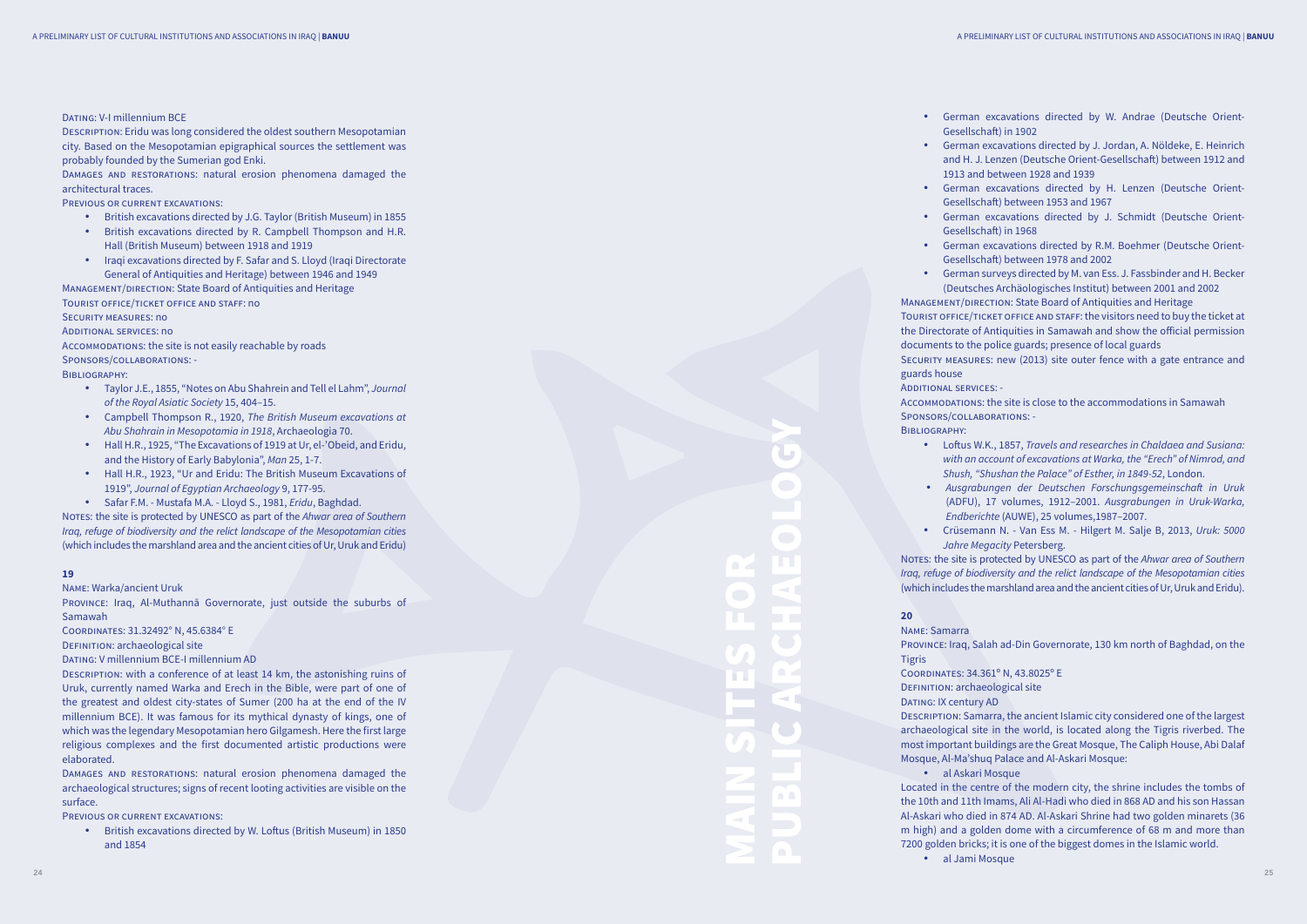Built by al Mutasim this monument was one of the largest ancient Islamic mosques. It was destroyed in 1278 by Mongols. However it is famous even today for the Malwiyya or spiral minaret which rises to a height of 52 m.

• Bayt al-Khalifa or the Caliph Palace,

The Caliph's residence, which overlooks the Tigris, was built by Caliph Al-Mutasim in 835 AD. The actual remains of the palace, which originally had a front long 700 m, include a group of three preserved iwans. The building now requires restoration interventions.

• al Mashoof Palace, (the Beloved) Palace

Located on the Tigris about 10 km to the north-west of Samarra, this palace, sometimes called Al-Ashiq (the Lover) Palace, was built in 876 AD by Caliph Al-Mutamid, before moving to Baghdad. It is the best preserved Samarra Abbasid palace.

TOURIST OFFICE/TICKET OFFICE AND STAFF: the entrance in the shrine needs the permission from the Ministry of Religious Affairs. Local guards and police on the site

SECURITY MEASURES: security checks in the area of the Al-Askari Mosque. Photos are forbidden and cameras must be consigned at the gate before entering. Access to the mosque is not always permitted for visitors due to the conditions of insecurity in the area.

Damages and restorations: destruction phenomena of the shrine in 2006 and 2007 when armed groups bombed the mosque and destroyed the minarets. In the same year UNESCO declared the city of Samarra a World Heritage site. Since 2007 the local community intensively works on the reconstruction of the mosque.

PREVIOUS OR CURRENT EXCAVATIONS:

Sponsors/collaborations: UNESCO Bibliography:

- • French excavations directed by H. Viollet (Archives Nationales) between 1907 and 1909
- • German excavations directed by Ernst Herzfeld (Deutsche Morgenlandische Gesellschaft) in 1911 and 1913
- Iraqi excavations (Iraqi Directorate of Antiquities and Heritage) between 1936 and 1939
- • Iraqi excavations "Project for developing the two archaeological cities of Samarra and Mutawakkiliyya" (Iraqi Directorate of Antiquities and Heritage) between 1981 and 1983

• Northedge A., 1993, "An Interpretation of the Palace of the Caliph at Samarra (Dar al-Khilafa or Jawsaq al-Khaqani)", *Ars Orientalis* 23,

Management/direction: State Board of Antiquities and Heritage

• Northedge A., 2005, *The historical topography of Samarra*, London. NOTES: 80% of ancient settlement remains to be excavated.

# Additional services: -

Accommodations: -

Sponsors/collaborations: - BIBLIOGRAPHY:

- • Herzfeld E., 1923, *Ausgrabungen von Samarra I, Der Wandschmuck der Bauten von Samarra und seine Ornamentik*, Berlin.
- • Herzfeld E., 1927, *Ausgrabungen von Samarra III, Die Malereien von Samarra*, Berlin.
- • Herzfeld E., 1948, *Ausgrabungen von Samarra VI, Geschichte der Stadt Samarra*, Hamburg.
- • Runcinam S., 1940, *Excavations at Samarra 1936-1939*, Baghdad.
- • Creswell K.A.C., 1940, *Early Muslim Architecture*, vol. II, Oxford.
- • Susa A., 1948-9, *Rayy Samarra Fi `Ahd Al-Khilafa Al-`Abbasiyya,*  2Vols., Baghdad.
- • al-Samarrai Yunis Ibrahîm, 1968, *Tarikh Madinat Samarra*, 3 vols.,Baghdad.
- • Rogers J. M., 1970, "Samarra, a Study in Medieval Town-Planning",

in Hourani and Stern (eds.), *The Islamic City*, 119-55, Oxford. • Northedge A. - Falkner R., 1987, "The 1986 Survey Season at Samarra", *Iraq* 49, 143-173.

• Northedge A. 1987, "Karkh Fairuz at Samarra", *Mesopotamia* 22,

• Northedge A., 1990, "The Racecourses at Samarra", *Bulletin of the School of Oriental and African Studies* 53, 31-56.

• Northedge A., 1992, "The palace at Istabulat, Samarra", *Archéologie* 

- 
- 251-64.
- 
- *Islamique* 3, 61-86.
- 143-171.
- 
- 
- 

• Northedge A., 1999, "The Ja'fari palace of al-Mutawakkil", *Damaszener Mitteilungen* 11, 345-363.

• Northedge A., 2001, "The palaces of the 'Abbasids at Samarra", in Robinson C. (ed), *A Medieval Islamic City Reconsidered*, Oxford Studies in Islamic Art 14.

• Robinson C., 2001, *A Medieval Islamic City Reconsidered: An Interdisciplinary Approach to Samarra*, Oxford.

### **21**

Name: Wasit Province: Iraq, Wasit Governorate, 54 km from the centre of al-Kut along Adejail Road Coordinates: 32.3386109628° N, 45.9336111105° E Definition: archaeological site DATING: VIII century AD Description: Wasit, currently a ruined site, was one of the most important towns during the Abbasid period and a great Islamic centre due to its culturally and commercially strategic location. The most famous monument, now partially preserved, is the Gateway (in ancient times the town was considered a sort of passage to enter in Iraq). As a consequence of the Tigris shift during the 15th century, the city progressively declined and was then abandoned.

PREVIOUS/CURRENT EXCAVATIONS:

Damages and restorations: the gateway has been heavily restored.

• Iraqi excavations directed by F. Safar (Iraqi Directorate of Antiquities and Heritage) between 1936 and 1942

Management/direction: State Board of Antiquities and Heritage Tourist office/ticket office and staff: no Security measures: no Additional services: - Accommodations: It's very difficult to reach the site (the roads in the desert are badly preserved. No accommodations in the area; the nearest town is al-Kut

• Safar F., 1945, Wasit. *The sixth season's excavations*, Le Caire. NOTES: the site was added to the UNESCO World Heritage Tentative List on September 7, 2000.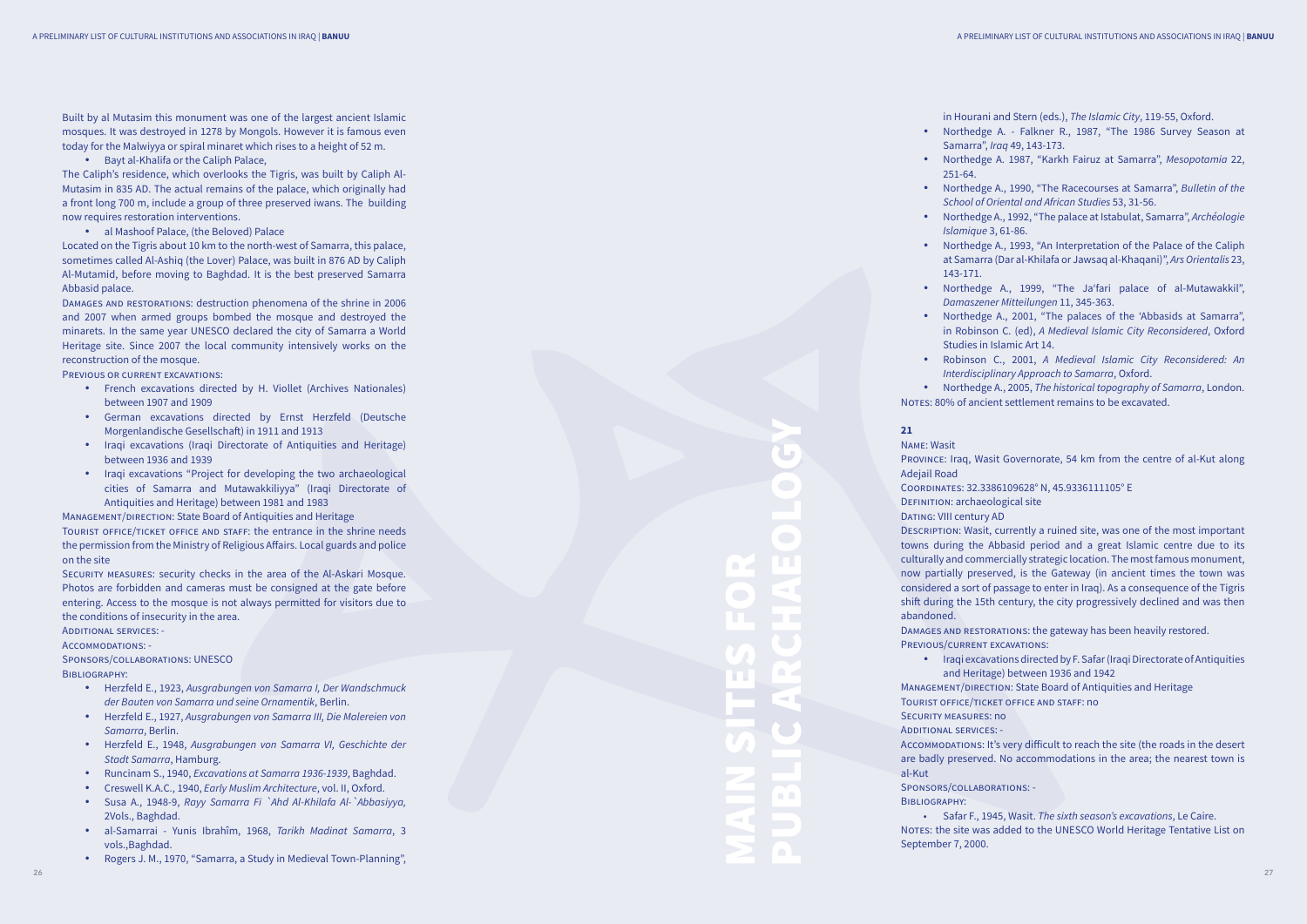HISTORICAL, RELIGIOUS

AND ARTISTIC MONUMENTS

CONTACTS: not reported DEFINITION: monument **DATING: 1961** 

### **HISTORICAL, RELIGIOUS AND ARTISTIC MONUMENTS**

### **22**

Name: Al Mustansariya School

Address/province: Iraq, Baghdad Governorate, Baghdad, Al Maidan Square Contacts: Tel. (964.1) 888 57 65 Definition: monument and museum

DATING: XIII century AD

Description: this monument is a medieval madrasa located on the east side of the Tigris near Shuhada' Bridge. This rectangular architectural complex, progressively surrounded by the traditional souqs starting from the early twentieth century (currently partially demolished) was a school for higher education established in 1227 during the Abbasid dynasty. According to some historical hypotheses, this madrasa was the first free university in the world to provide facilities as food and lodging and a monthly salary for its students. The educational programs included medicine, math, literature, grammar, philosophy and Islamic law. The Madrasah building also contained a public hospital, a pharmacy and a large library.

Address/province: Iraq, Baghdad Governorate, Baghdad, al Rasheed street CONTACTS: not reported

DEFINITION: monument and museum

DATING: XIII century AD

Damages and restoration: after the fifteenth century, the building was neglected and used as khan, hospital and as soldiers barracks. In 1945 the Iraqi Directorate of Antiquities started a general restoration campaign.

Management/direction: State Board of Antiquities and Heritage

Tourist office/ticket office and staff: no

SECURITY MEASURES: police guards

Additional services: -

Accommodations: the monument is close to the city center accommodations in Baghdad

SECURITY MEASURES: police guards in Baghdad. Sponsors/collaborations: - Bibliography :

Sponsors/collaborations: -

Bibliography :

- • Schmid H., 1980, *Die Madrasa des Kalifen al-Mustansir in Baghdad*, Mainz am Rhein.
- • Al-Janabi T.J., 1982, *Studies In Medieval Iraqi Architecture*, Baghdad.
- • Khalil, J. Strika V., 1987, *The Islamic Architecture of Baghdad; the Results of a Joint Italian -Iraqi Survey*, Napoli.

NOTES: -

Name: Khan Murjan CONTACTS: not reported DEFINITION: monument DATING: XIV century AD SECURITY MEASURES: not reported Additional services: in Baghdad. Sponsors/collaborations: - BIBLIOGRAPHY: -NOTES: -

### **23**

 $28$ 

Name: The Abbasid Palace

Description: this Abbasid palace (the only preserved in Baghdad) was built during the reign of Caliph al Nasser Lidnillah (1179-1225 AD). The building shows an impressive architecture such as the vaulted and decorated *iwan*. The data from the excavations suggest that the building most likely functioned as a madrasa rather than a palace (maybe the Sharabiya School, built in the 12th century and mentioned by the ancient Arab historians). Damages and restorations: the Iraqi Directorate of Antiquities and Heritage

made important efforts to excavate and preserve the site, including a significant restoration intervention of the great iwan and the adjacent facades.

Management/direction: State Board of Antiquities and Heritage

- • Al-Janab T.J., 1982, *Studies In Mediaeval Iraqi Architecture*, Baghdad.
- • Ettinghausen R., 1987, *The Abbasid Tradition: In The Art and Architecture of Islam 650-1250*, New Haven. • Hoag J., 1987, "*Abbasid Architecture". Islamic Architecture*, New
- York.
- 

NOTES: -

- Tourist office/ticket office and staff: not reported
	-
- ADDITIONAL SERVICES: the palace holds a collection of historical artifacts, representing the main stages of the Arab Islamic history.
- Accommodations: the monument is close to the city center accommodations
	- • Kuban D., 1974, *Muslim Religious Architecture,* Oxford. • Michell G., 1978, *Architecture of the Islamic World; Its History and Social Meaning*, London.
		- Bloom J. M. Blair S., 2009, *The Grove Encyclopedia of Islamic Art & Architecture*, Oxford.
	- • Petersen A., 2002, *Dictionary of Islamic Architecture*, Routledge.
- Address/province: Iraq, Baghdad Governorate, Baghdad, al-Rasheed Street
	-
	-
- Description: the only completely roofed caravanserai in Iraq. The building is characterized by a central hall more than 14 m high.
- Damages and restorations: during the 1970s the building was a restaurant and nightclub and later a souvenir shop and tea shop. Today the building is completely abandoned and heavily damaged by continue flooding.
- MANAGEMENT/DIRECTION: State Board of Antiquities and Heritage
- Tourist office/ticket office and staff: not reported
	-
	-
- Accommodations: the monument is close to the city center accommodations
- Name: Freedom Monument (Jawad Salim's Al-Hurriyah)
- Address/province: Iraq, Baghdad Governorate, Baghdad, Tahrir Square
	-

### **24**

### **25**

Description: the monument celebrates the 1959 Iraqi declaration of independence. It was commissioned by the Iraqi leader Abd al-Karim Qasim and elaborated by the famous Iraqi architect Rifat Chadirji and the artist Jewad Selim. The monument consists of 25 bronze bas-relief figures, on a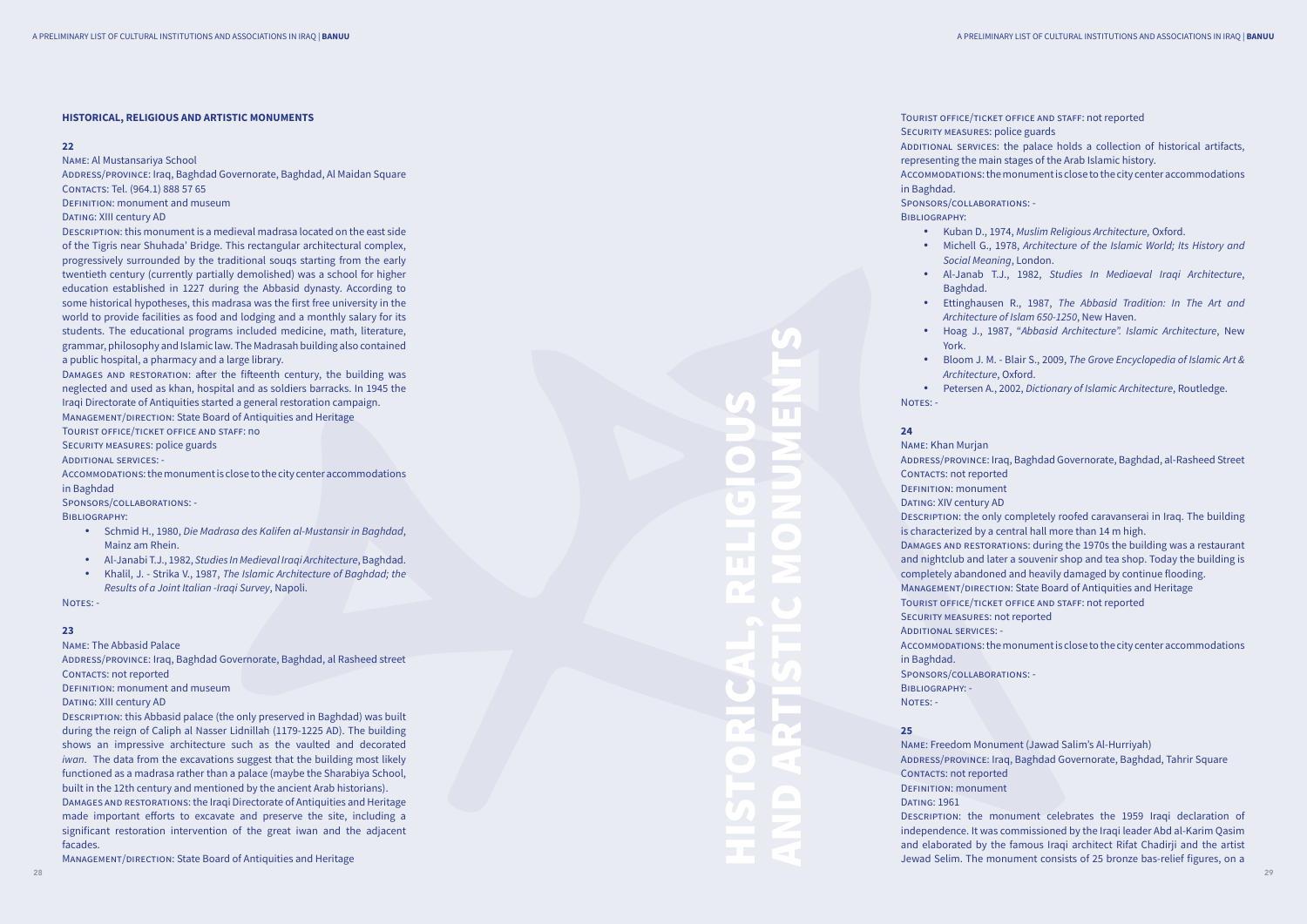stone slab 50 m long, which are inspired by Mesopotamian artworks and by the historic Iraqi events up to the Revolution.

• Al-Khalil S., 1991, *The Monument: Art, Vulgarity and Responsibility in Iraq*, London. NOTES: -

Damages and restorations: the monument has survived various military attacks

Management/direction: Baghdad Municipality/Ministry of Culture

Tourist office/ticket office and staff: no

SECURITY MEASURES: police guards

Additional services: -

Accommodations: the monument is close to the city center accommodations in Baghdad.

Sponsors/collaborations: -

Bibliography:

# **26**

Name: al-Shaheed Monument (the Martyrs Monument)

TOURIST OFFICE/TICKET OFFICE AND STAFF: to enter inside the monument area a special police permission is required; the interior is currently not accessible.

SECURITY MEASURES: police guards

Address/province: Iraq, Baghdad Governorate, Baghdad, Rusafa district Contacts: +964 772 637 7748

Definition: monument

**DATING: 1983** 

Damages and restorations: not reported MANAGEMENT/DIRECTION: Ministry of Culture TOURIST OFFICE/TICKET OFFICE AND STAFF: a small reception room at the

ADDITIONAL SERVICES: today it is a public space where the Baghdad citizens

Description: the monument, located on an artificial island, was dedicated to the Iraqi soldiers who died during the Iraq-Iran conflict (1980-1988). The monument is characterized by an monumental (190 meters in diameter, 40 meters high) turquoise-tiled dome and housed a small museum about the war history, a library, and a lecture hall. The names of all the soldiers died during the war are inscribed on the monument inner walls.

entrance SECURITY MEASURES: police guards

Damages and restorations: not reported

MANAGEMENT/DIRECTION: Baghdad Municipality/Ministry of Culture

Name: Royal Cemetery Address/province: Iraq, Baghdad Governorate, Baghdad, al-A'zamiyya **Street** 

Additional services: -

Accommodations: the monument is close to the city center accommodations in Baghdad

- 
- 
- 
- DESCRIPTION: burial location of the Iraqi kings (Faisal I, Ghazi, Faisal II and
- DAMAGES AND RESTORATIONS: after the 1958 revolution the cemetery was neglected and abandoned. In 1987, a general renovation and cleaning activities were carried out in the area. After the fall of Baghdad in 2003, the marble stone which covered the Faisal I's tomb was damaged.
	-
- Tourist office/ticket office and staff: not reported
	-
	-

Sponsors/collaborations: -

Bibliography :

CONTACTS: not reported DEFINITION: monument DATING: XX century AD Faisal I's wife, Huzaima Bint Nasir). MANAGEMENT/DIRECTION: Ministry of Culture SECURITY MEASURES: not reported Additional services: in Baghdad Sponsors/collaborations: - Bibliography: - Notes: -

• Al-Khalil S., 1991, *The Monument: Art, Vulgarity and Responsibility in Iraq*, London.

NOTES: -

### **27**

Description: the Zumurrud Khatun Mosque and Mausoleum (or Mosque al Khaffafin) is a historic Abbasid mosque and shrine (covered by a monumental dome) built by Sitt Zubayda (mother of the 34th Abbasid Caliph Al-Nasir and wife of the 33rd Abbasid Caliph Al-Mustadi) in 1202 as mausoleum. The minaret of the mosque was hypothetically built during the Seljuq dynasty during the 12<sup>th</sup> century (the oldest preserved minaret in Baghdad).

Name: Qushla and Clock Tower Address/province: Iraq, Baghdad Governorate, Baghdad, Al-Mutanabbi Street CONTACTS: not reported DEFINITION: monument DATING: XIX century AD Description: it's an historical building in Rusafa near the riverbank of Tigris,

constructed during the Ottoman period as a military barracks. It is famous for the monumental clock tower which was donated by George V.

organize cultural meetings, public readings and concerts. Accommodations: the monument is close to the city center accommodations in Baghdad Sponsors/collaborations: - BIBLIOGRAPHY: -NOTES: the entire area is currently submitted to the UNESCO World Heritage Site Tentative list.

### **28**

Accommodations: the monument is close to the city center accommodations

### **29**

- Name: Zubayda Tomb and Zumurrud Khatun Mosque
- Address/province: Iraq, Baghdad Governorate, Baghdad, 14 July Street
	-
	-
	-

close to the Mustansariyah Madrasa CONTACTS: not reported DEFINITION: monument DATING: XII-XIII century AD renovated the mausoleum in 1972

Damages and restorations: the Department of Antiquities and Heritage

Management/direction: State Board of Antiquities and Heritage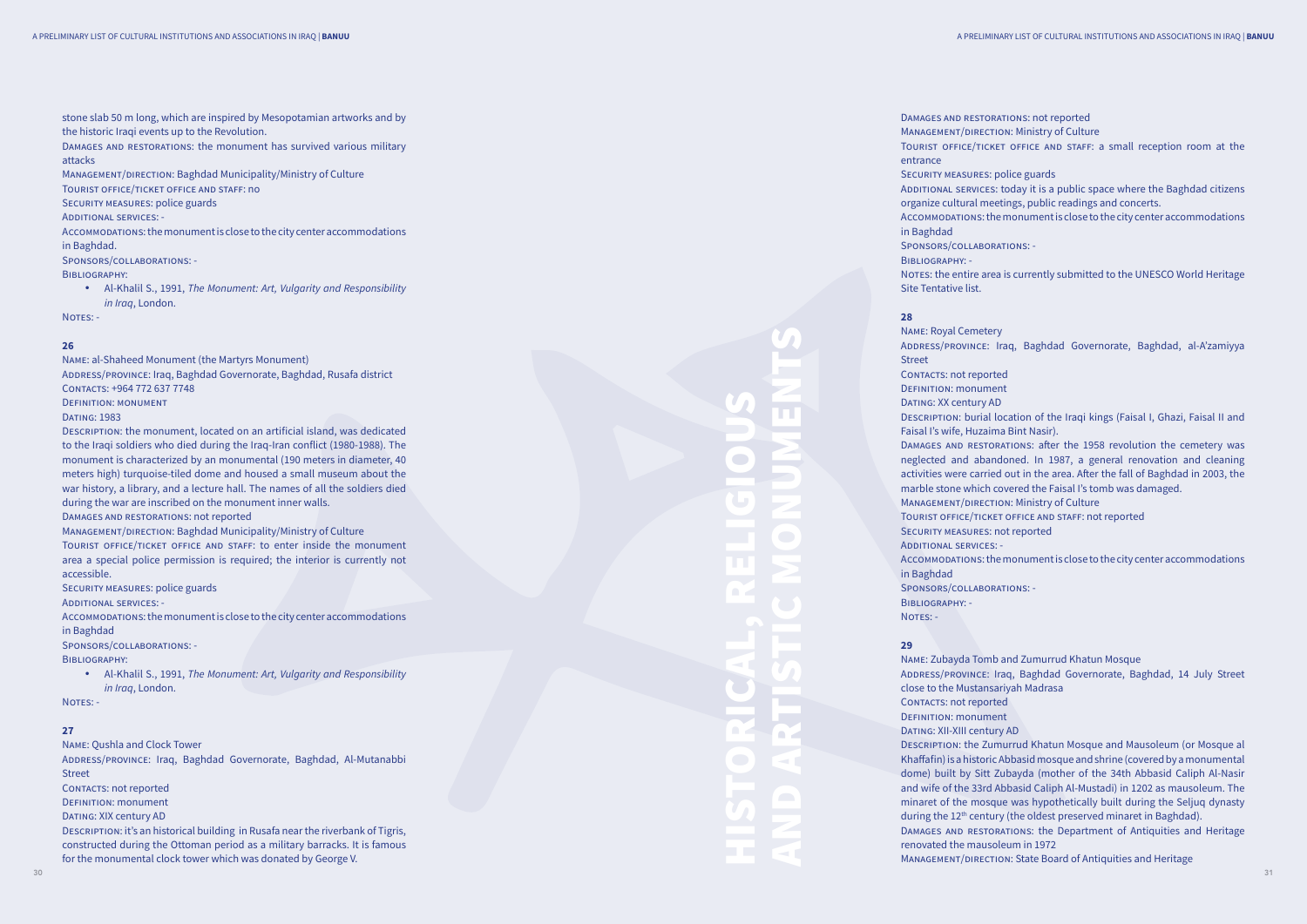ADDITIONAL SERVICES: the monument holds also a library, and a madrasa. Accommodations: the monument is close to the city center accommodations in Baghdad

### SECURITY MEASURES: police guards

Sponsors/collaborations: -

BIBLIOGRAPHY:

- CONTACTS: not reported
- Definition: monument

**DATING: 2010** 

- • Khalil J. Strika V., 1987, *The Islamic Architecture of Baghdad; the Results of a Joint Italian -Iraqi Survey*, Napoli.
- • Michell G., 1987, *Architecture of the Islamic World; Its History and Social Meaning*, London.
- • Ettinghausen R.- Grabar O., 1987, *The Art and Architecture of Islam 650-1250*, New Haven and London.

NOTES: -

### **30**

Name: Save-Iraqi-Culture Monument (Nasb Enqath al-Thaqafa *)* Address/province: Iraq, Baghdad Governorate, Baghdad, Damascus Street

Description: the monument was commissioned in 2010 by the Mayor of Baghdad to the Iraqi sculptor Mohammed Ghani Hikmat. It is characterized by a cylindrical stone column with inscribed cuneiform symbols which represent the Iraqi culture, and by a group of human hands and arms surrounding and supporting it.

Damages and restorations: not reported

MANAGEMENT/DIRECTION: Baghdad Municipality/Ministry of Culture

Bibliography : • Strika V. - Khalil J., 1987, *The Islamic Architecture of Baghdad*, Napoli, 1987. NOTES: -

Tourist office/ticket office and staff: no

SECURITY MEASURES: not reported

Additional services: -

Accommodations: the monument is close to the city center accommodations in Baghdad

Sponsors/collaborations: -

Bibliography: -

Notes: -

### **31**

Name: Kadhmayn Mosque

Address/province: Iraq, Baghdad Governorate, Baghdad, Al Kadhimayn district (northern neighborhood, five kilometers from the city center of Baghdad)

CONTACTS: not reported

DEFINITION: monument

DATING: starting from 799 AD

MANAGEMENT/DIRECTION: Ministry of Endowment and the Religious Affairs Tourist office/ticket office and staff: not reported SECURITY MEASURES: police guards Additional services: - Accommodations: the monument is close to the city center accommodations in Baghdad Sponsors/collaborations: -

Description: Al-Kadhimiyyah Mosque (the largest Shia mosque in Baghdad, visited by millions of Shia pilgrims from all over the Islamic world) is located in the Kādhimayn suburb of Baghdad (one of the oldest Baghdad districts). It contains the tombs of the seventh and ninth Shi'ite Imams. The mosque was renewed during the XVI century and later enlarged. The monumental entrance is dominated by four astonishing gold minarets.

Name: The Murjan Mosque Address/province: Iraq, Baghdad Governorate, Baghdad, al Rasheed Street CONTACTS: not reported DEFINITION: monument DATING: XIV century AD

Damages and restorations: in recent years the mosque has been greatly

enlarged. In 2004, a bombs attack heavily damaged the inner and outer

MANAGEMENT/DIRECTION: Ministry of Endowment and the Religious Affairs

spaces of the monument. Tourist office/ticket office and staff: not reported SECURITY MEASURES: police guards Additional services: - Baghdad Sponsors/collaborations: -

Accommodations: the monument is close to the accommodations in

### **32**

Name: Khulafa Mosque and Suq al-Ghazil Minaret Address/province: Iraq, Baghdad Governorate, Baghdad, Khulafa Street CONTACTS: not reported DEFINITION: monument DATING: starting from X century AD Description: the monument is a Sunni Abbasid Islamic mosque (commissioned by the 17th Caliph). The mosque is one of the Baghdad architectural masterpieces mainly for its impressive 34 m minaret dating back to the Abbasid era (the only original structure). Damages and restorations: the minaret was refurbished in 1960. However, currently a high risk of collapse, due to the lack of monitoring, endangers the structure.

Bibliography:

• Michell G., 1978, *Architecture of the Islamic World; Its History and Social Meaning*, London.

• Ettinghausen R. - Grabar O, 1987, *The Art and Architecture of Islam* 

• Khalil J. -Strika V., 1987, *The Islamic Architecture of Baghdad; the Results of a Joint Italian -Iraqi Survey*, Napoli.

- 
- *650-1250*, London.
- 
- *Iraq*, London.

NOTES: -

• Makiya K., 1991, *The Monument: Art, Vulgarity, and Responsibility in* 

• Kultermann U., 1999, *Contemporary Architecture in the Arab States: Renaissance of a Region*, New York.

### **33**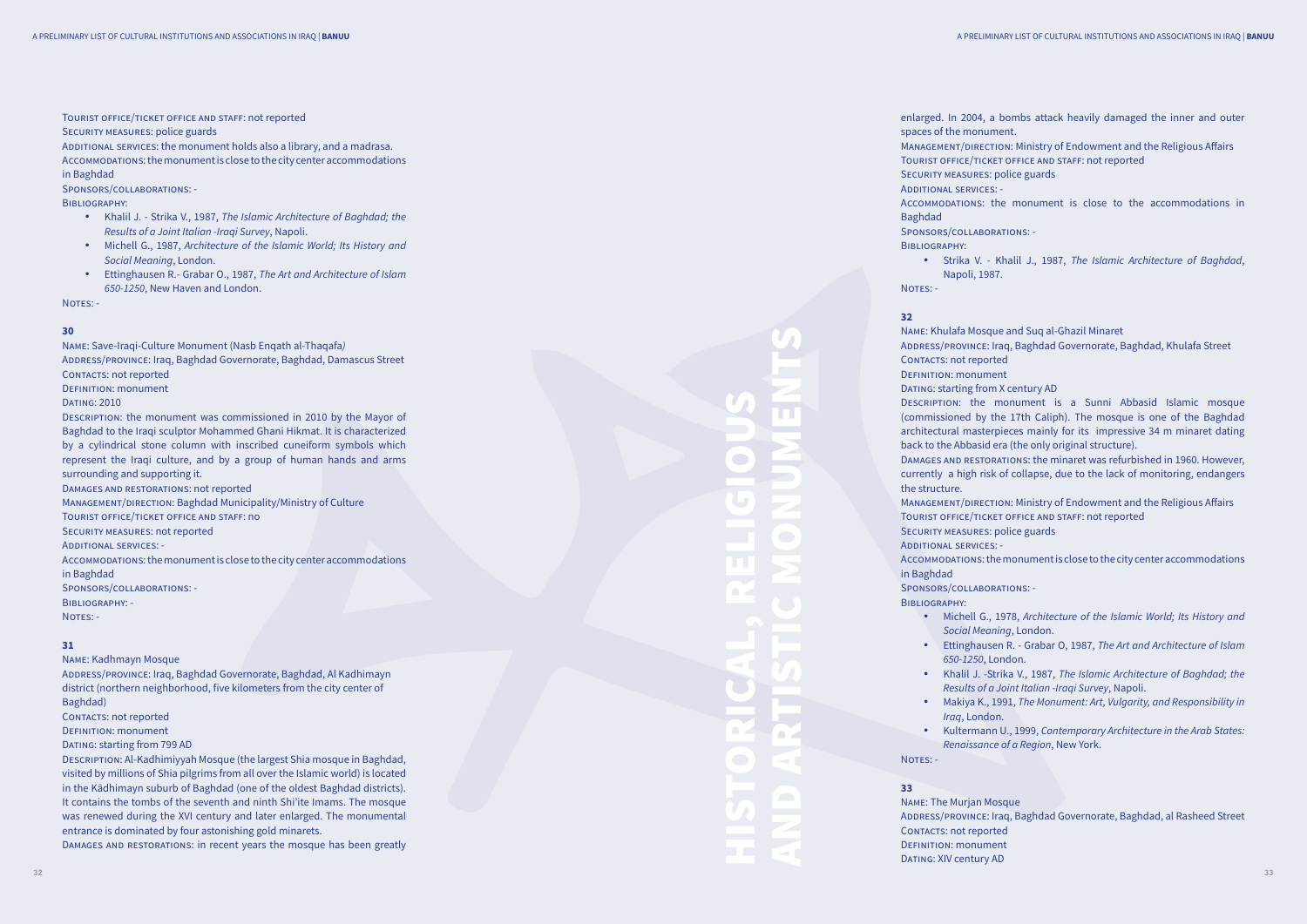Description: the monument is a historic mosque near Khan Murjan. It was used originally as a madrasa but after the death of Murjan in 1353, its founder, it housed his burial covered by a dome. The mosque has a inner surface of about 1500 m2.

MANAGEMENT/DIRECTION: Ministry of Endowment and the Religious Affairs Tourist office/ticket office and staff: not reported

Damages and renovations: the monument was demolished in 1946 (only the original gate now remains) to expand Al Rasheed Street. Renovation works were conducted in 1973 by the Ministry of Endowment and the Religious Affairs.

Security measures: police guards; outer enclosure.

Accommodations: the monument is close to the city center accommodations in Baghdad Sponsors/collaborations: - BIBLIOGRAPHY: -

NOTES: -

Additional services: -

Name: Al Suhrawardi Mosque and Shrine Address/province: Iraq, Baghdad Governorate, Baghdad, Sheikh Omar Street Contacts: +964 770 450 7418 DEFINITION: monument DATING: XIII century AD Description: the large Abbasid Mausoleum of Umar Suhrawardi, located in Rusafa district, is dedicated to the founder of the Suhrawardiyya Sufi Order. Damages and renovations: the mosque has been recently renovated MANAGEMENT/DIRECTION: Ministry of Endowment and the Religious Affairs TOURIST OFFICE/TICKET OFFICE AND STAFF: not reported SECURITY MEASURES: police guards

Accommodations: the monument is close to the city center accommodations in Baghdad

Sponsors/collaborations: -

Bibliography: -

NOTES: -

### **34**

Additional services: in Baghdad Sponsors/collaborations: - Bibliography: - NOTES: -

Name: Armenian Church St Gregory The Illuminator Address/province: Iraq, Baghdad Governorate, Baghdad, Madain Square CONTACTS: not reported Definition: monument DATING: XVII century AD DESCRIPTION: the building is an famous Armenian Orthodox church also known as Meskenta Church or the Church of the Virgin Mary. It's one of the oldest churches in Baghdad. It was built in 1640 by Armenians, later used by the Nestorian church, and then again by the Armenians. Damages and restorations: it was reconstructed in 1967

Management/direction: -

Tourist office/ticket office and staff: not reported

Security measures: not reported

Additional services: -

CONTACTS: not reported DEFINITION: monument DATING: XI century AD DESCRIPTION: the muqarnas-domed building was the mausoleum of Abu 'Abd-Allah Muhammad, son of Musa al-Kazim, the seventh Shi'a Imam. Starting from the XII century, several decorations and structures were progressively added until the XX century, when the monument was abandoned. The structure displays important original inscriptions and the mausoleum is the one of the most ancient example of muqarnas dome. Damages and restorations: Daesh terrorists damaged the building in 2014 Management/direction: State Board of Antiquities and Heritage Tourist office/ticket office and staff: not reported SECURITY MEASURES: a wall surrounds the tomb Additional services: - Accommodations: the site is close to al-Dur modern settlement Sponsors/collaborations: - Bibliography:

### **35**

Accommodations: the monument is close to the city center accommodations

ADDRESS/PROVINCE: Iraq, Salah ad-Din Governorate, twenty kilometers north

### **36**

Name: Imam Dur Shrine of Samarra

> • Sarre F. - Herzfeld E., 1911, *Archäologische Reise im Euphrat- und Tigris-Gebiet*, 4 vols, Berlin.

> • Herzfeld E., 1942, "Damascus: Studies in Architecture I.", *Ars*

• Tabbaa Y., 1985, "The Muqarnas Dome: Its Origin and Meaning.",

- 
- *Islamica* 9, 1-53.
- *Muqarnas* 3, 61–74.
- 
- vols, London.

NOTES: -

• Leisten T., 1998, *Architektur Für Tote: Bestattung in Architektonischen Kontext in Der Kernländern Der Islamischen Welt Zwischen 3./9. Und 6./12. Jahrhundert*, Berlin.

• Northedge A. - Kennet D., 2015, *Archaeological Atlas of Samarra*, 3

### **37**

Name: Kirkuk Citadel ADDRESS/PROVINCE: Iraq, Kirkuk Governorate, Kirkuk CONTACTS: not reported DEFINITION: monument DATING: starting from IX century BCE Description: the monument, considered the oldest sector of the city, is a castle built on an artificial mound 40 m high, in the centre of the city of Kirkuk. The citadel houses the Tombs of the Prophets Daniel, Haneen and Uzair, the Red Church (where in 409 AD a pagan ruler ordered the martyr of hundreds of Christians), the Great Mosque and some traditional dwellings. The mound was originally built (hypothetically) by the Assyrian king Ashurnasirpal II in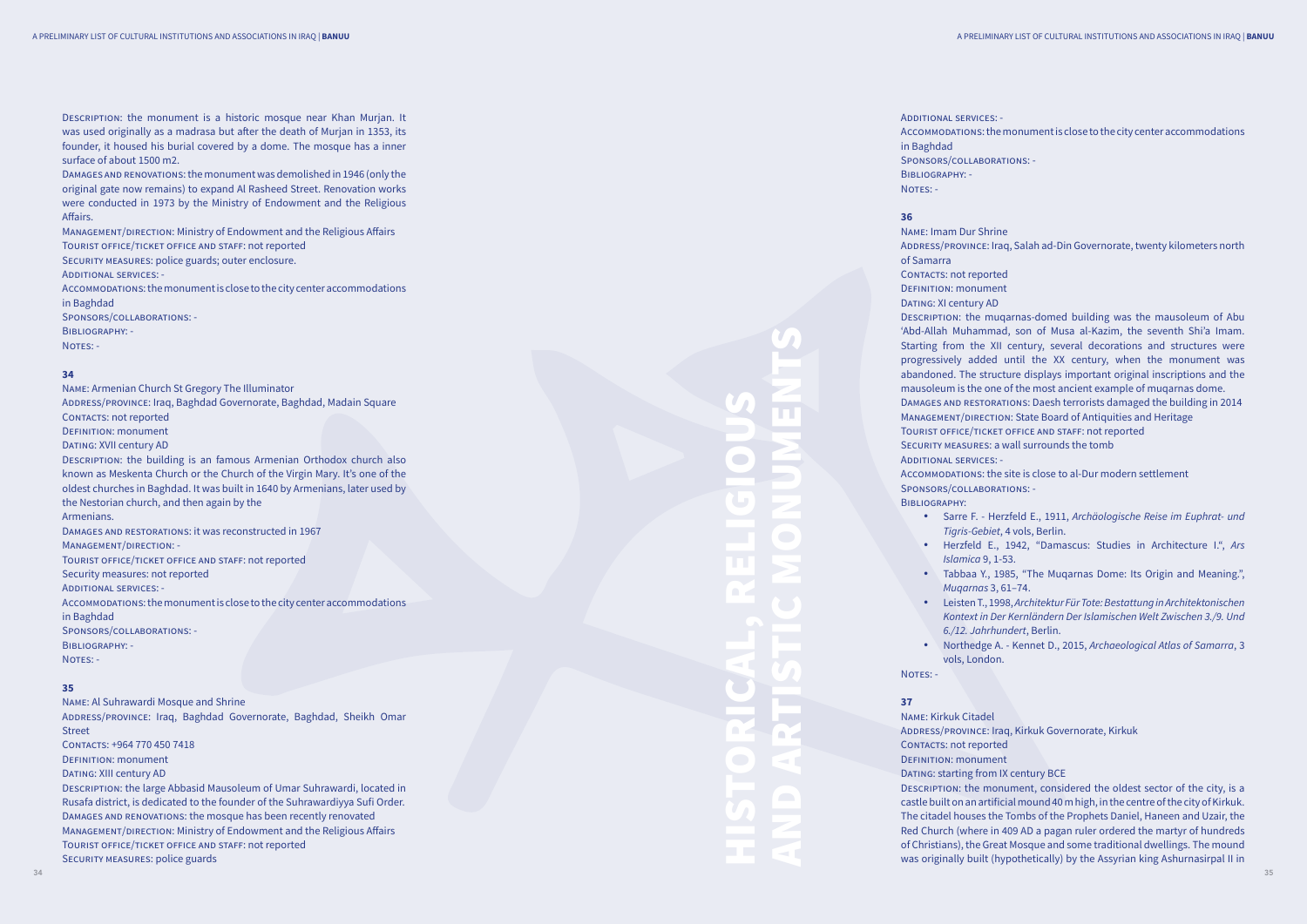the IX century BCE. The modern walls date back to the Ottoman period. Damages and restorations: restoration campaigns were realized during the 1990s. Several political destructions concerned the traditional Kurds houses surrounding the citadel. Restoration interventions are planned with the assistance of the United Nations' Assistance Mission for Iraq (the historical citadel and the Ottoman barracks are now at risk of collapse). Management/direction: State Board of Antiquities and Heritage Tourist office/ticket office and staff: not reported SECURITY MEASURES: not reported Additional services: - Accommodations: the site is close to accommodations in Kirkuk Sponsors/collaborations: - Bibliography: - NOTES: -

Address/province: Iraq, Governorate of Kirkuk, Kirkuk, Madjidiya Street CONTACTS: not reported

DAMAGES AND RESTORATIONS: the southern part of the monument was renovated by the Iraqi Cultural Heritage Institutions and transformed into a museum and cultural centre. In 2016 some sectors of the walls collapsed. Management/direction: State Board of Antiquities and Heritage

ADDITIONAL SERVICES: museum and cultural centre Accommodations: the site is close to accommodations in Kirkuk

Address/province: Iraq, Nineveh Governorate, Mosul, Nineveh Street CONTACTS:

### **38**

Name: The Qushla of Kirkuk

Definition: monument

DATING: 1863 AD

Description: the area (2 ha of surface) was the headquarters of the Ottoman army in Kirkuk.

SECURITY MEASURES: not reported Additional services: - Sponsors/collaborations: UNESCO BIBLIOGRAPHY: -Notes: -

Name: Dair Mar Elia Monastery CONTACTS: not reported DEFINITION: monument DATING: VI century AD Management/direction: - SECURITY MEASURES: not reported Additional services: - Sponsors/collaborations: - BIBLIOGRAPHY: -NOTES: -

Tourist office/ticket office and staff: yes

SECURITY MEASURES: the monument is located near the General Police **Directorate** 

Sponsors/collaborations: -

Bibliography: -

NOTES: -

### **39**

Name: Our Lady of the Hour Church

- • +964 750 431 0115
- • dominican.mosul@gmail.com

DEFINITION: monument

**DATING: 1870** 

Description: also known as Latin Church, the monument is a Catholic church in the center of Mosul, built by the Dominicans. It is universally known for the monumental bell donated by the Empress Eugenia, the wife of Napoleon III.

Damages and restorations: in 2006, the church was partially destroyed by a bomb attack. In 2016, it was destroyed by Daesh which also looted the antiquities and artworks here preserved. The clock tower is still standing. UNESCO soon will start the stabilization of the building. Management/direction: Dominican Order

### **40**

- Tourist office/ticket office and staff: not reported
	-
	-
- Accommodations: the site is close to accommodations in Mosul
	-
	-
- ADDRESS/PROVINCE: Iraq, Nineveh Governorate, south of Mosul
	-
	-
	-
- Description: the Saint Elijah's Monastery, founded in the late 6th century by Mar Elia (then one of the oldest monasteries in Iraq) was closed during the XVIII century AD (as a consequence of the Persian destruction). It is a large (2500 m2) well-fortified and monumental architectural complex.
- Damages and restorations: damaged during the Second Gulf War and later demolished by the Daesh terrorists in 2014.
	-
- Tourist office/ticket office staff: not reported
	-
	-
- Accommodations: the site is close to the accommodations in Mosul
	-
- Address/province: Iraq, Nineveh Governorate, 35 km south-east of Mosul
	-
	-
	-
- Description: also called Dayr al-Jubb, the Monastery consists of a mausoleum, a church and a convent, originally used also as hostel for the pilgrims. The reliefs and paintings on the altar date back to 1143.
- Damages and restorations: the convent has been frequently restored. Daesh damaged the monastery in 2014. Restorations were completed in
- Management/direction: Syrian Orthodox Church
- Tourist office/ticket office and staff: not reported
	-
- ADDITIONAL SERVICES: interesting collection of sculptures
- Accommodations: the monastery is close to the city of al-Hamadaniyah

### **41**

Name: Mar Behnam Monastery CONTACTS: not reported DEFINITION: monument DATING: IV century AD 2018.

SECURITY MEASURES: not reported Sponsors/collaborations: - Bibliography: - NOTES: -

### **42**

Name: Mar Matti Monastery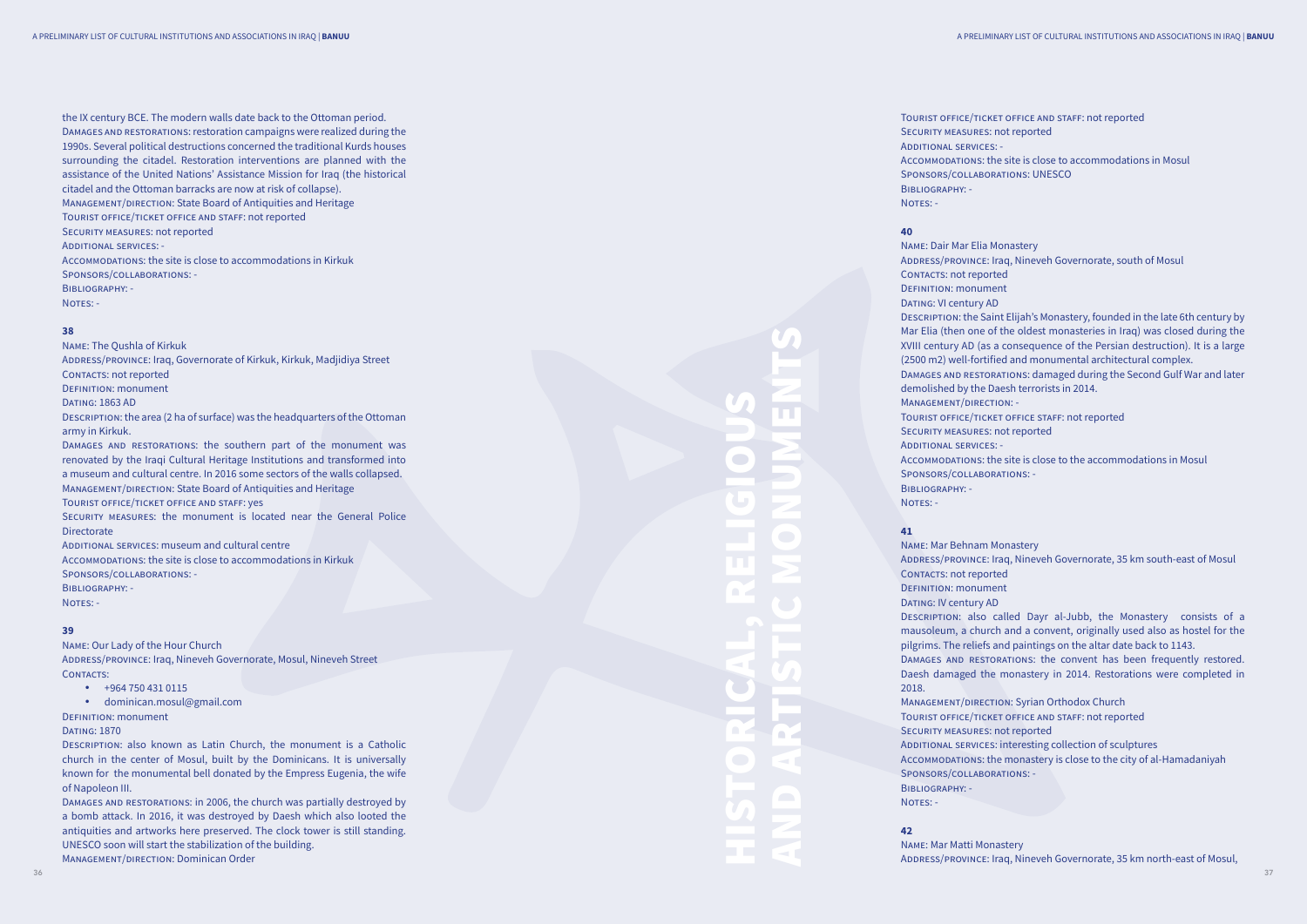CONTACTS: not reported

DEFINITION: monument

DATING: IV century AD

HISTORICAL, RELIGIOUS AND ARTISTIC MONUMENTS

Description: the Dayr al-Mattai (Monastery of St. Matthew), located in an astonishing natural setting, is one of the most important Christian sites in Iraq and one of the oldest Christian monasteries.

DAMAGES AND RESTORATIONS: destroyed for the first time during the 4<sup>th</sup> century AD, then rebuilt during the 5th century AD, it was looted by Mongols and restored during the Ottoman era. Additional renovation works took place between 1970 and 1973. In 2014 the monastery has been enlarged.

MANAGEMENT/DIRECTION: Syrian Orthodox Church

ADDITIONAL SERVICES: important and precious library (rare Syriac Christian manuscripts)

Address/province: Iraq, Nineveh Governorate, 50 km west of Mosul CONTACTS: not reported DEFINITION: monument

DATING: XVIII century AD

Tourist office/ticket office and staff: not reported

SECURITY MEASURES: not reported

ADDITIONAL SERVICES: in 2003, the citadel became the mayoral, municipal and police main headquarters

Accommodations: the site is close to the accommodations in Mosul

Sponsors/collaborations: -

Bibliography: -

NOTES: -

### **43**

Name: Tell Afar Citadel

Management/direction: - SECURITY MEASURES: not reported Additional services: - Sponsors/collaborations: - Bibliography: - NOTES: -

Description: the monumental citadel, located in a desert plain, was built during the Ottoman era.

Damages and restorations: the citadel was used as military base by American forces (Second Gulf War);

the Daesh terrorists used the citadel buildings as prisons mainly for women, and later partially destroyed them in 2014. Several looting evidence are widespread in the area.

Management/direction: -

Tourist office/ticket office and staff: not reported

SECURITY MEASURES: not reported

Accommodations: the site is close to the (few) accommodations in Tell Afar Sponsors/collaborations: -

> Damages and restorations: the mosque was partially renovated in 1942 by the Iraqi Department of Antiquities and Heritage which rebuilt the structure with old and new materials. The original remains are the minaret, two mihrabs, an inscribed marble slab, and some decorations. The minaret was partially restored in 1967 by the Centro Ricerche Archeologiche e Scavi di Torino and then again restored and stabilized by UNESCO before the First Gulf War. The mosque and the minaret were partially destroyed in 2017 by a bomb attack. MANAGEMENT/DIRECTION: Ministry of Endowment and the Religious Affairs

Bibliography: -

NOTES: the city is a multicultural (Turkmen, Arab and Yezidi) settlement

### **44**

Name: Bash Tapia Castle ADDRESS/PROVINCE: Iraq, Nineveh Governorate, Mosul CONTACTS: not reported DEFINITION: monument DATING: XII century AD Description: the castle, located on a high promontory overlooking the Tigris, was originally built as soldiers barracks. Destroyed by Timurlaine, the building was then rebuilt by the Ottomans. Damages and restorations: currently the architectural remains are

Tourist office/ticket office and staff: not reported SECURITY MEASURES: not reported

abandoned ruins. The castle was partially destroyed by Daesh in 2015. Tourist office/ticket office and staff: not reported

### **45**

- Accommodations: the site is close to the accommodations in Mosul
	-
- ADDRESS/PROVINCE: Iraq, Nineveh Governorate, Mosul
	-
	-
	-
- Description: this royal palace (built by the Sultan Badruddin Lulu), located
- Castle, was called by the Ottomans "Black Palace" because of the black color of its walls (due to the smoke from the surrounding houses).
- Damages and restorations: this building is neglected and actually partially
	-
- Tourist office/ticket office and Staff: not reported
	-
	-
- Accommodations: the site is close to the accommodations in Mosul
	-
	-
- Address/province: Iraq, Nineveh Governorate, Mosul, Al Shaziani-
	-
	-
	-

Name: Qara Serai CONTACTS: not reported DEFINITION: monument DATING: XIII century AD to the south of the Bash Tapia disintegrated Management/direction: - SECURITY MEASURES: not reported Additional services: - Sponsors/collaborations: - Bibliography: - Notes: -

### **46**

Name: The Umayyad Mosque NinevehStreet CONTACTS: not reported DEFINITION: monument DATING: XII century AD complex.

Description: known also as Al-Jami al-Kabir, the building, built in 1174 (the oldest mosque in Mosul), is mainly famous for its 52 m impressive minaret known as al-Hadba (the Humped one), located in the northern sector of the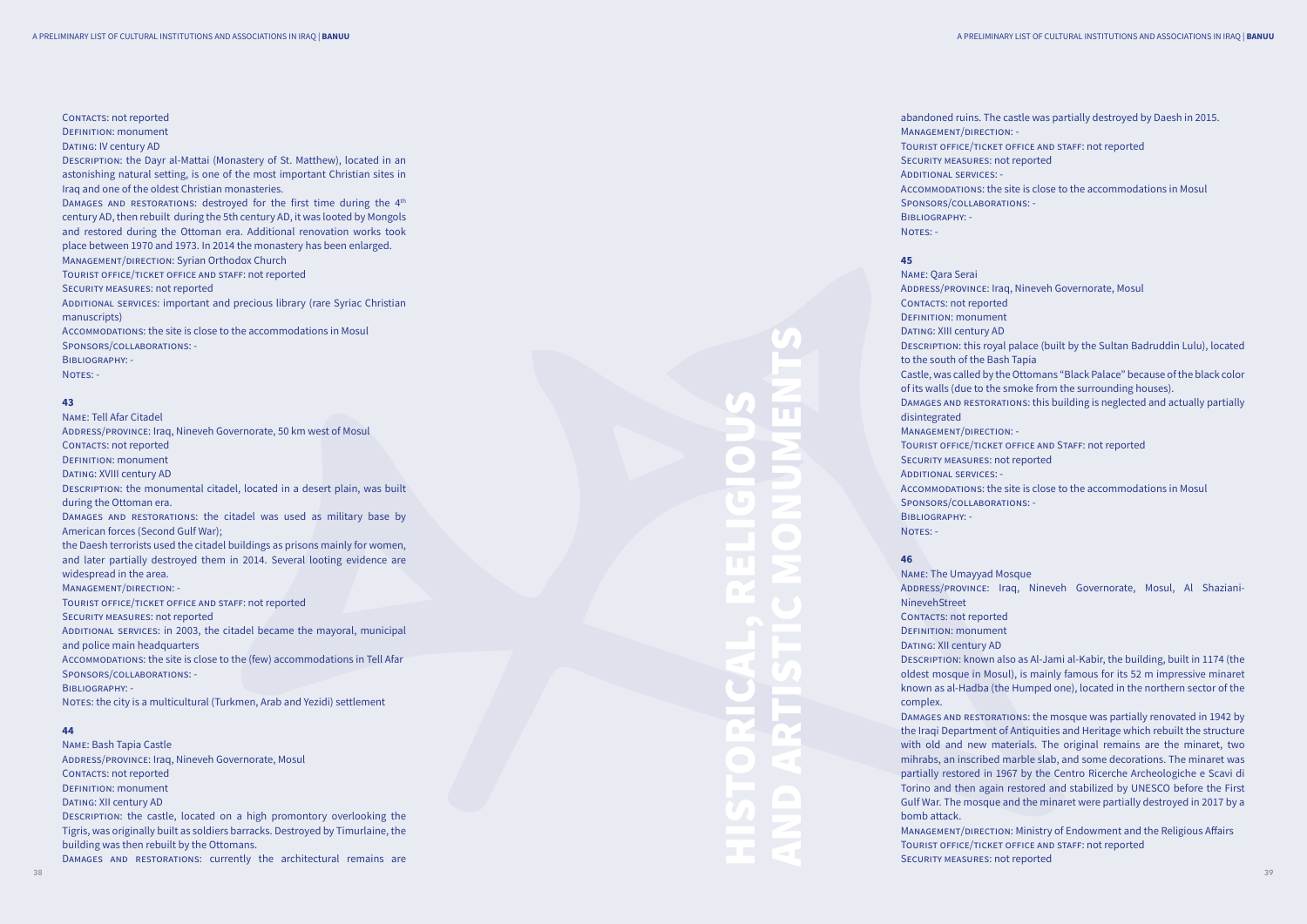Additional services: -

Accommodations: the site is close to the accommodations in Mosul Sponsors/collaborations: Centro Ricerche Archeologiche e Scavi di Torino, UNESCO

Bibliography:

Address/province: Iraq, Nineveh Governorate, Mosul, near Bash Tapia CONTACTS: not reported DEFINITION: monument DATING: VII century AD DESCRIPTION: the ancient church of the Immaculate is located in the oldest

- • Daywahji S., 1963, *Jawāmi' al-Mawṣil fī mukhtalif al-'uṣūr,* Baghdad.
- • Janabi T.J., 1982, *Studies in Medieval Iraqi Architecture*, Baghdad.
- • Sarre F. Herzfeld E., 1920, *Archäologische Reise im Euphrat- und Tigris-Gebiet,* 4 vols, Berlin.
- • Tabbaa Y., 2002, "The Mosque of Nūr al-Dīn in Mosul 1170-1172", *Annales Islamogiques* 36, 339-360.

NOTES: -

DAMAGES AND RESTORATIONS: the building was reconstructed in 1743; bombarded and destroyed by Daesh in 2014. Reconstruction interventions are planned starting from 2020.

Tourist office/ticket office and staff: not reported (operating religious building) SECURITY MEASURES: not reported

Accommodations: the site is close to accommodations in Mosul Sponsors/collaborations: - BIBLIOGRAPHY: -NOTES: -

### **47**

Name: Al-Tahira Church

district of Mosul. It is a Chaldean Catholic Church since 1600.

Piscataway NOTES: -

Name: Hussain's Mosque and Shrine ADDRESS/PROVINCE: Iraq, Karbala Governorate, Karbala CONTACTS: not reported DEFINITION: monument Dating: from VIII century AD Damages and restorations: - Tourist office/ticket office and staff: not reported Security measures: police guards, fenced walkways Additional services: in Karbala Sponsors/collaborations: - BIBLIOGRAPHY: -NOTES: -

Management/direction: -

STAFF: not reported

Additional services: -

**48**

Name: Rabban Hormizd Monastery Address/province: Iraq, Nineveh Governorate, 48 km north of Mosul, near al-Qosh CONTACTS: not reported DEFINITION: monument DATING: VII century AD Description: important Chaldean monastery, carved out in the mountains. The monastery was founded by Rabban Hormizd in the 7th century AD. Damages and restorations: - Management/direction: - Tourist office/ticket office and staff: not reported SECURITY MEASURES: not reported Additional services: - Accommodations: the nearest accommodations are in Mosul Sponsors/collaborations: - BIBLIOGRAPHY: • Budge E.A.W., 1902, *The histories of Rabban Hormizd the Persian* 

Tourist office/ticket office and staff: not reported SECURITY MEASURES: police guards, fenced walkways Additional services: in Karbala Sponsors/collaborations: - Bibliography: - NOTES: -

Name: Ukhaidir Address/province: Iraq, Karbala Governorate, 45 km southwest of Karbala CONTACTS: not reported

*and Rabban Bar-Idta*, London. • Leroy J. - Collin P., 2004, *Monks and Monasteries of the Near East,* 

### **49**

- 
- 
- 
- 
- Description: this mosque (based on the Islamic tradition built on the site of the battle of Karbala) housed the tomb of Hussain, one of the holiest places for Shia Islam (visited every year by millions of pilgrims).
	-
- MANAGEMENT/DIRECTION: Ministry of Endowment and the Religious Affairs
	-
	-
- Accommodations: the building is close to the numerous accommodations

ADDRESS/PROVINCE: Iraq, Karbala Governorate, Karbala, near the Imam

### **50**

Name: Abbas Shrine Hussein Mosque CONTACTS: not reported DEFINITION: monument DATING: not reported enlargements

- 
- 
- 
- Description: the shrine, with a surface of 4370 m2 and 9 decorated gates, contains several burials of sultans, emirs and ministers and, in the centre the tomb of Abbas: the mausoleum is made of gold, silver and precious stones and contains treasures and antiques. Annually the shrine is visited by millions of Islamic pilgrims from all over the world.
- Damages and restorations: recently the shrine underwent restorations and

MANAGEMENT/DIRECTION: Ministry of Endowment and the Religious Affairs

- 
- 
- 

Accommodations: the building is close to the numerous accommodations

### **51**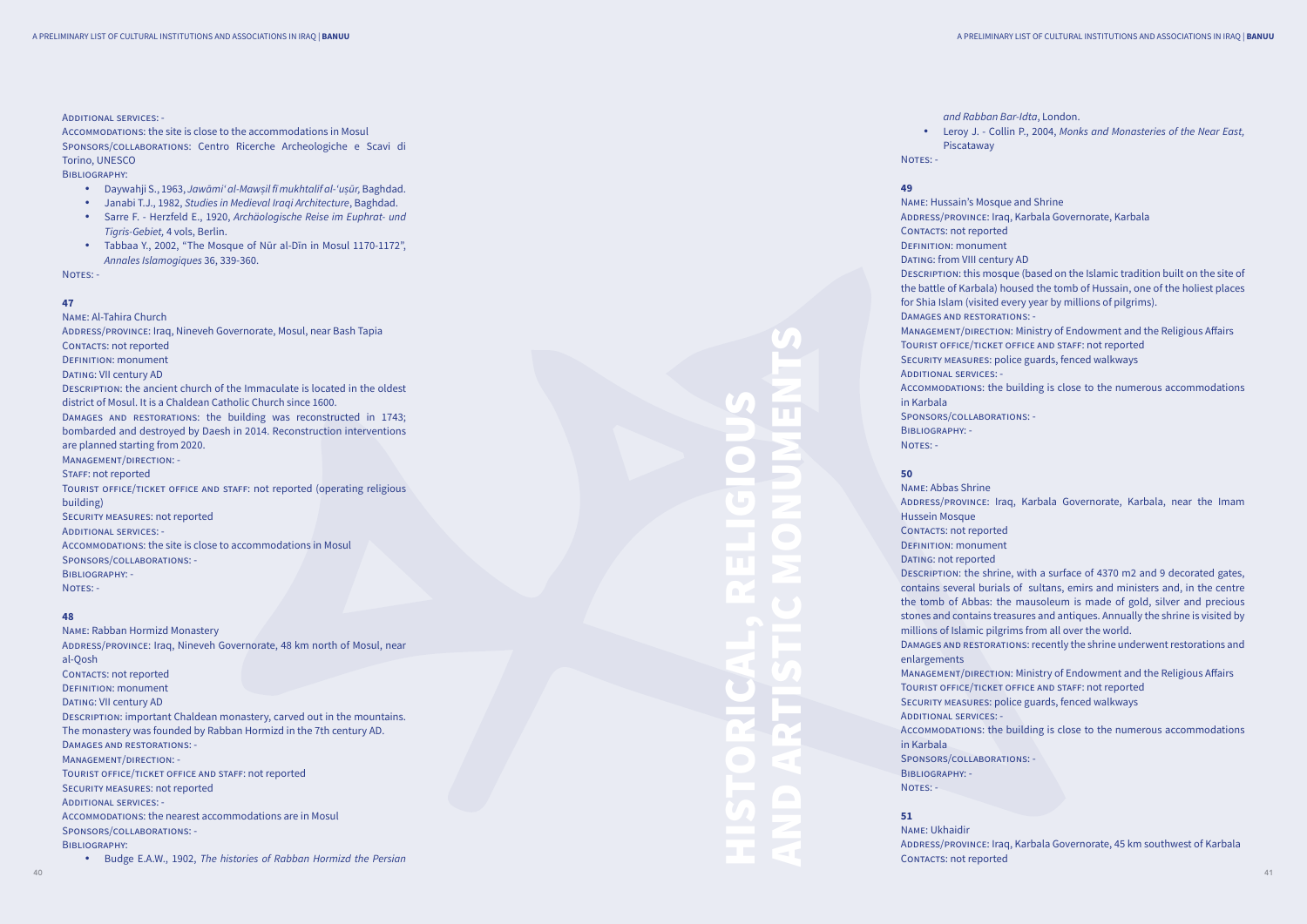Definition: monument

DATING: VIII century AD

Description: this rectangular fortress which dates back at least to the early Abbasid period (the name means "little green place") is now located in the desert. It's one of the largest monuments of early Islam measuring 175x169 m and was excavated by Gertrude Bell at the end of the XIX century.

NOTES: this site was added to the UNESCO World Heritage Tentative List on July 7, 2000.

Damages and restorations: recently heavily restored. Management/direction: State Board of Antiquities and Heritage Tourist office/ticket office and staff: not reported

SECURITY MEASURES: not reported

Additional services: -

Accommodations: the nearest accommodations are in Karbala Sponsors/collaborations: -

Bibliography:

- • Bell G., 1914, *Palace and Mosque at Ukhaidir: A Study in Early Mohammadan Architecture*, Oxford.
- • Antiquities of Iraq, 1937, *Ukhaidir*, Baghdad.

MANAGEMENT/DIRECTION: Ministry of Endowment and the Religious Affairs Tourist office/ticket office and staff: local guards

SECURITY MEASURES: not reported

ADDITIONAL SERVICES: old tea houses and traditional bread shops

### **52**

Name: Kifl Shrine and Minaret

ADDRESS/PROVINCE: Iraq, Babil Governorate, between the towns of Hillah

and Najaf, 130 km south of Baghdad

CONTACTS: not reported DEFINITION: monument

DATING: XIV century AD

NOTES: this site was added to the UNESCO World Heritage Tentative List on January 21, 2010.

Name: Dar al-Imara Address/province: Iraq, Najaf Governorate, Kufa CONTACTS: not reported

Description: the first building here constructed was a mausoleum over the grave of the prophet Ezekiel (Dhul-Kifl). The area comprises a minaret and a mosque. The site was originally a seat of Jewish pilgrimage, then acquired in 1316 by the Ilkhanid Sultan Uljaitu and renamed according to the Islamic tradition. The site remained an Islamic pilgrimage place until the beginning of the nineteenth century when a Jewish converted and restored it. The minaret is the only original Islamic architectural remain.

DESCRIPTION: also known as the house of the Caliphate, built in 16 AH (one of the oldest Islamic monuments) near the Great Mosque, the monument was the palace of the governor, similar to the Sasanian fortresses. The Iraqi Department of Antiquities and Heritage, excavating the area, brough to light three archaeological layers: the first contemporary to the Islamic conquest of Iraq, the second which dates from the Umayyad period, and the third to the early Abbasid period. Near the house of the Caliphate, the House of Imam Ali exhibits items pertaining to the story of Imam Ali.

MANAGEMENT/DIRECTION: Ministry of Endowment and the Religious Affairs Tourist office/ticket office and staff: local guards

Additional services: - Sponsors/collaborations: - Bibliography: - NOTES: -

Name: Great Mosque at Kufa CONTACTS: not reported DEFINITION: monument DATING: from VII century AD and four minarets. SECURITY MEASURES: police guards Additional services: - Sponsors/collaborations: - BIBLIOGRAPHY: -NOTES: -

Damages and restorations: recent extensively restorations.

Accommodations: the shrine is located near the village of al-Kifl (few tourism accommodations)

Sponsors/collaborations: -

Bibliography:

DAMAGES AND RESTORATIONS: in 1998, renovation works started and then completed in 2010. The renovation works included: decorations with gold and silver and precious stones; decorations with Koran gold verses in Arabic calligraphy; decoration of the courtyard with white marble from India.

MANAGEMENT/DIRECTION: Ministry of Endowment and the Religious Affairs

- • Al-Janab T.J., 1982, *Studies in Medieval Iraqi Architecture*, Baghdad.
- • Michell G., 1978, *Architecture of the Islamic World*, London.

Name: Shrine of Imam Ali Address/province: Iraq, Najaf Governorate, Najaf, Imam Sadiq Street CONTACTS: not reported DEFINITION: monument DATING: from VIII century AD

### **53**

Definition: monument DATING: VII century AD Damages and restorations: monument

Security measures: non-Muslims visitors are sometimes allowed to visit the

Accommodations: the building is close to accommodations in Kufa

ADDRESS/PROVINCE: Iraq, Najaf Governorate, Kufa

### **54**

Description: the mosque is located where Imam Ali was fatally injured. The first mosque was constructed in 638 and then enlarged and rebuilt in 670, during the Umayyad period and during 14th century. The mosque contains 9 sanctuaries (the sanctuary of Abraham, al Khudir, Prophet Mohammed, Adam, Gabriel, Noah, Iman al Sadiq, Iman Zainual Abideen bin al Hussein, Amir al Mu'minin) and other Islamic buildings (for example the Safinat Noah)

Tourist office/ticket office and staff: not reported

Accommodations: the building is close to accommodations in Kufa

### **55**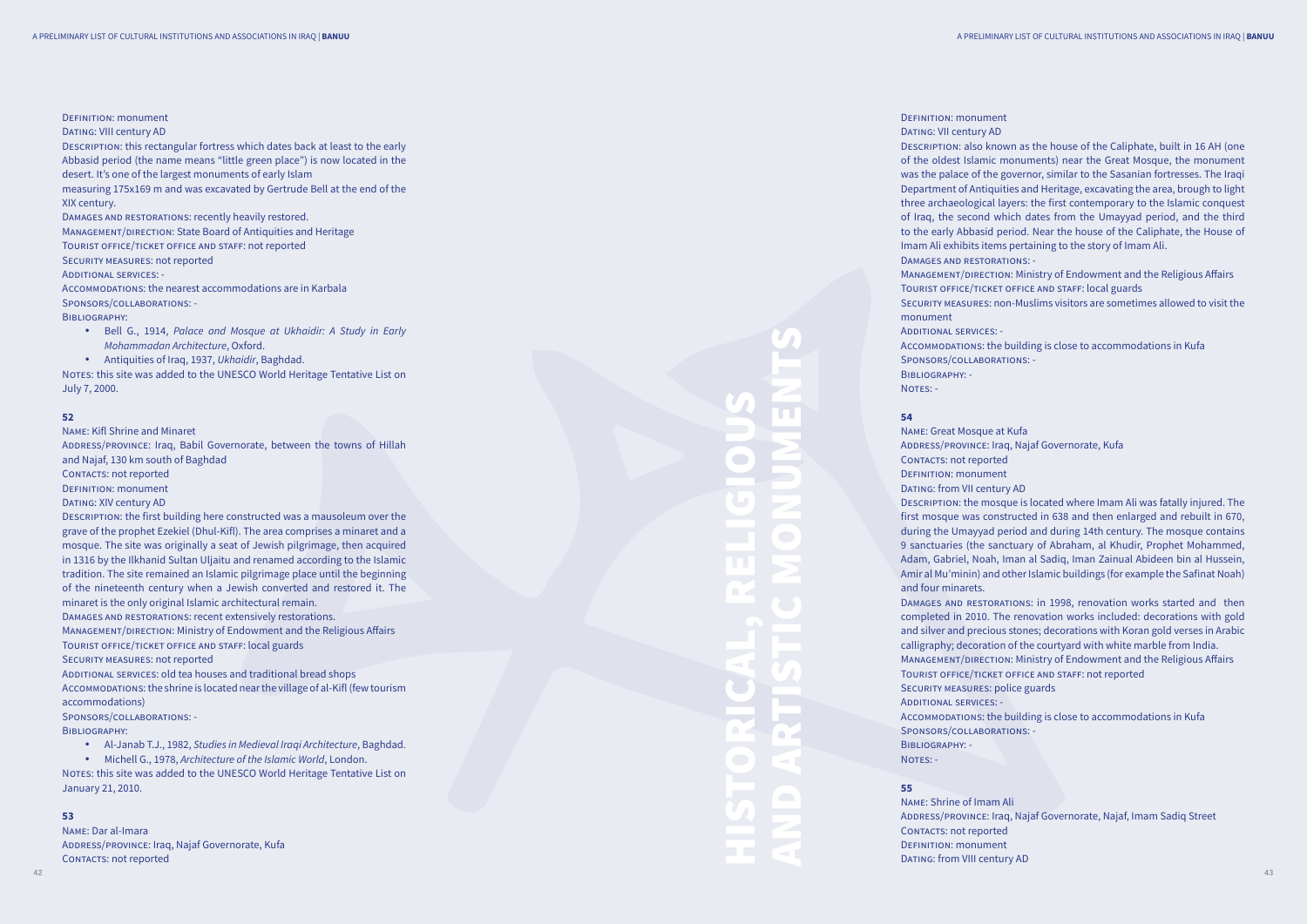Description: this astonishing shrine shows a similar architectural style than those of Karbala, Samarra and Kadhimain. The area of the shrine is 13240 m2. The most prominent sector is the gold dome. The Honorable Grave or Tomb of Imam Ali is here located. The site is visited annually by about 8 million of pilgrims.

MANAGEMENT/DIRECTION: Ministry of Endowment and the Religious Affairs Tourist office/ticket office and staff: not reported

SECURITY MEASURES: the shrine is bordered by a 12,5 m wide outer fence; police guards

Damages and restorations: since the American invasion of Iraq in 2003, several attacks damaged the mosque.

Additional services: -

Accommodations: the building is close to numerous accommodations in Najaf

Sponsors/collaborations: -

Bibliography: -

NOTES: -

### **56**

Description: created in July 2013, the Mesopotamia Marshland National Park is the first Iraqi national park. It is a large wild wetlands area which displays an extraordinary ecological, archaeological and anthropological value. Traditional tribes still live here and several archaeological (currently unexplored) sites are documented in the area. The creation of the park aims also at the protection of the ecological diversity against the uncontrolled human exploitation. Damages and Restorations: heavy damages (drainage operations) to the ecosystem during 1970-1980s. Management/direction: Ministry of Tourism Tourist office/ticket office and staff: yes SECURITY MEASURES: not reported Additional services: - Accommodations: the marshes are only partially reachable by roads. The best way to explore them is by boats (possible departure from Chebaish, Querna and al-Amarah). There are two tourists centers near the park with bungalow style accommodations. Sponsors/collaborations: - BIBLIOGRAPHY: -NOTES: -

Name: Wadi al-Salaam Cemetery Address/province: Iraq, Najaf Governorate, Najaf, at the end of the Al-Tossi Street CONTACTS: not reported DEFINITION: monument DATING: from Parthian and Sasanian periods Description: the Peace Valley Cemetery, the largest cemetery in the world (it measures 917 ha), is in the UNESCO'S tentative list of World Heritage Sites because of its historical, archaeological and religious value. It houses the remains of millions of Muslims for 1400 years. It a religious attraction for millions of pilgrims every year. Damages and restorations: - Management/direction: - Tourist office/ticket office and staff: not reported SECURITY MEASURES: local guards Additional services: - Accommodations: the building is close to the numerous accommodations in Najaf

Name: Querna (Adam's tree) Address/province: Iraq, Basra Governorate, 75 km northwest of Basra, near the town of Nahairat CONTACTS: not reported DEFINITION: site and monument DATING: -

mainly for the astonishing natural setting, located 75 km northwest of Basra l where the Tigris and Euphrates meet. Querna is considered the legendary seat of the Gardens of Eden, as shown by the Tree of Knowledge (an ancient jujube tree recently dead) here located. Based on the tradition, Seleucus Nicator built here a city in honor of his wife Apamea. Damages and restorations: - Restorations/previous activities: - Management/direction: Ministry of Tourism TOURIST OFFICE/TICKET OFFICE AND Staff: not reported SECURITY MEASURES: not reported ADDITIONAL SERVICES: not reported Accommodations: a small tourist hotel with restaurant has been recently rebuilt near Querna. Sponsors/collaborations: - Bibliography: - NOTES: -

Sponsors/collaborations: -

BIBLIOGRAPHY: -

NOTES: -

### **57**

Name: Mesopotamia Marshland National Park Address/province: Iraq, Basra, Dhi Qar and Maysan Governorates, northwest of Basra

CONTACTS: not reported Definition: natural park DATING: -

### **58**

Description: Querna (corner in Arabic) is a potential touristic attraction,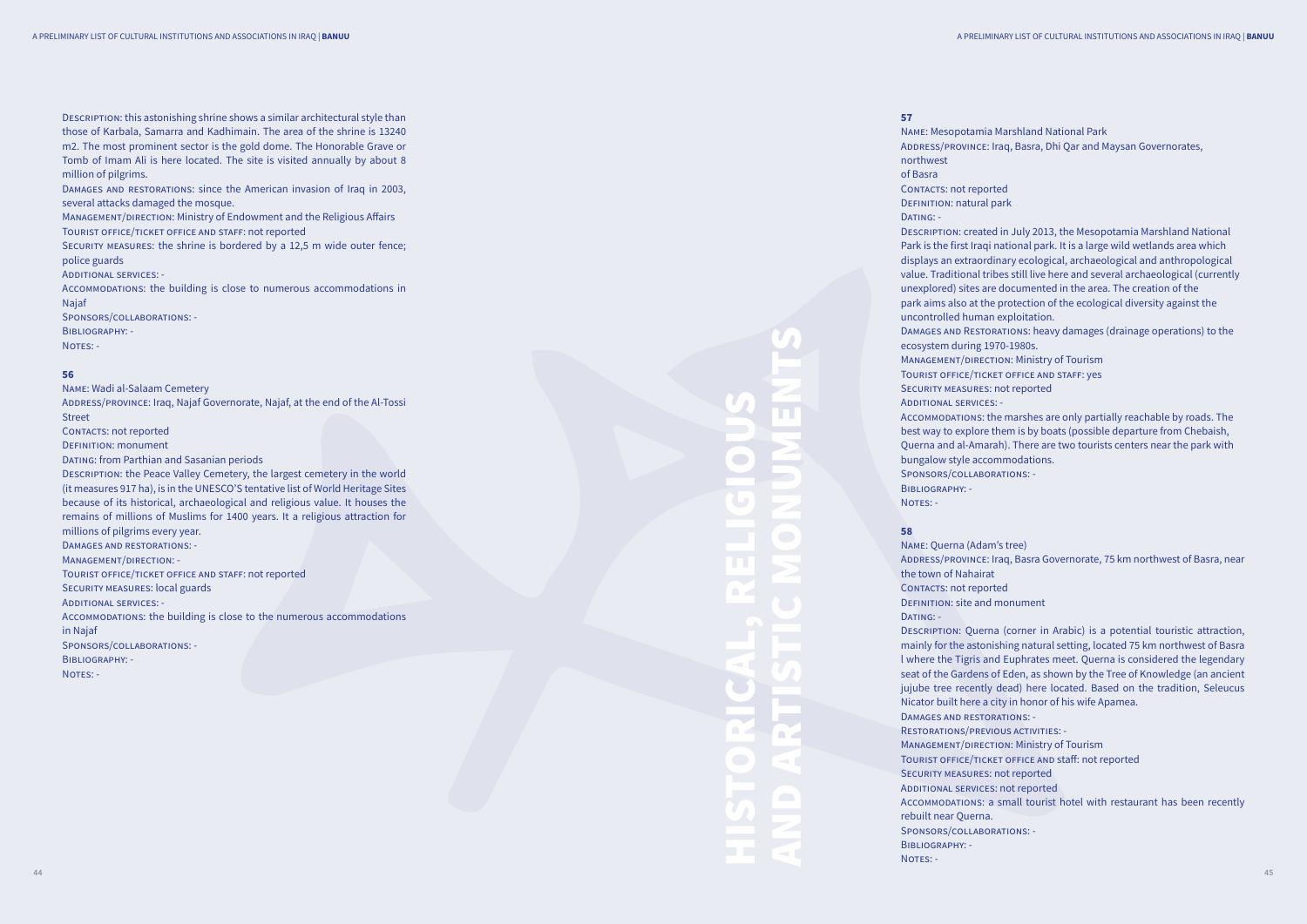MUSEUMS

Name: Institute of Fine Arts Address: Iraq, Baghdad Governorate, Baghdad, Damascus Street CONTACTS:

### **MUSEUMS**

### **59**

- $\cdot$  +964 770 778 3293
- • www.cofarts.uobaghdad.edu.iq
- • Facebook page
- • ifart.edu.iq@gmail.com

DEFINITION: university exhibition space

FOUNDATION: 1936

TYPE OF EXHIBITION: fine arts

- Sponsors/collaborations: -
- NOTES: -

Name: Iraq National Library and Archive Address: Iraq, Baghdad Governorate, Baghdad, al-Adhamiya Street CONTACTS:

- • +964 770 740 5599
- http://www.iragnla.gov.ig/

Description: museum of the Department of Fine Arts (University of Baghdad) Damages and restorations: not reported

- MANAGEMENT/DIRECTION: Ministry of Culture
- STAFF: not reported
- Tourist office/ticket office: not reported
- SECURITY MEASURES: not reported

Opening hours: Sunday-Thursday 8:00-16:00; Friday-Saturday closed Additional services: -

Accommodations: the museum is close to the numerous accommodations in Baghdad

ADDITIONAL SERVICES: computer terminals for visitors; accessible Iraqi governmental documents archive.

### **60**

of the archive, by providing copies of rare books and documents related to the past Iraqi administration. NOTES: -

- 
- Address: Iraq, Baghdad Governorate, Baghdad, Safi Al Din Al Hilli Street
- DEFINITION: university natural museum (University Research Institute)

TYPE OF EXHIBITION: zoological, botanical and geological exhibitions

Definition: public library

FOUNDATION: 1920

TYPE OF EXHIBITION: books collections

DESCRIPTION: national library

Damages and restorations: in 2003, the National Library and Archives had been burned and heavily looted. 60% of the archive materials and 95% of the rare books collection have been destroyed, looted or burned. Starting from 2007, the library reopened for research activities and is fully accessible to the public.

MANAGEMENT/DIRECTION: Ministry of Culture; director Dr. Saad Eskander STAFF: not reported

DESCRIPTION: in addition to the laboratories, the Department of Natural History of the University of Baghdad contains a painting and sculpture section, a library and an exhibition hall where important collections of Iraqi fauna and flora and geological specimens collected from all of Iraq are preserved for scientific purposes. The collection contains the Zoological Department, the Botanical Department and the Geological Department (where two Iraqi oil companies exhibit models of the oilfields structures and

Tourist office/ticket office: no

SECURITY MEASURES: not reported

- MANAGEMENT/DIRECTION: Ministry of Culture
	-
- TOURIST OFFICE/TICKET OFFICE: not reported
	-
- Opening hours: Sunday-Thursday 8:30-13:30, Friday-Saturday closed

Opening hours: Sunday-Thursday 8:00-14:00; Friday-Saturday closed

ADDITIONAL SERVICES: educational services such specialized trainings on biodiversity, environmental pollution, taxidermy and specimens preparation and cultural seminars on specific aspects of natural history. The departments also hold scientific programs and projects to promote a sustainable country wealth development. The museum also contains a library with more than

Accommodations: the library is close to the numerous accommodations in Baghdad

Sponsors/collaborations: the British Library supported the reconstruction

NOTES: The idea to establish a natural history museum in Iraq dates back to the beginning of 20th century when the first Iraqi archaeological museums opened. The center is a national reference for the study of the local faunal specimens, Iraqi biodiversity, geo-diversity, natural heritage and Iraqi

STAFF: not reported SECURITY MEASURES: not reported 26000 books. in Baghdad Oil Company ecosystems.

Name: National Museum of Modern Art ADDRESS: Iraq, Baghdad Governorate, Baghdad, Haifa Street

### **61**

Contacts: 0771 106 7936 Definition: museum of modern art FOUNDATION: 1962

Name: Natural History Museum Contacts: http://nhm.uobaghdad.edu.iq FOUNDATION: 1946 oil products).

Damages and restorations: the museum had been looted in 2003 (rare specimens have been destroyed). Currently the exhibition hall is closed but the e-museum is accessible via website.

Accommodations: the museum is close to the numerous accommodations

Sponsors/ collaborations: The Iraq Petroleum Company and The Rafidain

# **62**

Type of exhibition: modern art exhibition (mainly paintings) Description: a complex of galleries dedicated to Iraqi modern art history and contemporary art movements (permanent collection of paintings, sculptures and ceramics and temporary exhibitions). About 19000 art works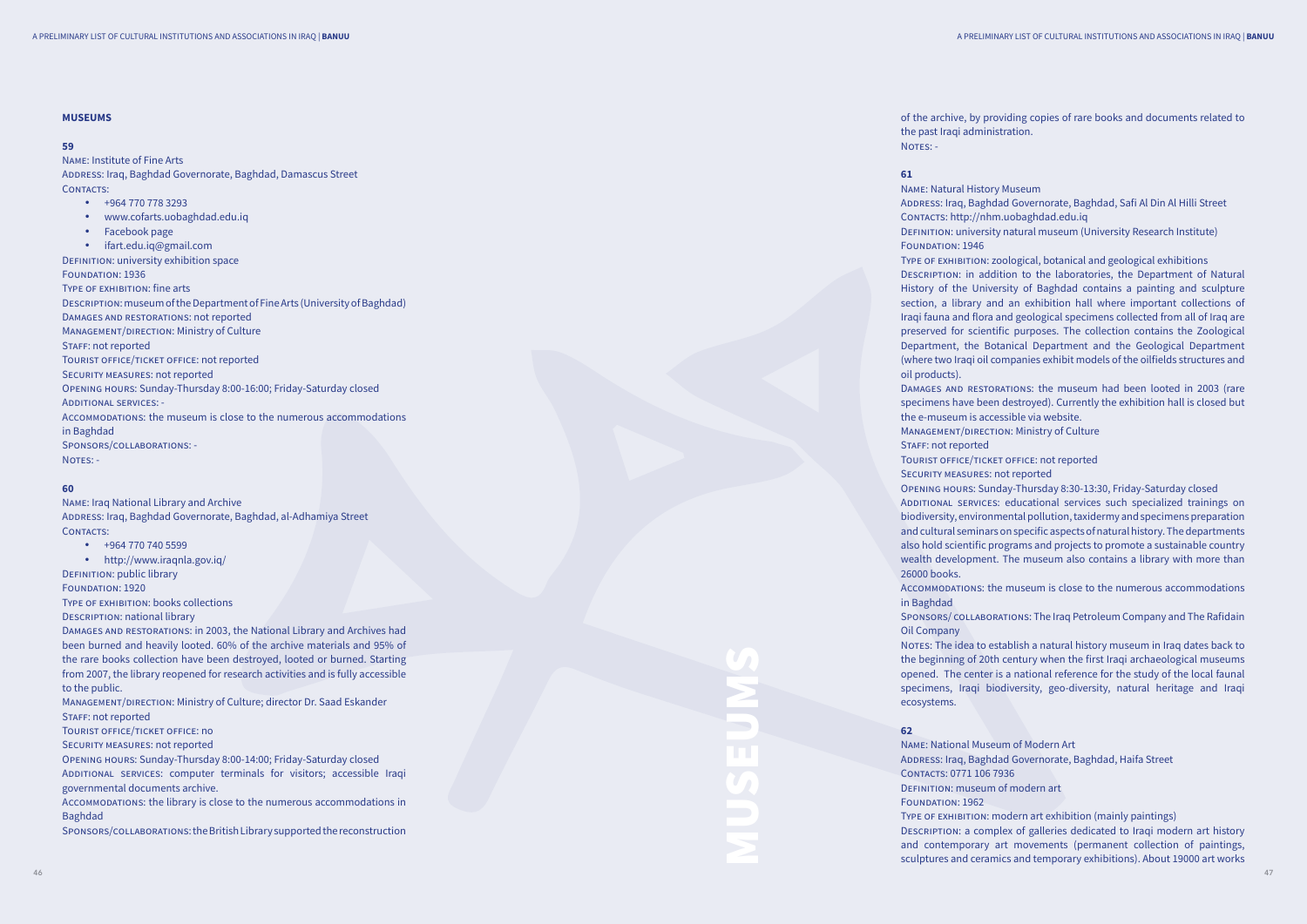MUSEUMS

are here exhibited. The museum is housed in the Ministry of Culture building. Damages and restorations: at least 7000 paintings have been looted in April 2003 (2300 artworks later recovered). MANAGEMENT/DIRECTION: Ministry of Culture STAFF: not reported Tourist office/ticket office: not reported SECURITY MEASURES: not reported Opening hours: not reported ADDITIONAL SERVICES: educational workshops about Iraqi arts. Accommodations: the museum is close to the numerous accommodations in Baghdad Sponsors/collaborations: - NOTES: -

Address: Iraq, Baghdad Governorate, Baghdad, Karkh District, Nasir Street CONTACTS:

- http:// www.iraqmuseum.org
- • http://www.virtualmuseumiraq.cnr.it/noflash.htm

### **63**

Name: National Iraq Museum

DESCRIPTION: the museum collects and exhibits Mesopotamian artistic masterpieces. The objects cover the past 7,000 years and represent the Sumerian, Akkadian, Assyrian, Babylonian, Parthian, Sasanian and Islamic cultures. The museum archaeological collection is considered among the most important in the world.

• https://www.theiraqmuseum.com/

Definition: archaeological museum

Foundation: in 1926 the first archaeological exhibition was inaugurated in the Quslah building with the help of Gertrude Bell. The present buildings (Museum Building, Administration Building, Library, and Old Storage Building) were built in 1964-1966 and inaugurated in 1966.

TYPE OF EXHIBITION: archaeological artifacts

MANAGEMENT/DIRECTION: Ministry of Culture, State Board of Antiquities and Heritage ; Director Dr. Amira Edan

STAFF: not reported

ADDITIONAL SERVICES: the museum offers supplementary services including educational trainings, a shop and a bookshop. A didactic room for the

in Baghdad Torino, University of Bologna NOTES: -

Name: Baghdadi Museum **Street** CONTACTS:

• +964 780 787 7085 • Facebook page DEFINITION: history museum FOUNDATION: 1970 TYPE OF EXHIBITION: historical exhibition concerning the Iraqi traditional crafts, professions and local customs. Description: the museum exhibition displays by gypsum sculptures made by Iraqi artists the Baghdadi population traditions at the beginning of the 20<sup>th</sup> century. Paintings, portraits, photographs and maps show different aspects of the city's political, urban and social history. Each museum gallery displays a specific aspect of the Baghdadi life. Damages and restorations: the museum suffered damages during the 2003 war. It has been officially reopened in August 2008. MANAGEMENT/DIRECTION: Ministry of Culture STAFF: not reported Tourist office/ticket office: not reported SECURITY MEASURES: not reported Opening hours: Saturday-Thursday, morning ADDITIONAL SERVICES: inner multilingual library on historical subjects Accommodations: the museum is close to the numerous accommodations in Baghdad Sponsors/collaborations: - NOTES: -

Damages and restorations: the museum was closed from 1991 during the First Gulf War until 2000 (some damages were related to adjacent bombings and flooding phenomena of the inner spaces). On April 8, 2003 the museum staff left the Museum and the Coalition troops didn't protect the building. The Museum's storage rooms were gravely looted and damaged. Thousands (maybe 15000 items) of archaeological finds (vessels, seals, sculptures, tablets etc.) were stolen (3,000 of which have been later recovered). The exact number of looted collection items is not documented. The museum has been reopened on several extraordinary occasions since 2003 and definitely opened in 2015. During the closure the restoration laboratories had been completely restored. By Italian architectural projects and economic supports the setup of the Assyrian Galleries and the Islamic section has been completely renovated.

Tourist office/ticket office: yes

SECURITY MEASURES: **yes** 

Opening hours: Sunday -Thursday, morning

youngest visitors has been inaugurated in January 2020. Accommodations: the museum is close to the numerous accommodations

Sponsors/collaborations: Centro Ricerche Archeologiche e Scavi di

### **64**

Address: Iraq, Baghdad Governorate, Baghdad, al Rusafa District, Mamoum

### **65**

Name: Arab Museum Address: Iraq, Baghdad Governorate, Baghdad, Bank Street CONTACTS: not reported DEFINITION: archaeological museum FOUNDATION: not reported TYPE OF EXHIBITION: archaeological and historical artifacts Description: archaeology museum on Islamic antiquities (mainly from Samarra and Wasit) Damages and restorations: - Management/direction: Ministry of Culture STAFF: not reported Tourist office/ticket office: not reported SECURITY MEASURES: not reported Opening hours: Friday-Wednesday 9:30-13:30 Additional services: - Accommodations: the museum is close to the numerous accommodations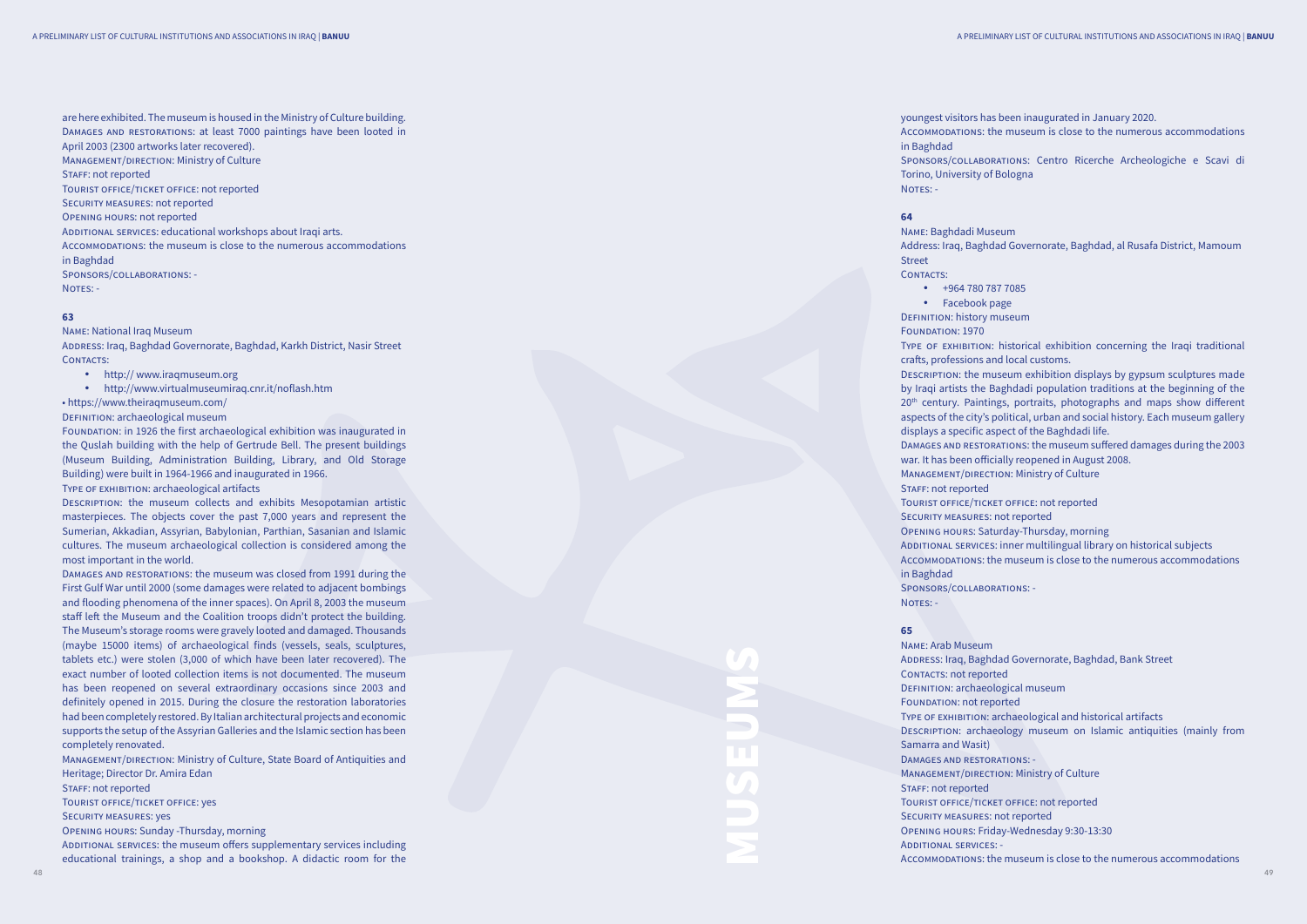MUSEUMS

- 
- 
- 

Name: Museum of Popular Heritage Address: Iraq, Baghdad Governorate, Baghdad, Al-Rashid Street CONTACTS: not reported DEFINITION: Iraqi costumes and folklore museum FOUNDATION: not reported TYPE OF EXHIBITION: historical exhibition concerning the Iraqi popular traditions DESCRIPTION: the exhibition is located within an original traditional Baghdadi style architecture house and holds a collection of traditional Iraqi crafts items. Damages and restorations: - MANAGEMENT/DIRECTION: Ministry of Culture STAFF: not reported TOURIST OFFICE/TICKET OFFICE: not reported SECURITY MEASURES: not reported Opening hours: not reported Additional services:- Accommodations: the museum is close to the numerous accommodations in Baghdad Sponsors/ collaborations: - NOTES: -

### **66**

house built at the beginning of the 20<sup>th</sup> century, near the Museum of National Costumes and Folklore. The museum exhibits several works of Iraqi artists which predated the foundation of the modern Iraqi art movements. Damages and restorations: - MANAGEMENT/DIRECTION: Ministry of Culture STAFF: not reported Tourist office/ticket office: not reported SECURITY MEASURES: not reported Opening hours: not reported Additional services: - Accommodations: the museum is close to the numerous accommodations

in Baghdad Sponsors/ collaborations:: - NOTES: -

### **67**

Name: Museum of Iraqi Art Pioneers Address: Iraq, Baghdad Governorate, Baghdad, Al-Rashid Street CONTACTS: not reported Definition: historical museum FOUNDATION: not reported TYPE OF EXHIBITION: exhibition of cultural traditions and Iraqi folklore Description: the exhibition is located in an old traditional Baghdadi-style CONTACTS: not reported Definition: archaeological museum FOUNDATION: 1952 Type of exhibition: ancient northern Mesopotamian artifacts Description: housed in a traditional Mosul residence, the museum exhibits several masterpieces from the ancient sites of the old Assyrian capitals Nineveh and Nimrud. At least 2200 artistic items are here exhibited. Damages and restorations: the museum has been looted in 2003 and damaged by Daesh terrorists in 2014. The first art exhibition after the liberation of the city, named 'Return to Mosul', opened on January 2019. Management/direction: Ministry of Culture, Director Dr. Zaid Ghazi Saadallah

STAFF: not reported Tourist office/ticket office: not reported SECURITY MEASURES: not reported Opening hours: Sunday-Thursday 08:00-14:00 Additional services: - Accommodations: the museum is close to the numerous accommodations in Mosul

Sponsors/ collaborations:: - NOTES: -

Name: Basrah Museum Shatt Al Arab CONTACTS:

### **68**

Name: Mosul House Museum Address: Iraq, Nineveh Governorate, Mosul, near al-Jamhuriya Bridge

### **69**

- Name: Memory Islam Museum
- Address: Iraq, Karbala Governorate, Karbala, Imam Hussein Street
- Contacts: +964 780 323 4675
- Definition: Islamic museum
- FOUNDATION: not reported
- Type of exhibition: religious history exhibition
- Description: the exhibition displays the various phases and events of the
- Prophet Muhammad's life until his martyrdom.
- Damages and restorations: -
- MANAGEMENT/DIRECTION: Ministry of Culture
	-
- Tourist office/ticket office: not reported
- SECURITY MEASURES: not reported
- Opening hours: Sunday-Saturday 16:30 20:30
	-
- Accommodations: the museum is close to the numerous accommodations

Sponsors/collaborations: -

ADDRESS: Iraq, Basra Governorate, Basra, in the Lakeside Palace in a park by

• 964.40 884 67 46 • friendsofbasrahmuseum.org Definition: archaeological museum FOUNDATION: 2016 Type of exhibition: archaeological artifacts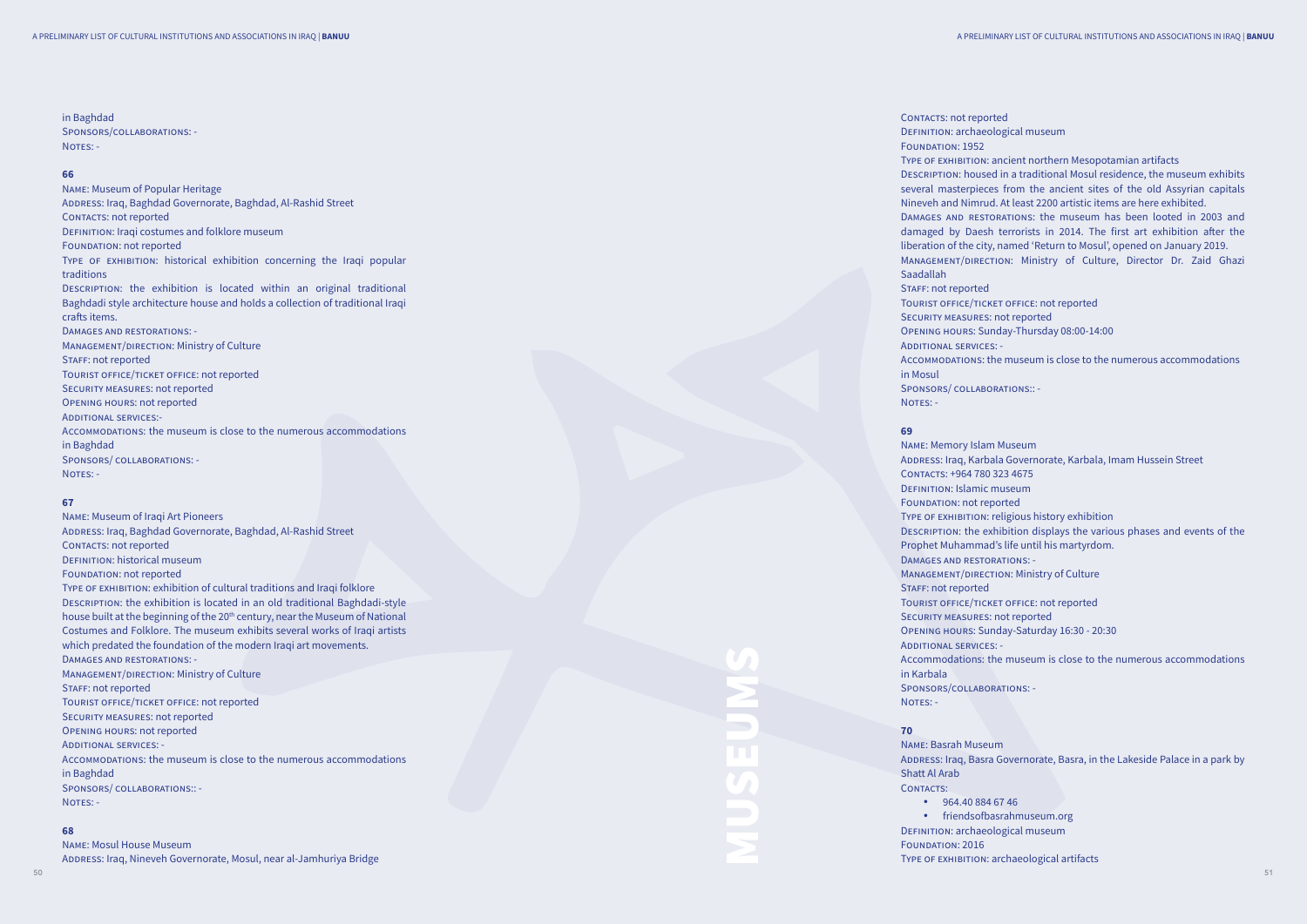PRIVATE GALLERIES

Management/direction: Ministry of Culture, Director Dr. Qahtan Al Abeed STAFF: not reported

Description: the Basra Museum opened its first gallery exhibition in September 2016 and officially opened in March 2019. It includes three main galleries (Babylonian, Sumerian and Assyrian). Thousands of archaeological artifacts come from the Museum of Baghdad, including items from the original museum exhibition looted in 1991.

Damages and restorations: the original museum closed in 1991, at the beginning of the first Gulf war and recently reopened in a new location.

ADDITIONAL SERVICES: English and Arabic labels elaborated with the help of the Friends of Basra Museum and The British Institute for the Study of Iraq. Accommodations: the museum is close to the accommodations in Basra Sponsors/collaborations: Iraq Museum and State Board of Antiquities and Heritage in Baghdad; The Friends of Basra Museum (the organization that raised the funds for the first gallery's installation); the British Museum; The British Council in partnership with the Department of Digital, Culture, Media and Sport.

Donors: BP Foundation, Petrofac, IPBD Limited, Pulse Brands, The Charlotte Bonham, Carter Charitable Trust NOTES: -

Tourist office/ticket office: not reported

SECURITY MEASURES: not reported

Opening hours: Sunday-Thursday 9:00-18:00

MANAGEMENT/DIRECTION: Ministry of Culture, Director Dr. Hasanian A. Mohammed

STAFF: not reported

Name: Dijla Art Gallery CONTACTS:

- $•$  +964 7901330880
- • 0790 1330880
- 
- 
- 
- • http://www.dijlaart.com
	-
- DEFINITION: Iraqi contemporary art gallery and museum

### **71**

Name: Kut Museum

ADDRESS: Iraq, Wasit Governorate, Kut, University of Wasit CONTACTS: not reported Definition: archaeological museum FOUNDATION: 1989

TYPE OF EXHIBITION: archaeological artefacts

ACTIVITIES: the cultural activities are dedicated to promote the Iraqi art pioneers and to emerge new artists which primarily work in painting, sculpture, graphic and ceramic art. Dijla is also a cultural event center with 12 exhibition rooms and meeting spaces.

ADDITIONAL SERVICES: the art and architectural exhibitions are held in addition to other cultural activities such as lectures, open debates and

BENEFICIARIES: Iraqi and foreign visitors and Iraqi artists

• Facebook page FOUNDATION: 1997 STAFF: not reported Opening hours: not reported musical performances. Collaborations: - Sponsors and supporters: -

NOTES: -

Name: Hewar Art Gallery **Street** CONTACTS:

Description: the museum is composed of 3 rooms and a reception hall. There's not an exhibition itinerary. The buildings are a property of the State Board of Antiquities and Heritage while the plot of land is property of the Wasit Governorate. The exhibition consists of Mesopotamian masterpieces copies and archaeological finds from the surveys and excavations in the Wasit province.

> • qasim@qasimsabti.com DEFINITION: art gallery and museum FOUNDATION: 1992 Description: art gallery in Baghdad, which has become an important and active meeting place for Iraqi artists ("Hewar" means dialogue). ACTIVITIES: mainly temporary exhibitions Management/direction: Qasim Sabti STAFF: not reported Opening hours: not reported ADDITIONAL SERVICES: the gallery has a garden in the back with a café Beneficiaries: Iraqi and foreign visitors and Iraqi artists Collaborations: - Sponsors and supporters: - NOTES: -

Damages and restorations: the museum is closed since 1990

Tourist office/ticket office: reception hall

SECURITY MEASURES: Outer fence

Opening hours: the museum is closed since 1990

ADDITIONAL SERVICES: close to the museum, a second building holds the

local office of the State Board of Antiquities and Heritage

Accommodations: the museum is close to the accommodations in Kut

Sponsors/collaborations: University of Wasit

NOTES: -

### **PRIVATE GALLERIES**

### **72**

Address: Iraq, Baghdad Governorate, Baghdad, Abu Nawas Street

Description: Dijla Art Gallery is a Iraqi contemporary art gallery in Baghdad with a permanent private collection and temporary exhibitions. It is based in an old traditional family house built in 1932.

- Management/direction: Zainab Mahdi
	-
	-

### **73**

Address: Iraq, Baghdad Governorate, Baghdad, Adhamiyah, al-Wazerya

• www.qasimsabti.com

- • Facebook page
- • 009641 4250086
- 
- • 009647 90139238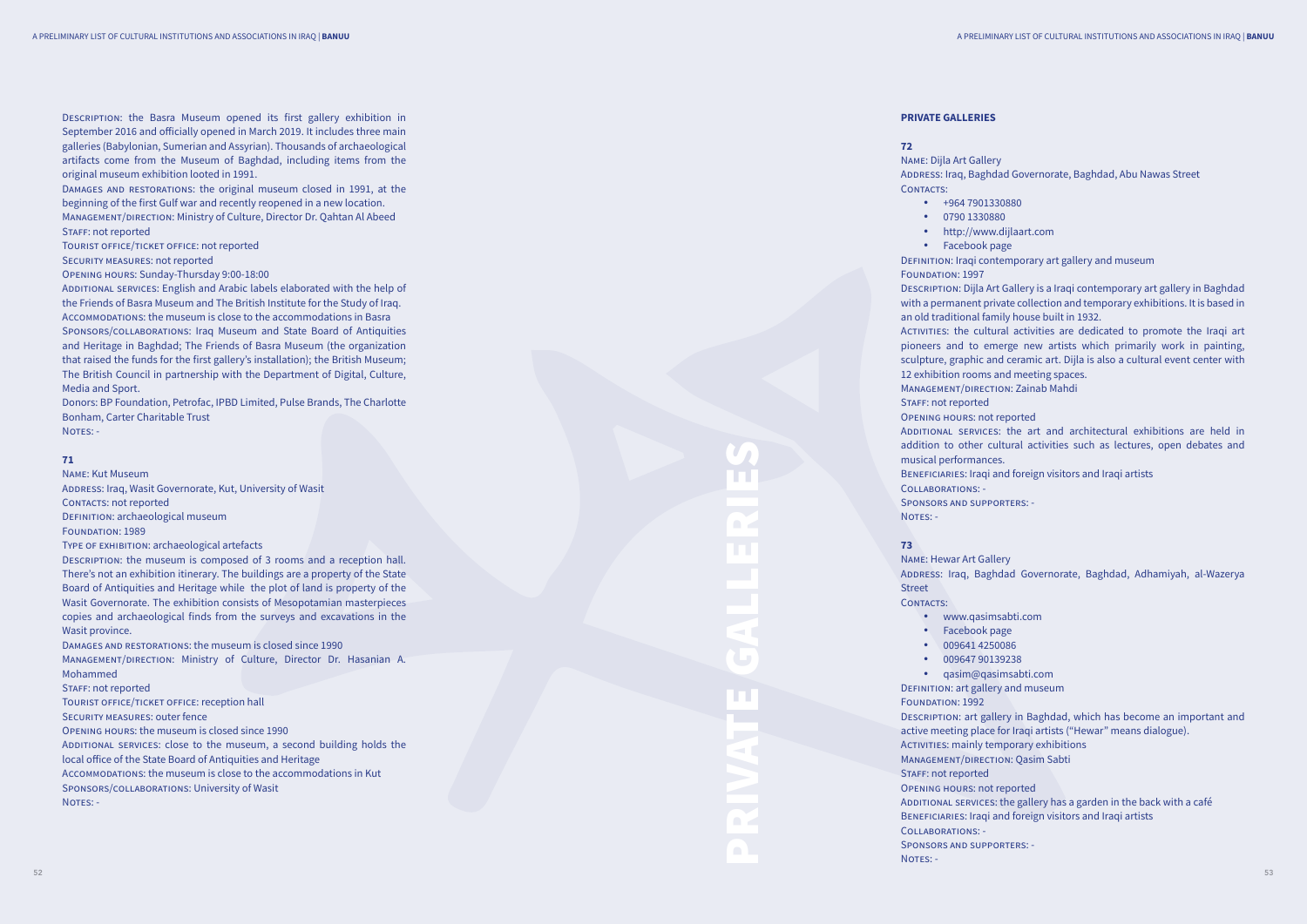CO-WORKING SPACES AND STARTUPS

Name: Madarat Gallery ADDRESS: Iraq, Baghdad Governorate, Baghdad, Haifa Street CONTACTS:

- • +964 770 966 8666
- • Facebook page
- http://www.artiniraq.net

DEFINITION: gallery and cultural center FOUNDATION: 2006 Description: the cultural center provides opportunities for many local artists to display their works to the Iraqi community. ACTIVITIES: Madarat Gallery organizes different cultural events (artistic exhibitions, musical concerts and conferences). MANAGEMENT/DIRECTION: Attitudes S.A.C (NGO which promotes culture in Iraq); Manager Director Hasan D. Nassar Staff: Mustafa Gh Nimr Opening hours: Sunday-Saturday 10:00-22:00 Additional services: - BENEFICIARIES: Iraqi artists and local community

# **74**

Name: Mosul Space CONTACTS:

> alfa@mosulspace.org) Opening hours: Sunday-Thursday 9:00-21:00 Additional services: - Collaborations: - Sponsors and supporters: - NOTES: -

Collaborations: -

Sponsors and supporters: -

NOTES: -

# **CO-WORKING SPACES AND STARTUPS**

ADDRESS: Iraq, Nineveh Governorate, Mosul, Az Zerai Street

- 
- info@mosulspace.org
- http://mosulspace.org/
- • Facebook page, LinkedIn, Twitter and Instagram profiles
- Definition: startup center and coworking space
- Foundation: 2014 (University of Mosul)
- DESCRIPTION: community for youth innovators on education, entrepreneurship and technology which share a coworking area and training programs. The founders aim at improving youth skills and providing adequate spaces, international connections, relationships and professional
- ACTIVITIES: trainings, conferences and forums for youth entrepreneurs.
- MANAGEMENT/DIRECTION: Abdalla Mortada (Community ManagerAbdalla\_
- STAFF: Hameed Mahmood (Data Analyst, Hameed@mosulspace.org); Mohammed Azzam (MakerSpace Technical Lead, Mohammed.azzam@ Mosulspace.org); Rashad Faris (Social Media Specialist, Rashad@
- mosulspace.org); Salih Mahmod (General Manager; Salih.Mahmod@ MosulSpace.org); Zaid Helal (Finance & Admin, zaid@mosulspace.org)
	-
- BENEFICIARIES: mainly young Mosul entrepreneurs and graduate students

### **75**

- • +9647709995727
- 
- 

Name: The Station CONTACTS:

FOUNDATION: 2017 STAFF: about 10-50 persons Additional services: -

supervisions.

- Facebook page; Instagram, Twitter and LinkedIn profile
	-
- http://the-station.iq/
- DEFINITION: startup center and coworking space
- Description: coworking space that organize events, workshops, conferences and talks for innovators and entrepreneurs.
- ACTIVITIES: creation of a real inclusive and collaborative entrepreneurial community; sharing of initiatives, services, coworking facilities and networking. MANAGEMENT/DIRECTION: Ali Tariq (chairman of the board)
- Opening hours: Saturday-Thursday 9:00-22:00
	-
- Beneficiaries: local community and young innovators
- Collaborations: the Station collaborates with tech, cultural, and social entrepreneurial entities such as Bilweekend, Baghdad Toastmasters, World Merit Iraq, Daraj, Zuqaq13, Ariika and Ikfal Nakhla.

### **76**

Address: Iraq, Baghdad Governorate, Baghdad, Karrada, al Rashid Street

- 
- • +964 781 666 9999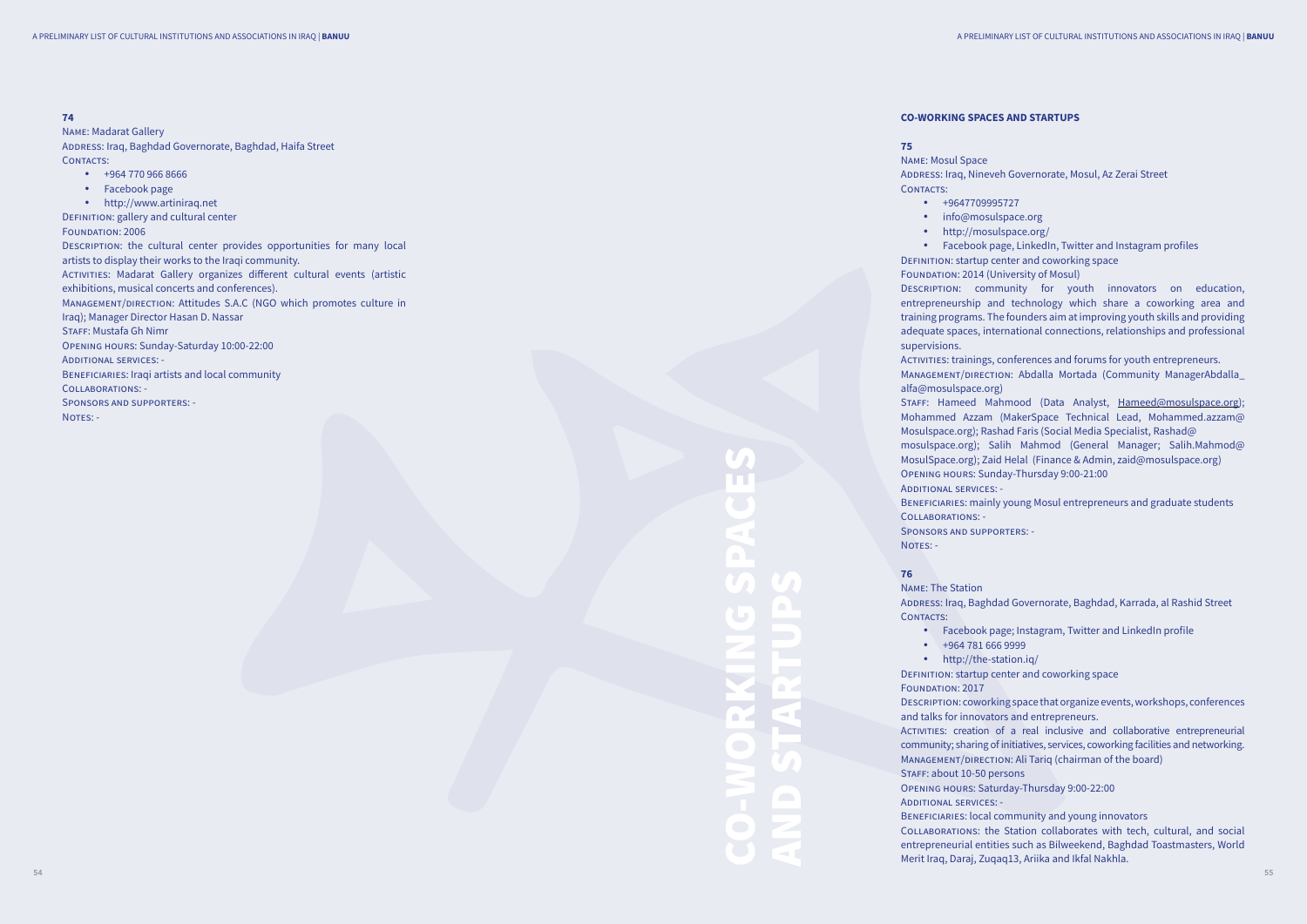CO-WORKING SPACES AND STARTUPS

### CONTACTS: -

### **77**

Name: ZUQAQ13

ADDRESS: Iraq, Baghdad Governorate, Baghdad, Amira Street CONTACTS:

- • +964 780 005 0999
- • mar7aba@zuqaq13.com
- http://www.zuqaq13.com
- • Facebook page, Instagram and Twitter profile

DEFINITION: wear brand

FOUNDATION: 2017

Address: Iraq, Baghdad Governorate, Baghdad, Aqabah Bin Nafeh Square CONTACTS:

- https://eduba.app/startup
- • +964 772 767 8775
- • Facebook page
- http://info@eduba.app/main

Description: the first Iraqi street-wear brand that produces clothing and souvenirs inspired by Iraqi and Arabic culture and heritage.

MANAGEMENT/DIRECTION: not reported

STAFF: not reported

Definition: academic and school management startup project FOUNDATION: 2019

DESCRIPTION: an electronic system with multiple programs and interfaces, which aims to support the

Objectives and users: promotion of the local culture; local community Additional services: -

MANAGEMENT/DIRECTION: Al Mahatta Foundation (enterprises management); Mr. Haider Aref Abdul Amir, Project Manager (+9647819020149); Mr. Raed Kazem, Project Coordinator (+9647727678775)

STAFF: not reported

Sponsors/collaborations: collaboration with Iraqi and international designers

NOTES: opening hours Sunday-Saturday 11:00-23:00, Friday 15:00-23:00

### **78**

Name: EDUBA

NOTES: the system can be useful also for the management of cultural heritage and its digital enhancement.

- Description: physical and online store for handcrafts locally produced and inspired by the Mesopotamian culture and heritage
- Management/direction: not reported
	-
- Objectives and users: support of the traditional productions and improvement of women employment opportunities.
	-
	-
- NOTES: recent opening of shops in Baghdad and Basra airports

# ADDRESS: Iraq, Baghdad Governorate, Baghdad

FOUNDATION: 2016 STAFF: not reported Additional services: - Sponsors/collaborations: -

Name: BILWEEKEND CONTACTS:

educational and academic projects and management by the modern technological tools.

• +964 790 431 0853 **DEFINITION: tourism startup** FOUNDATION: -

DESCRIPTION: Bil Weekend is the Iraqi first tourism startup operator in Iraq which promotes cultural tourism by organizing visits to natural, archaeological and historical sites and museums and sports and adventure activities.

STAFF: not reported both international and local tourism in Iraq. and arrange visas. Sponsors/collaborations: - NOTES: -

Name: TECHHUB Co-Working. Networking. Education. Growth Address: Iraq, Kurdistan Governorate, Erbil, Danyal Qassab Street CONTACTS:

DEFINITION: startup centre and coworking space FOUNDATION: 2016 DESCRIPTION: co-working and community space for Iraqi startups which provides local entrepreneurs with adequate infrastructures and easy access to a network of national and international partnerships and potential investors. Management/direction: not reported STAFF: not reported Objectives and users: creation of a widespread culture of technological entrepreneurship in Iraq, by providing knowledge and investment opportunities. The users are the Iraqi entrepreneurs. Additional services: - Sponsors/collaborations: MSELECT; 51LABS; BITETECH NOTES: opening hours of the Erbil Space Sunday - Thursday 8:00 - 20:00

Objectives and users: it aims to facilitate the remote educational system, manage the human resources in the field of the educational services and facilitate the gradual transition to the digital system. Available for universities, schools and families.

ADDITIONAL SERVICES: classes management

Sponsors/collaborations: -

### **79**

Name: HILI

Address: Iraq, Baghdad Governorate, Baghdad; Kurdistan Governorate, Erbil

### Definition: startup dedicated to the sale of Iraqi traditional products

### **80**

• Facebook page; Twitter and Instagram profile

Management/direction: Dr. Ali al-Makhzomy (founder)

Objectives and users: enhancement of the Iraqi heritage and increase of

ADDITIONAL SERVICES: the staff helps the visitors to book flights and hotels

### **81**

• https://www.techhub.iq/

• info@techhub.iq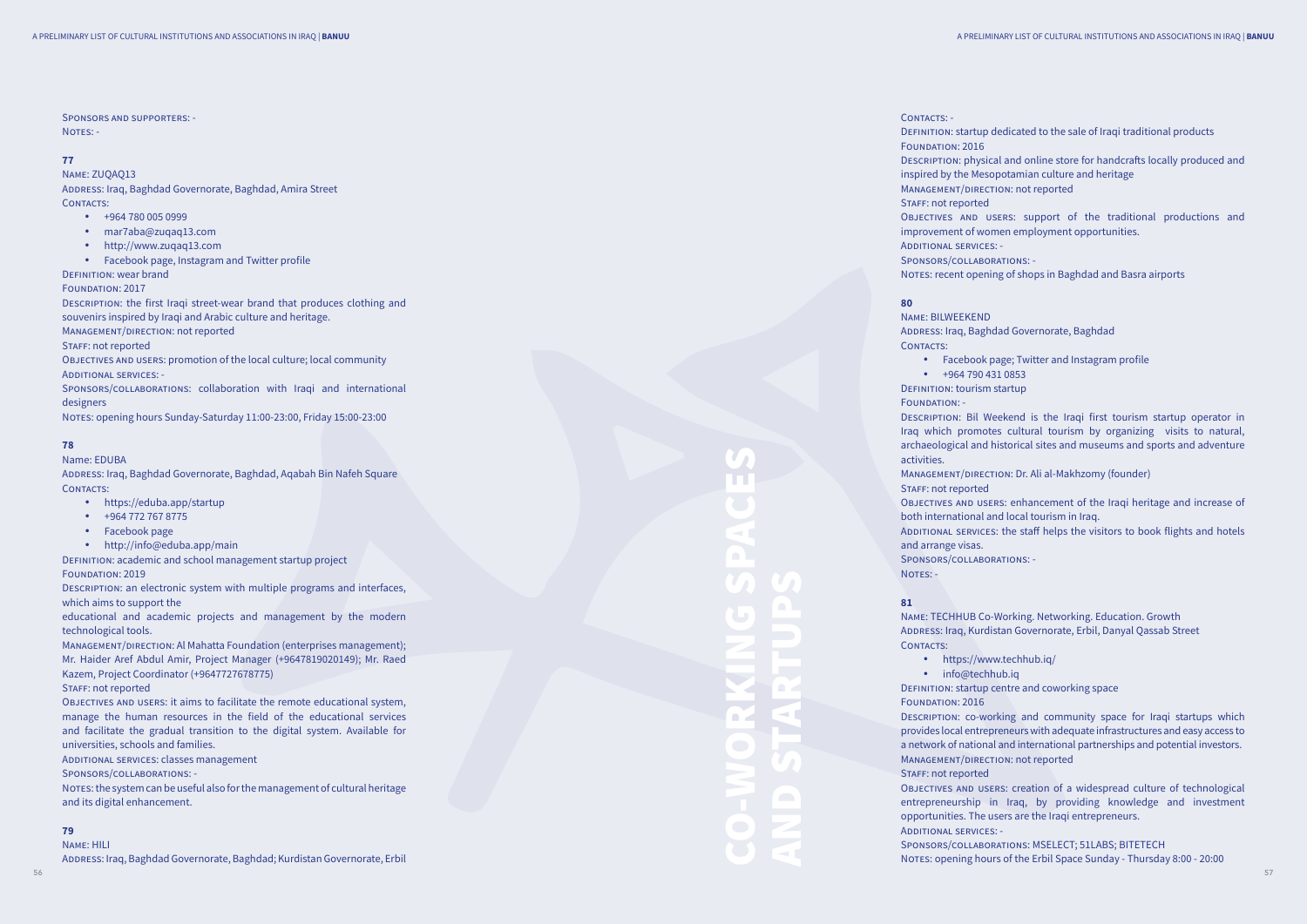Address: Iraq, Baghdad Governorate, Baghdad, Hurriya Street CONTACTS:

### **NON-PROFIT ASSOCIATIONS**

### **82**

Name: The Ruya Foundation

DEFINITION: non-profit organization with cultural spaces and exhibitions areas

### FOUNDATION: 2012

- • https://ruyafoundation.org/en/
- • info@ruyafoundation.org
- • +964 781 230 6547
- • Facebook page

ACTIVITIES: The Ruya Foundation opened a contemporary art library and projection space in Baghdad, in al-Mutanabbi Street to create an accessible contemporary art community in Baghdad.

ADDITIONAL SERVICES: every week the Ruya Shop presents videos and photographic selections proposed by influential contemporary Iraqi and international artists.

Description: Iraqi registered non-profit, non-governmental organization (officially registered by the Iraq Commission for Civil Society Enterprises, reg no. 1B75468) which supports the Iraqi culture, and builds international cultural relationships.

Sponsors and supporters: the main organizations and individuals which sponsor the Ruya activities are: H.E. Mr. Nechirvan Barzani*;* Mr. Khalid Khoshnaw*;* Rabee-Securities*;* Hiwa Foundation; Miran-Group*;* Rhein-Co.; Asiacell*;* Qaiwan Group*;* Halabja-Group*;* Hewa*;* Stevenson Harwood*;* Ministry-Of-Culture*;* Mediawan*;* Dla Piper*;* Smak; Ikon-Gallery*;* Rabee-Securities NOTES: -

- • 9647706700890, +9647504650107
- http://deviraq.org/
- LinkedIn profile
- • Khassan@deviraq.org
- • Ntaha@deviraq.org
- Info@deviraq.org

DEFINITION: non-profit organization

FOUNDATION: 2003

Management/direction: not reported

### STAFF: not reported

Opening hours: not reported

Beneficiaries: Iraqi artists, writers and musicians and local community Collaborations: -

### **83**

Name: Development Iraq Organization Address: Iraq, Kurdistan Governorate, Erbil, American Village 358

CONTACTS:

Description: Development Iraq is a local, non-governmental and non-profit association which support the development of Iraq's economy, society, education and culture. It works in public and private sectors to improve also business and financial and banking investments in education and culture sectors.

Activities: building strategies, training and technical assistance, qualitative

and quantitative researches and studies, market researches, and technology

- 
- 
- Opening hours: Monday-Thursday 9:00-17:00; Friday closed; Saturday by
	-
	-
	-

development solutions. MANAGEMENT/DIRECTION: not reported STAFF: 15-20 employees appointment; Sunday 9:00-16:00 Additional services: - Beneficiaries: local community Collaborations: - Universities :

Sponsors and supporters: Development Iraq has partnered with:

- American University of Iraq—Sulimanyah. - University of Kurdistan-Hewler - Salahaddin University
- 
- Al-Kufa University - Al-Mustansiriyah University, Baghdad International Organizations :

- United Nations Population Fund (UNFPA)
- United Nations Education, Science & Culture Org. (UNESCO)
- United Nation Food and Agriculture Organization (FAO)
- United Nations Development Program (UNDP)
- Economic and Social Commission for Western Asia (ESCWA)
- International Committee of the Red Cross (ICRC)

- 
- 
- United Nations Office for Project Services (UNOPS)
- International Labor Organization (ILO)
- 

# US Agencies:

- 
- United States Department of State—Office of Anti-Terrorism
- USAID—Izdihar/implemented by the Louis-Berger Group
- USAID—Tijara/implemented by the Louis-Berger Group
- USAID—Inma/implemented by the Louis-Berger Group
- USAID-Foras/implemented by the FHI-360
- USAID-Musharaka/implemented by the Mercy Corp
- USAID-Iraqi Financial Development/ /implemented by AECOM
- USAID-GSP Taqadom/implemented by Chemonecs
- USAID CAG-III/ Implemented by (IRD)
- Relief International—Justice and Protection Center
- International Relief and Development (IRD)
	-
	-
	-
	-
	-
- US Embassy in Bagdad PAS
- US Embassy in Baghdad OPSD
- United States Institute of Peace (USIP)
- 
- 
- 
- 
- 
- 
- 
- 
- 
- 
- 
- Revenue Watch Institute (RWI)
- World Justice Project (WJP) Embassies:
- French Embassy in Iraq - UAE Consulate in Erbil
- Australian Aid International Development (AUS-AID) **Banking and Finance:**
- Central Banks of Iraq
- Private Banking League in Iraq
- Union for Arab Banks
- Banking and Finance Studies Center, Erbil
- Arab Finance Corporation

- Center for International Private Enterprise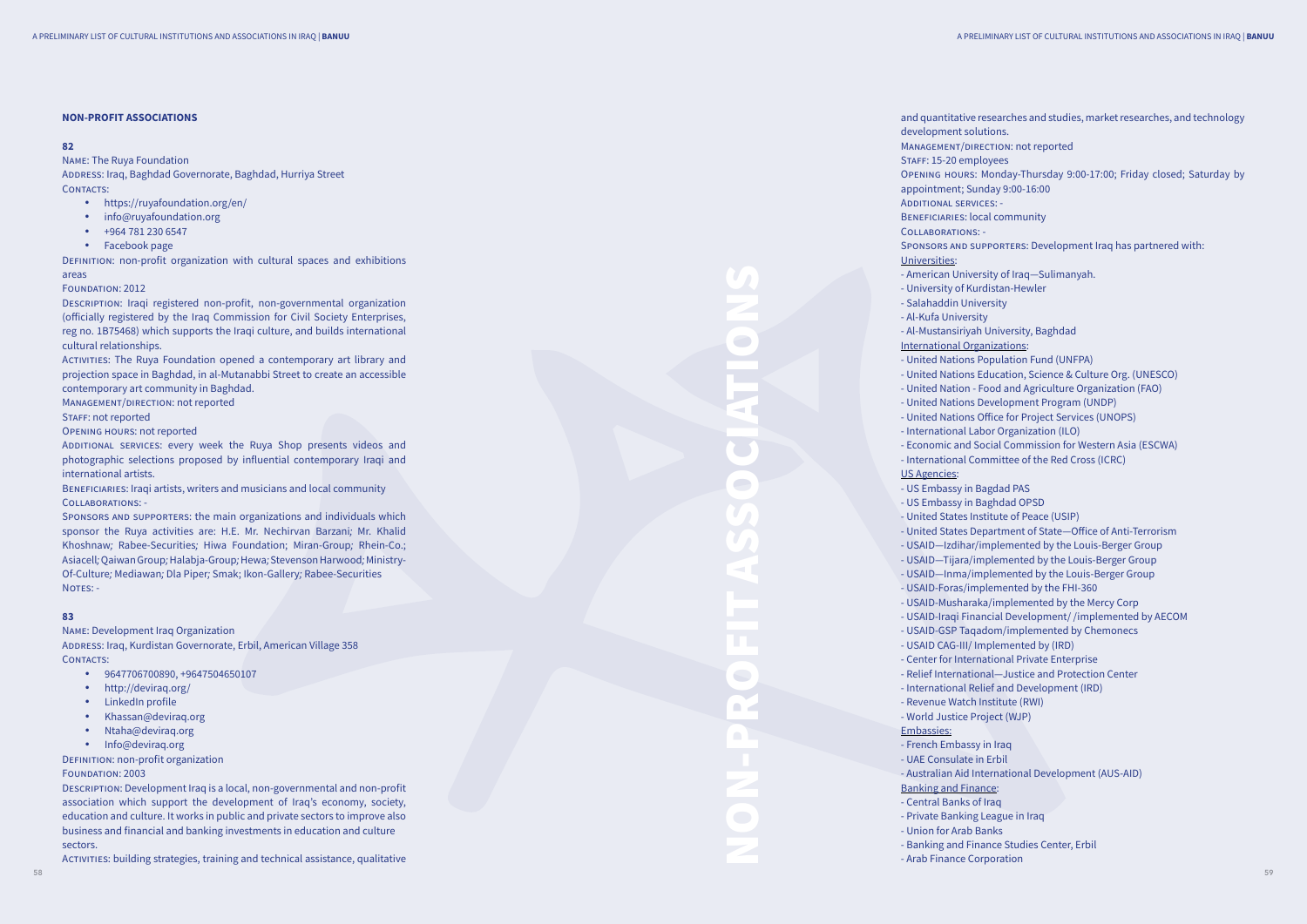Chambers of Commerce and Business Associations:

Name: Iraqi Culture and Arts Projects Association ADDRESS: Iraq, Baghdad Governorate, Baghdad, Hayfa Street CONTACTS:

- Facebook page
- • info@artiniraq.net
- $\cdot$  +964 790 178 9622
- Baghdad Chamber of Commerce
- Erbil Chamber of Commerce and Industries
- Dohuk Chamber of Commerce and Industries
- Solaimaniya Chamber of Commerce and Industries
- Najaf Chamber of Commerce
- Basra Chamber of Commerce
- Iraqi Businessmen Union
- Iraqi Federation of Industries (IFI)
- Federal and Local Government and Companies:
- Provincial Investment Councils throughout Iraq
- State Company for Electrical Industries (Baghdad)
- Anbar Investment Commission
- Baghdad Provincial Council
- Wassit Provincial Council

ACTIVITIES: promotion of fine arts, music, theatre, design, cinema, photography, media, literature, archaeology, architecture and tourism. Management/direction: not reported STAFF: not reported Opening hours: Monday-Saturday 9:00-14:00 Additional services: -

### Other:

- Mercedes-Benz, Lebanon Notes: -

### **84**

- • Facebook page; LinkedIn and Twitter profile
- http://www.iraqheritage.org/
- $\cdot$  +44 1924 400330
- info@iragheritage.org

Definition: non-profit association

### FOUNDATION: 2004

Description: non-governmental organizations network (Art in Iraq Network) which aims to develop civil life, cultural dialogue relationships and collaborations in Iraq.

Name: Voices For Iraq Voices For All ADDRESS: not reported CONTACTS:

• voicesforiraq@gmail.com • http://voicesforiraq.org/home

Definition: American-Iraqi non-profit organization Foundation: 2015 DESCRIPTION: VFI is an independent, charitable organization dedicated to the development of Iraqi education, the maintenance of ecology and the preservation of the cultural heritage. ACTIVITIES: VFI has direct relationships with Iraqi scholars, journalists, academics, archaeologists in order to identify and promote interventions and projects. VFI's activities include: public discussion groups, forums, panels, lectures, social media. MANAGEMENT/DIRECTION: Dr. Jabbar Jaafar (founder and executive director) STAFF: 10 persons Opening hours: not reported ADDITIONAL SERVICES: lectures, concerts and artistic exhibitions BENEFICIARIES: Iraqi and American community Collaborations: - Sponsors and supporters: - NOTES: -

Beneficiaries: local community

- Collaborations: -
- Sponsors and supporters: -

NOTES: -

### **85**

Name: Iraq Heritage Address :

- • UK office: London, 2 Albion Street;
- • Baghdad office: not reported

CONTACTS:

Name: The Auis Entrepreneurship Initiative ADDRESS: Iraq, Kurdistan Governorate, Sulaymaniyah, University of

Sulaymaniyah CONTACTS:

- 
- 

FOUNDATION: 2018

Definition: Anglo-Iraqi non-profit cultural association FOUNDATION: 2013 Description: the association aims at the dissemination on the Iraqi heritage and culture (archaeological discoveries, heritage sites, preservation projects and educational trainings) and the protection of the Iraqi heritage and cultural identity. The team is composed by Iraqi and international professionals (on industry, finance, education, archaeology, heritage etc.). ACTIVITIES: Iraq Heritage provides information services, research and development strategies, trainings and capacity building consultancy services.

STAFF: not reported Additional services: - Beneficiaries: local community Collaborations: - Sponsors and supporters: - NOTES: -

Management/direction: Director Mr. Aymen Jawad Opening hours: Monday-Friday 09:00-17:00

### **86**

### **87**

• Facebook page; Twitter profile • https://auis.edu.krd/AEI/ • aei@auis.edu.krd Definition: non-profit cultural association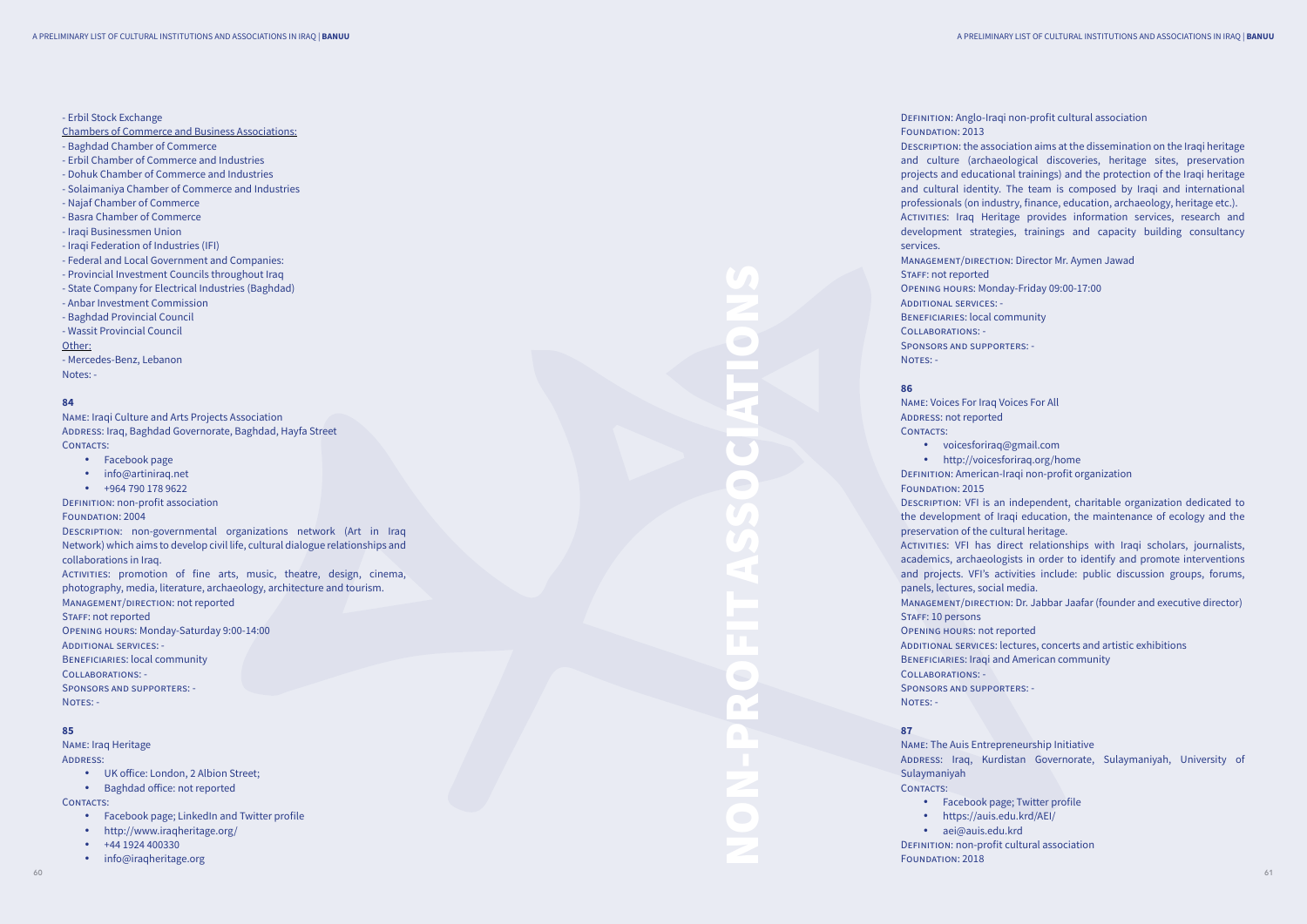Name: Ziusudra Archaeological Organization ADDRESS: not reported CONTACTS:

Description: the AUIS Entrepreneurship Initiative aims to create a sustainable entrepreneurship community in Iraq. Activities: promotion of the private entrepreneurial sector as an irreplaceable tool for the country economic development; support to entrepreneurs with access to networks and resources. Management/direction: Director Pat Cline STAFF: Advisor Ahmed Tabaqchali; Program Manager Emily Burlinghaus Opening hours: not reported Additional services: - Beneficiaries: Iraqi entrepreneurs Collaborations: - Sponsors and supporters: American University of Iraq Sulaymaniyah in Kurdistan

DESCRIPTION: organization which works in the Iraqi archaeological heritage dissemination and enhancement

### **88**

NOTES:

Name: Walking Arts – Art, Culture & Heritage Address: Associazione Ya Basta – Onlus Via Barbarigo 49 - Padova tel. 049 8309629 CONTACTS:

- • Facebook page
- • Telegram profile
- • alrassam.salam@yahoo.com

DEFINITION: non-profit organization

FOUNDATION: not reported

DESCRIPTION: the organization aims to support and develop the work opportunities in Iraq for young artists, by trainings and promotion activities. It has six operating offices at Erbil, Duhok, Sulaymaniya, Halabja, Baghdad and Nineveh and collaborates with artists from different ethnic communities.

Activities:

- 
- 
- 
- 
- 

STAFF: not reported Opening hours: - Additional services: - Beneficiaries: young Iraqi artists Collaborations: Walking Arts collaborates with several Iraqi institutions such as Karge Comics Studio, Tobacco Factory at Sulaymaniya (ONG OCSD), FIN, Emotional Theatre Academy, Iraqi Social Forum, Kurdish Social Forum, Al Mesalla, and international such as GIZ, UNDP, UNV, British Counsel, Ambasciata Italiana and Un ponte per …, Ya Basta Association, Caminantes ODV, Oblò APS and Bel Teatro. Sponsors and supporters: - NOTES: -

Activities: the association organizes archaeological conferences, travels in archaeological sites and cultural visits which aim to increase the tourist opportunities in the marshlands area, in the museums, at Ur and in southern Mesopotamia in general; moreover the association coordinates activities to recuperate the looted artefacts, by collaborating with the public entities. Management/direction: not reported STAFF: not reported Opening hours: - Additional services: -

Beneficiaries: the Iraqi community

Collaborations: -

Name: Un Ponte per ADDRESS:

- 
- 
- 

CONTACTS: https://www.unponteper.it/ DEFINITION: non-profit organization Foundation: 1991 Description: association which aims at the promotion of the international solidarity for Iraqi community, by information campaigns, cultural exchanges, cooperation projects, peacebuilding programs. ACTIVITIES: the main projects are:

Sponsors and supporters: -

NOTES: -

### **89**

- • http://www.yabasta.it/
- • http://www.walkingarts.org/

Definition: non-profit organization

FOUNDATION: 2019

• trainings and cultural and artistic events.

• enhancement projects on rights and freedom of artistic workers. construction of relationships between artists from different cultural and geographic contexts.

• promotion of cultural dialogue within the local communities.

• reinforcement of women opportunities in the artistic context.

• collaboration with Iraqi and international universities about the Iraqi artistic traditions.

Management/direction: the musician Luca Chiavinato

### **90**

• Country Office: Aveen st. House n° 240/8/420, Ankawa, Qasra, Erbil, Kurdistan Region of Iraq iraq@unponteper.it

• Dohuk Office, Qazi Mohamed Road, Sobar street house n. 2/ 876 beside Jodi Motel, Kurdistan Region of Iraq dohuk@unponteper.it • Sulaymaniya Office, Pak city, A1 building, 11 th floor, Apart. n° 48, Kurdistan sulaymaniya@unponteper.it

• Baghdad Office, Karrada baghdad@unponteper.it

• "Sumereen": the project aims at developing new resources for the natural and historical environment preservation in southern Iraq (which includes the enhancement of the site of Ur). The project is supported by UNDP e the European program "Supporting Recovery and Stability in Iraq through Local Development".

• "Sentieri di coesistenza in Mesopotamia e Medio Oriente": the project, supported by the Fondation Assistance Internationale (FAI), aims at involving the local population in the preservation of the cultural heritage.

Management/direction: not reported STAFF: not reported Opening hours: not reported Additional services: -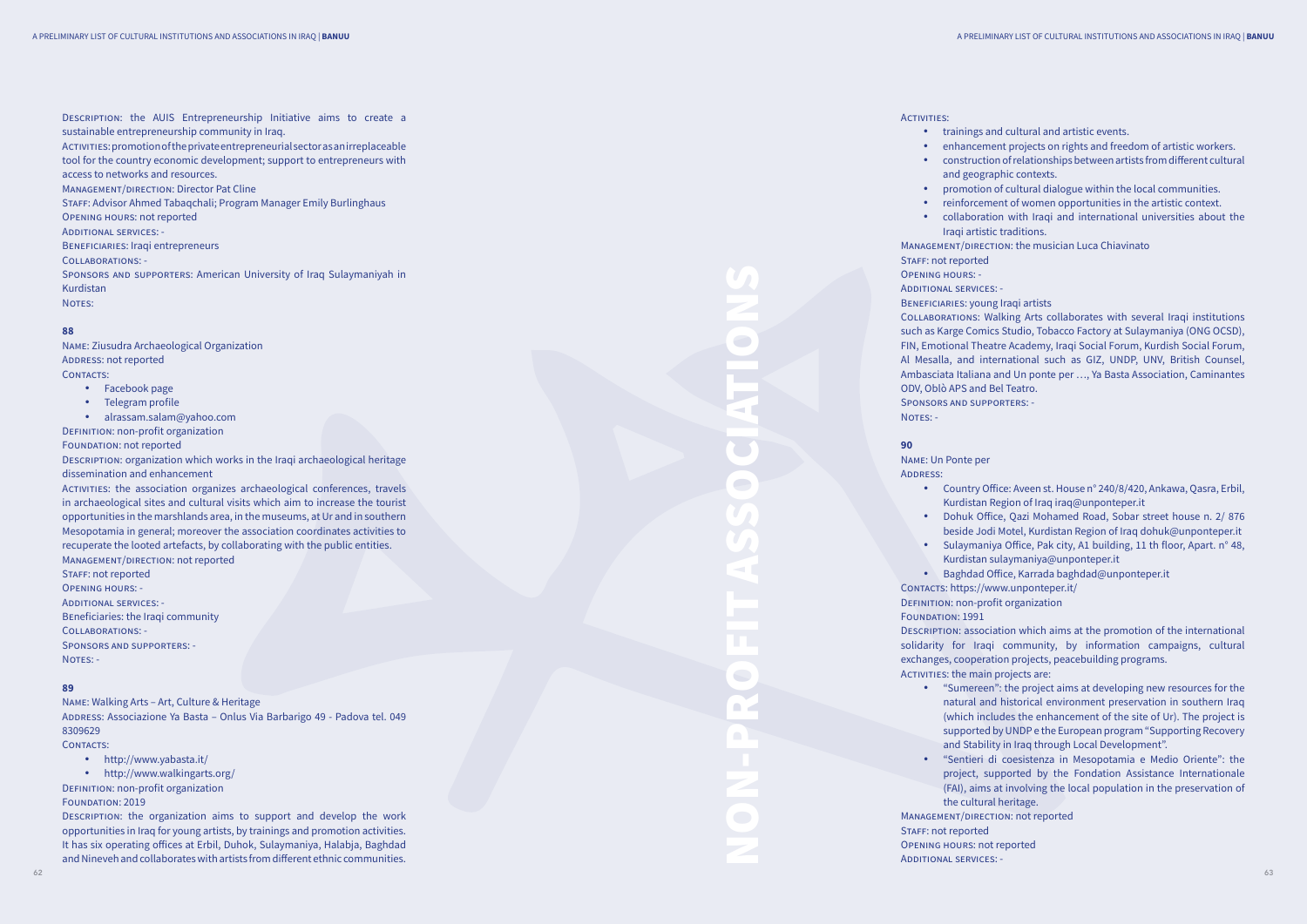Collaborations: - Sponsors and supporters: EU, UNHCR, UNDP, OCHA, UNFPA, UNICEF, Australian Aid, Karibu foundation, Action Humanitaire France, Malteser International, Chiesa Cattolica, Chiesa Valdese NOTES: -

BENEFICIARIES: local community

Name: Humat Dijlah ADDRESS: not reported CONTACTS:

- • 0771 140 2405
- • info@hdijlah.org
- • https://hdijlah.org/
- • Facebook page, Twitter and Instagram profile, YouTube channel Definition: non-profit association
- FOUNDATION: 2016

### **91**

Name: Safinat Al-Iraq ADDRESS: London, Kenbury Street 7, Empress Mews CONTACTS:

- info@safinaprojects.org
- https://www.safinaprojects.org/

DEFINITION: British non-profit association Foundation: 2017

Description: the association promotes international campaigns for the ecological and cultural safeguard and protection of the Tigris river environment Activities: the association organizes events and campaigns to support the southern marshes area Management/direction: not reported STAFF: not reported Opening hours: not reported Additional services: - Beneficiaries: the Iraqi community Collaborations: Un ponte per Sponsors and supporters : Notes: -

Sponsors and supporters: Safinat projects are co-founded by artist Rashad Salim NOTES: -

- • Facebook page; Twitter, Instagram and LinkedIn profile
- https://www.wmf.org/
	-
	-
	-

# **92**

ACTIVITIES: The World Monuments Watch is a global project launched in 1995 for identifying cultural heritage sites in danger and promoting their preservation. In Iraq WMF directed the *Future of Babylon project* to conserve the remains of ancient Babylon, headed the return to Iraq of many looted antiquities in the country and organized several trainings for Iraqi restorers. Other projects involved trainings for local authorities and conservation programs at Erbil, Amedy, Al-Hadba' Minaret, Nineveh and Nimrud Assyrian Palaces, Mam Rashan Shrine and Khinnis Reliefs

Description: Safina Projects CIC is a cultural association that works to protect and revive the endangered traditional craft heritage of Iraq. Activities: workshops, laboratories, economic and logistic support to local productions Management/direction: Rashad Salim - Project Director Staff: Hannah Lewis - Programme Manager; Advisory Board Ahmed Naji and Caroline Sandes Opening hours: not reported Additional services: - Beneficiaries: local community Collaborations: -

Name: UNESCO (United Nations Educational, Scientific and Cultural Organization) Office for Iraq ADDRESS: Iraq, Baghdad Governorate, Baghdad, UN Compound CONTACTS:

- 
- iragoffice@unesco.org
- 
- 

**93** Name: World Monument Fund Suite 2412

CONTACTS:

- 
- $\cdot$  +1 646-424-9594
- wmf@wmf.org

Address: USA, New York 10118, Empire State Building, 350 Fifth Avenue,

• Iraqi National Commission for UNESCO, Ministry of Education, Baghdad, (964-1) 538 2042/43/45 (ext. 3712, 3713, 3714); (964-1) 885 1359; moeiraqinat@gmail.com; Mahmood.alqiesy@gmail.com • Permanent Delegation of Iraq to UNESCO, Maison de l'UNESCO, Bureau M6.37 à M6.42, 1, rue Miollis, 75732 PARIS Cedex 15, 01.45.68.34.21, 01.45.68.34.22, dl.irak@unesco-delegations.org • Facebook page, LinkedIn, Twitter and Instagram profile

Definition: United Nations non-profit cultural institution FOUNDATION: 2003

Definition: American private non-profit association FOUNDATION: 1965 Description: World Monuments Fund was founded in 1965 as a consequence of the widespread destruction of artistic heritage throughout the world. After 50 years, World Monuments Fund realized over 600 projects in 90 countries and continues to sponsor programs for the preservation of cultural heritage worldwide.

STAFF: about 57 persons Opening hours: not reported Additional services: - Beneficiaries: local communities Archeologiche e Scavi di Torino Stavros Niarchos Foundation. NOTES: -

- Management/direction: Bénédicte de Montlaur Chief Executive Officer
	-
	-
	-
- Collaborations: State Board of Antiquities and Heritage, Centro Ricerche

Sponsors and supporters: American Express, Ford Foundation, Google Art and Culture, Knoll, Robert W. Wilson Challenge to Conserve Our Heritage,

### **94**

• https://en.unesco.org/fieldoffice/baghdad/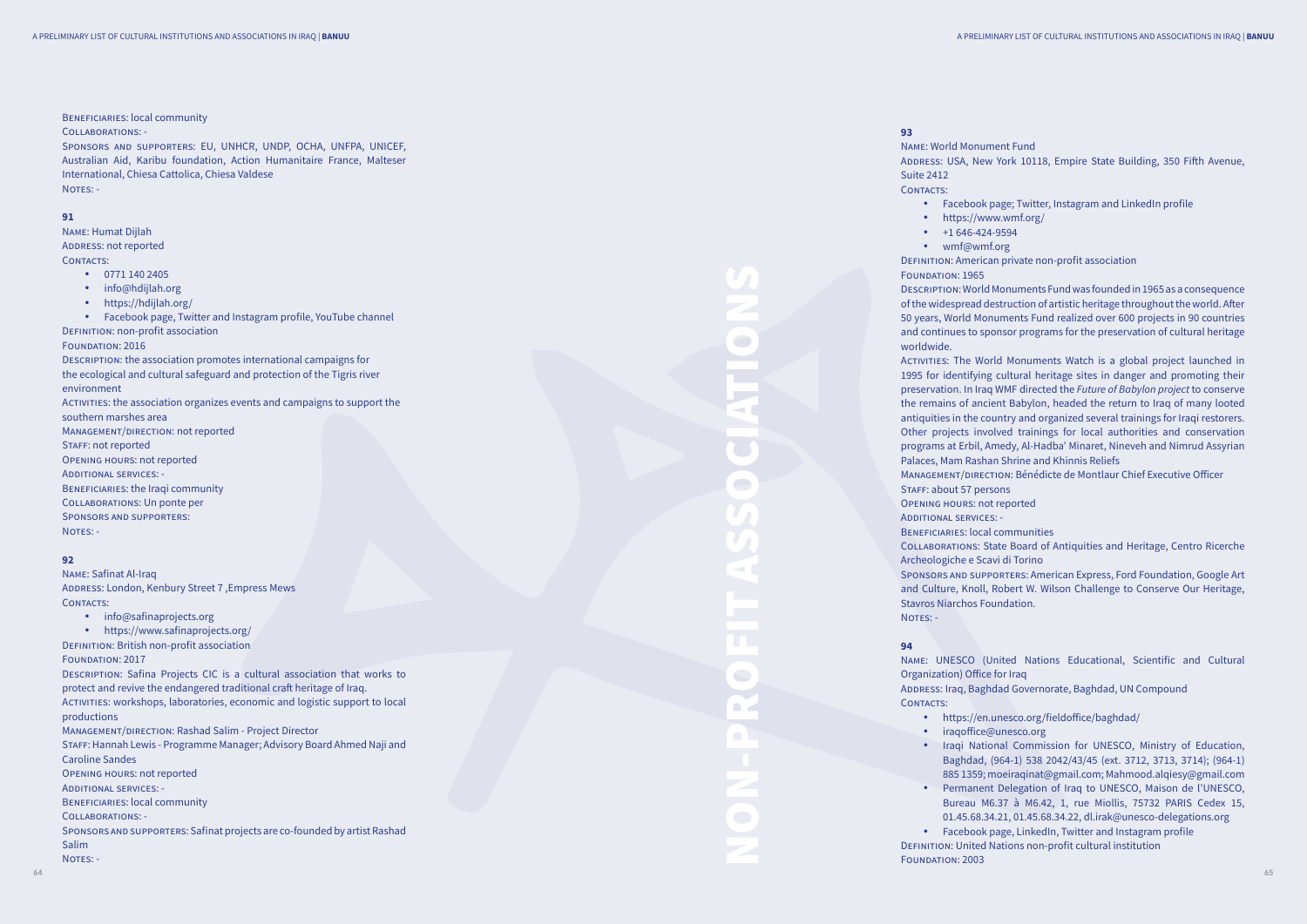CULTURAL CENTRES AND ASSOCIATIONS

Description: The UNESCO Office for Iraq promotes and improves educational and cultural projects in the country in cooperation with the Ministries of Education and Higher Education, Water Resources, Labor and Social Affairs, Culture, Tourism and Antiquities, the Governorates, the Independent Higher Electoral

Management/direction: President Dr Mohamed Iqbal Omar Mahmoud STAFF: Secretary General Mahmood Hussain Al-Qaisy

Commission, the Communications and Media Commission and many national and international NGOs.

Activities: UNESCO successfully accomplished a great number of cultural heritage projects (such as the restoration of the Al-Askari Shrine in Samarra and of the Erbil Citadel). In 2017, UNESCO, in cooperation with the Iraqi Ministry of Culture, started the *Response Plan for the Safeguarding of Cultural Heritage in the Liberated Areas of Iraq* (2017-2019); the 'Revive the Spirit of Mosul' project is currently one of the main UNESCO priorities.

- https://www.unops.org/iraq
- MR.AMM@unops.org
- • Facebook page; Instagram/Twitter profile

**DEFINITION: non-profit United Nations institution** 

FOUNDATION: 1973

ACTIVITIES: the Iraqi UNOPS projects support the Iraqi Government by humanitarian and development interventions.

MANAGEMENT/DIRECTION: Grete Faremo Under-Secretary-General and UNOPS Executive Director; Bana Kaloti Director Middle East Region

STAFF: about 15 persons

Opening hours: not reported

Name: National Theatre ADDRESS: Iraq, Governorate Baghdad, Baghdad, Fateh Square Contacts: +964 782 775 7777 Definition: theater and cultural center FOUNDATION: -

ACTIVITIES: -

Additional services: -

BENEFICIARIES: Iraqi cultural heritage and local community

Collaborations: State Board of Antiquities and Heritage; Iraqi Ministries Sponsors and supporters: -

NOTES: -

### **95**

Name: UNOPS (United Nations Office for Project Services*)* Address :

Name: Iraqi Institute For The Conservation of Heritage and Antiquities ADDRESS: Iraq, Kurdistan Governorate, Erbil, Shaqlawa Road CONTACTS:

- • UNOPS Baghdad: Iraq, Baghdad Governorate, Karada Mirjan, Green Zone, District 217, Street 22, Hamourabi Building, Baghdad
- • UNOPS Erbil: Iraq, Kurdistan Governorate, Erbil, UN Compound, 100 Meter Road

### CONTACTS:

Definition: cultural foundation, education institution FOUNDATION: 2009 DESCRIPTION: the Iraqi Institute for the Conservation of Antiquities and Heritage (IICAH) aims to preserve the cultural heritage of Iraq by education projects of the local community in conservation and preservation awareness through the expertise of international professionals. ACTIVITIES: trainings and workshops Management/direction: Director Abdullah Khorsheed Qader STAFF: not reported Opening hours: Sunday-Thursday 8:00-16:00 Additional services: - BENEFICIARIES: local community and schools Collaborations: - Sponsors and supporters: - NOTES: -

Description: UNOPS supports humanitarian and development projects, by providing project management plans.

- http://burjbabel.org/
- • info@burjbabel.org
- • +964 770 390 0322
- • Facebook page
- Opening hours: not reported
- Additional services: -
- BENEFICIARIES: Iraqi community
- Collaborations: -
- Sponsors and supporters: -

NOTES: -

# **CULTURAL CENTRES AND ASSOCIATIONS**

DESCRIPTION: capacity of the theatre: about 1000 persons

### **96**

Management/direction: not reported STAFF: not reported Opening hours: not reported Additional services: - Beneficiaries: local community Collaborations: - Sponsors and supporters: - NOTES: the National Theatre in Iraq was built during the Saddam Hussein era, then closed during the 2003 Iraq War and reopened in 2009.

### **97**

• https://iraqi-institute.business.site/

- 
- • +964 750 448 4148
- 

• iraqi.institute.c.a.h@gmail.com

• Facebook page; Twitter and LinkedIn profile

### **98**

Name: Burj Babel Association for Media Development ADDRESS: Iraq, Baghdad Governorate, Baghdad, Abu Nawas Street Contacts:

Definition: cultural association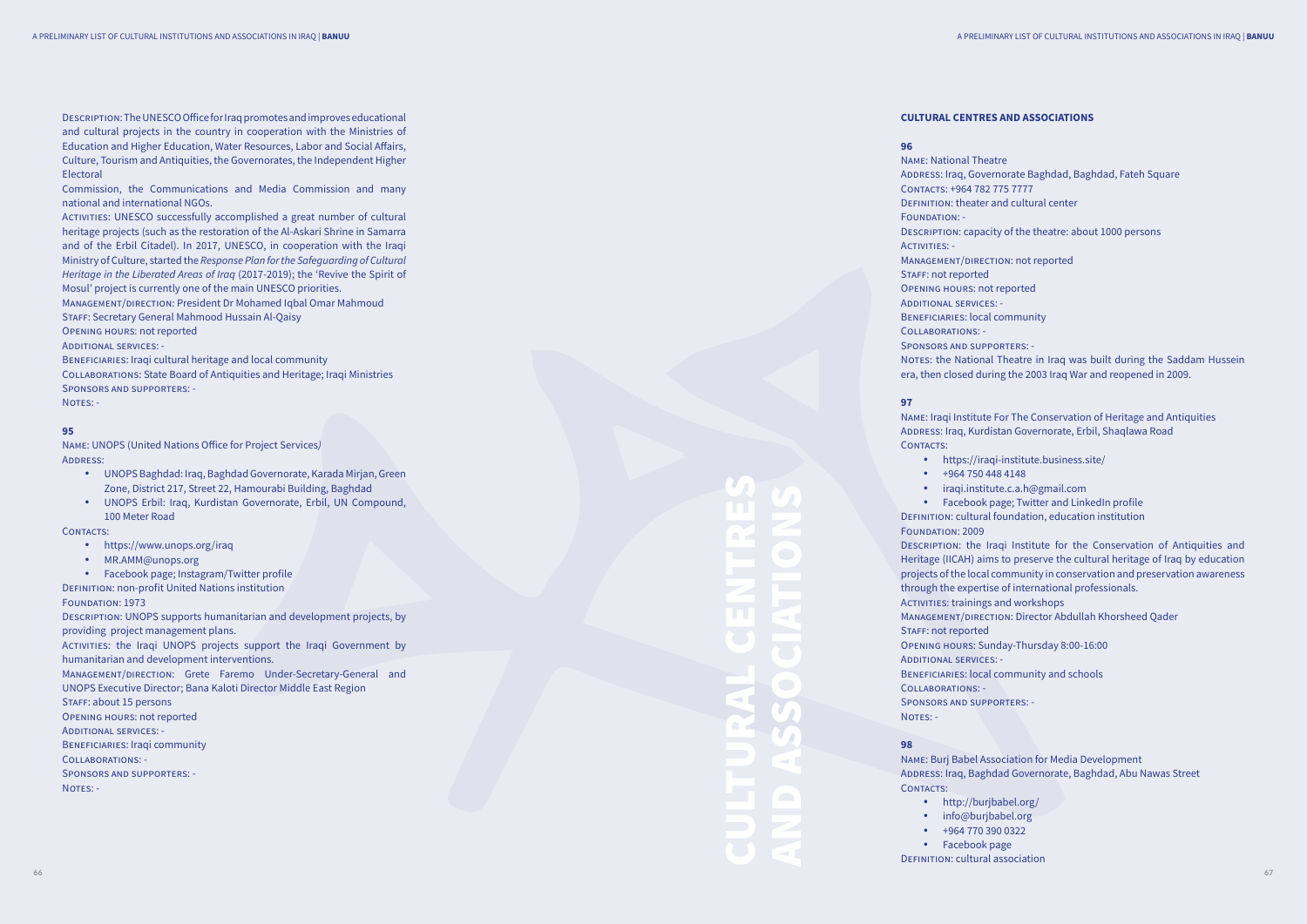### FOUNDATION: 2016

CULTURAL CENTRES AND ASSOCIATIONS

Activities: trainings for journalists and media reporters; media consultancy for official and private institutions; cultural and media seminars; conferences and festivals; cultural exhibitions on art, photography and cinema. MANAGEMENT/DIRECTION: not reported

STAFF: not reported

Description: the Tower of Babel (a civil society organization registered under No. 1J74938 in the department of non-governmental organizations associated with the General Secretariat of the Iraqi Council of Ministers) is a media association which aims at improving the cultural dialogue within the Iraqi community and the artistic heritage dissemination.

Sponsors and supporters: - NOTES: -

Address: Iraq, Baghdad Governorate, Baghdad, Al Mutanabbi Street CONTACTS:

Opening hours: Saturday-Thursday 9:00-17:00

ADDITIONAL SERVICES: organization of cultural activities and events in cooperation with international institutions and local authorities. BENEFICIARIES: local community and media workers

Collaborations: -

### **99**

Name: The Italian-Iraqi Cultural Centre of Archaeological Sciences and Restoration

- • relations\_sbah@yahoo.com
- • direzione@centroscavitorino.it

DEFINITION: cultural institute

### Foundation: 2016 (reopening); first foundation 1969

BENEFICIARIES: Iraqi community, Iraqi authorities and officers of the State Board of Antiquities and Heritage, Iraqi University students

Cooperazione Internazionale NOTES: -

Name: The Book Café Address: Iraq, Kurdistan Governorate, Erbil, Dream City, Mozart Square CONTACTS:

Description: the Italian-Iraqi Institute of Archaeological Sciences and Restoration (before the Italian-Iraqi Institute of Archaeological Sciences and the Italian-Iraqi Centre for the Restoration of Monuments) was founded with the purpose of creating an ongoing joint cultural cooperation between Italy and Iraq and preserving and enhancing the Iraqi archaeological and artistic heritage.

• Facebook page and Instagram profile DEFINITION: café, bookshop and co-working space FOUNDATION: 2017 Description: a café, bookshop, and creative co-working space that hosts forums, conferences, cultural events, movies and musical exhibitions, language courses. Management/direction: not reported STAFF: not reported Objectives and users: creation of a cultural and intellectual community at Erbil; local community ADDITIONAL SERVICES: art exhibitions, conferences and educative courses Sponsors/collaborations: - NOTES: opening hours Monday-Sunday 9:00-24:00; Wednesday 9:00-14:45

Activities: a considerable part of the activities has always been dedicated to planning archaeological excavations, restoration projects, application of new methodologies in the field of cultural heritage, in cooperation with the Iraqi authorities. Since the 2016 reopening workshops, language courses, conferences, book presentations, concerts and photographic exhibitions can be listed among the other activities promoted by the Centre. The several training courses focused on the methodology of the archaeological research and on techniques of preservation and protection of the archaeological and artistic heritage.

Management/direction: Center Co-Directors: Chairman of the SBAH – State Board of Antiquities and Heritage of Iraq and President of CRAST – Centro Ricerche Archeologiche e Scavi di Torino, Italy.

STAFF: currently 11 persons

Opening hours: Saturday-Friday morning

Additional services: -

Collaborations: Centro Ricerche Archeologiche e Scavi di Torino, State Board of Antiquities and Heritage, Ambasciata d'Italia a Baghdad

Sponsors and supporters: Ministero Italiano degli Affari Esteri e della

### **100**

- • +964 750 203 2207
- 

• info@thebook-cafe.com